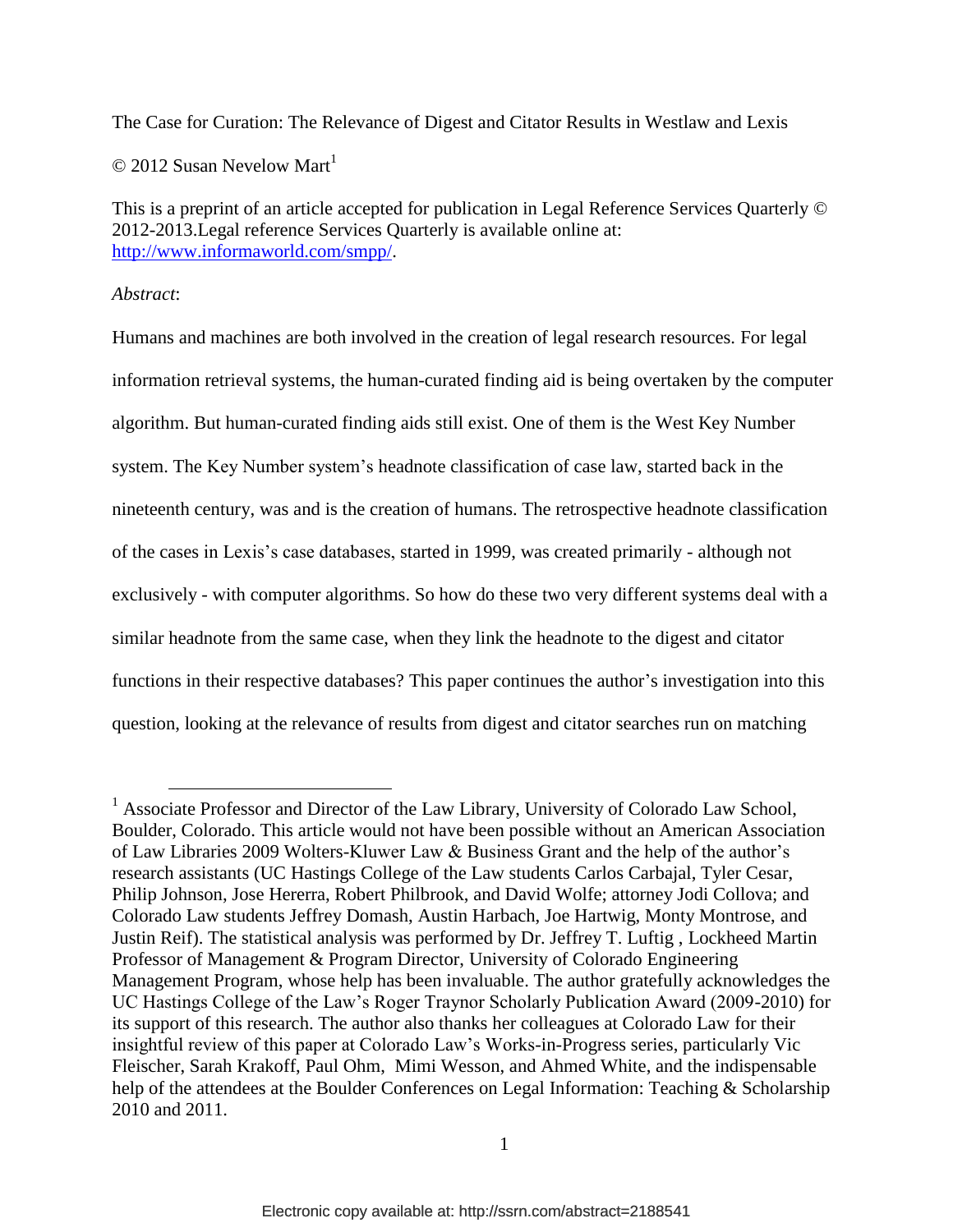headnotes in Westlaw and Lexis for ninety important federal and state cases, to see how each system performs. For digests, where the results are curated where a human has made a judgment about the meaning of a case and placed it in a classification system humans still have an advantage. For citators, where algorithm is battling algorithm to find relevant results, it is a matter of the better algorithm winning. But neither algorithm is doing a very good job of finding all the relevant results; the overlap between the two citator systems is not that large. The lesson for researchers: know how your legal research system was created, what involvement, if any, humans had in the curation of the system, and what a researcher can and cannot expect from the system being used.

#### **Outline:**

**Introduction**

**Human Indexing and Computer Algorithms**

**Mental Models and the Contours of the Law**

**Creating Headnotes and Linking Them to the Digest and Citator Systems**

**West Headnote Creation and its Key Number Classification System**

**West's Citator System: KeyCite**

**Lexis's Headnote Creation and its Lexis Topics Classification System**

**Lexis's Citator System: Shepard's**

**Relevance in Legal Research Results –**

**The Complexities of Retrieval (Recall & Precision)**

**Protocols for This Study** 

**Parsing One Case in Some Detail - Digests**

**Digests**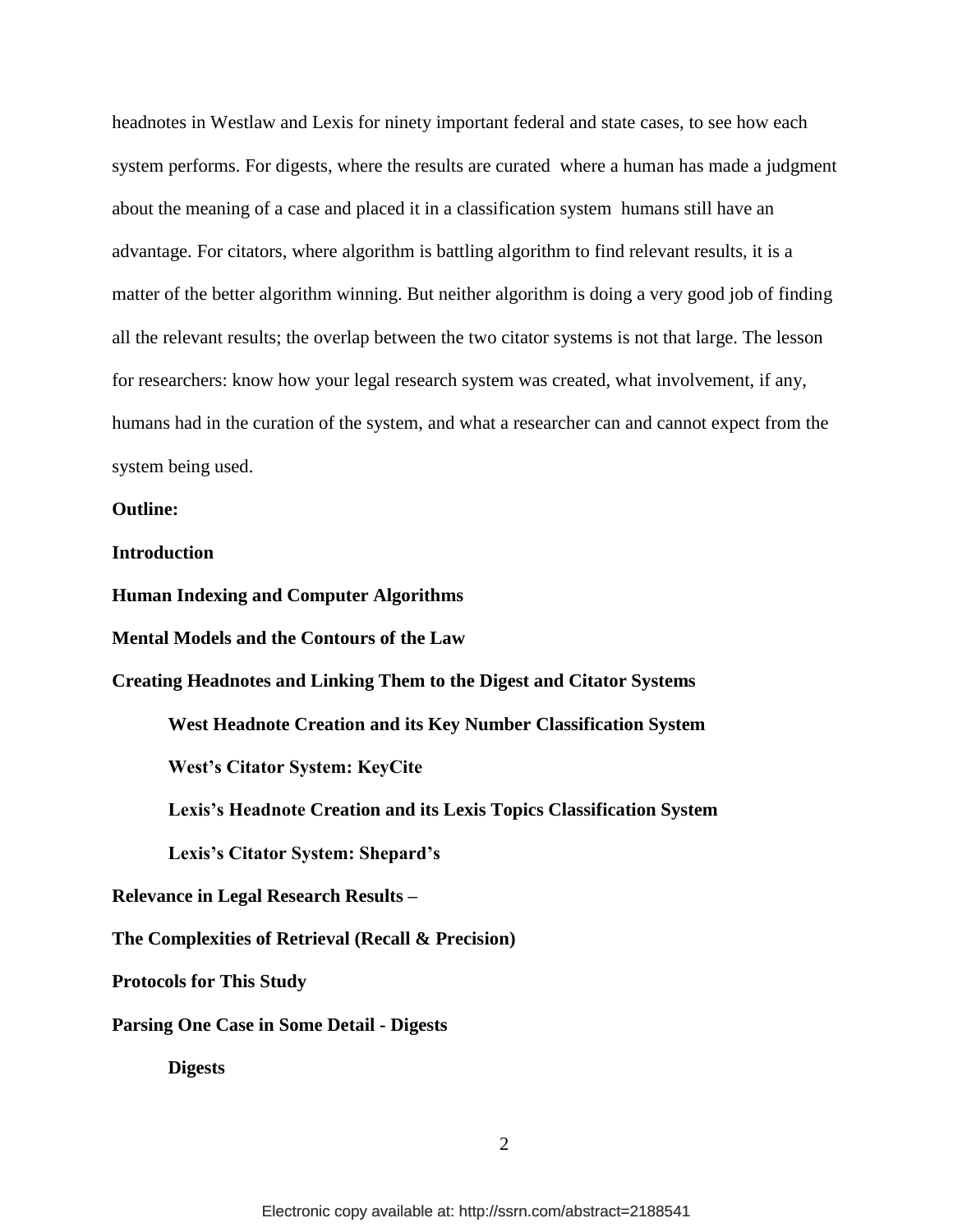**Review of West Key Number Cases**

**Review of Lexis Topics Cases**

**Review of More Like This Headnote Cases and Comparisons**

**Review of Internal Classification Links in Lexis Topics Classification Lines**

**Results of Testing for Relevance Using Digests Using Digest Systems for Research Parsing One Case in Some Detail - Citators Using Citations Systems for Research Conclusion**

## **Introduction**

 $\overline{a}$ 

It is late at night in a law office, and a new lawyer is staring at a computer screen. The firm's client is a local community college defending its affirmative action program. The lawyer has been asked to find all of the cases regarding the law on this issue: where have courts upheld affirmative action programs as being properly tailored to serve a compelling state interest, and where have the programs been struck down? The lawyer has been told that the key Supreme Court case in this area is *Regents v. Bakke.* While not every research project involves finding every case that might be relevant on a specific topic, some do. This one does. The firm is working *pro bono* on the case and the ideological stakes are high. There are eleven million cases out there. <sup>2</sup> What systems are in place to help find the needles in the haystack? And how do

 $2$  Email from Jeff Brandimart, Academic Account Manager, Thomson/Reuters, June 15, 2012. Copy on file with the author; Email from Michael Morton, Regional Academic Manager, Rocky Mountain-Plains Region, LexisNexis, sent June 8, 2012; copy on file with the author.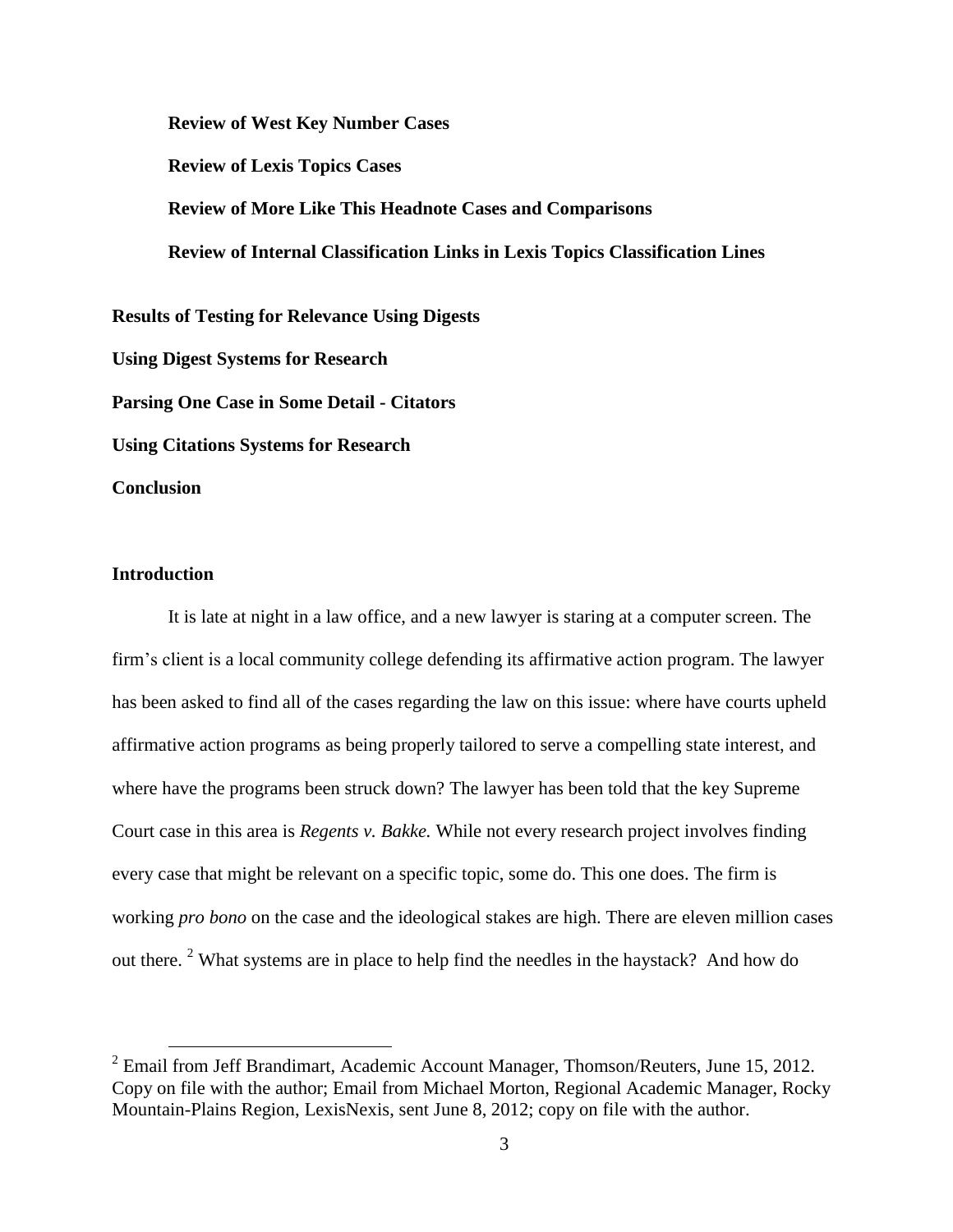those systems compare? Two major systems for finding cases are digests and citators.<sup>3</sup> These are time-honored methods for moving from one good case to finding related and more factually similar cases.

Because Lexis and Westlaw created their systems very differently, this article will also explore whether or not the different ways the systems work make a difference in the results found. Starting in 1999, Lexis retrospectively created headnotes for all of the cases in its case databases, and placed each headnote in a newly designed classification of the law. The system was built with considerable assistance from algorithms. Westlaw's headnotes for cases and its classification of the law evolved from a human-generated classification system dating from the 1890s. Both the Lexis and Westlaw systems are designed to support digest functions - finding other cases on your topic - and citator functions - finding other cases that cite your case on your topic - from a headnote in a case.<sup>4</sup>

The paper continues the investigation of the relevance of results from the digest and citator functions in both Lexis and Westlaw that started with ten pairs of matching headnotes

<sup>&</sup>lt;sup>3</sup> In this paper, LexisNexis's lexis.com will be referred to as Lexis, and Thomson/Reuters's westlaw.com will be referred to as Westlaw.

<sup>&</sup>lt;sup>4</sup> This paper makes the following assumptions about the Lexis and Westlaw systems: each provider has a similar number of cases in its databases; the published cases are the same for each database provider; each database provider system has some of the same unpublished cases and some unique unpublished cases; each put sufficient effort and resources into creating and maintaining their headnote and classification systems; each has similar incentives to make sure that their digest and citator systems function properly; the citators for both systems are designed to return cases that cite your case on the headnote topic and the digest functions are designed to return cases on your headnote topic, whether or not your original case is cited; and finally, the algorithms that assist in the creation of headnotes, in linking headnotes to citing references in citators, or in linking headnotes to cases on similar topics, are trade secrets, and cannot be compared.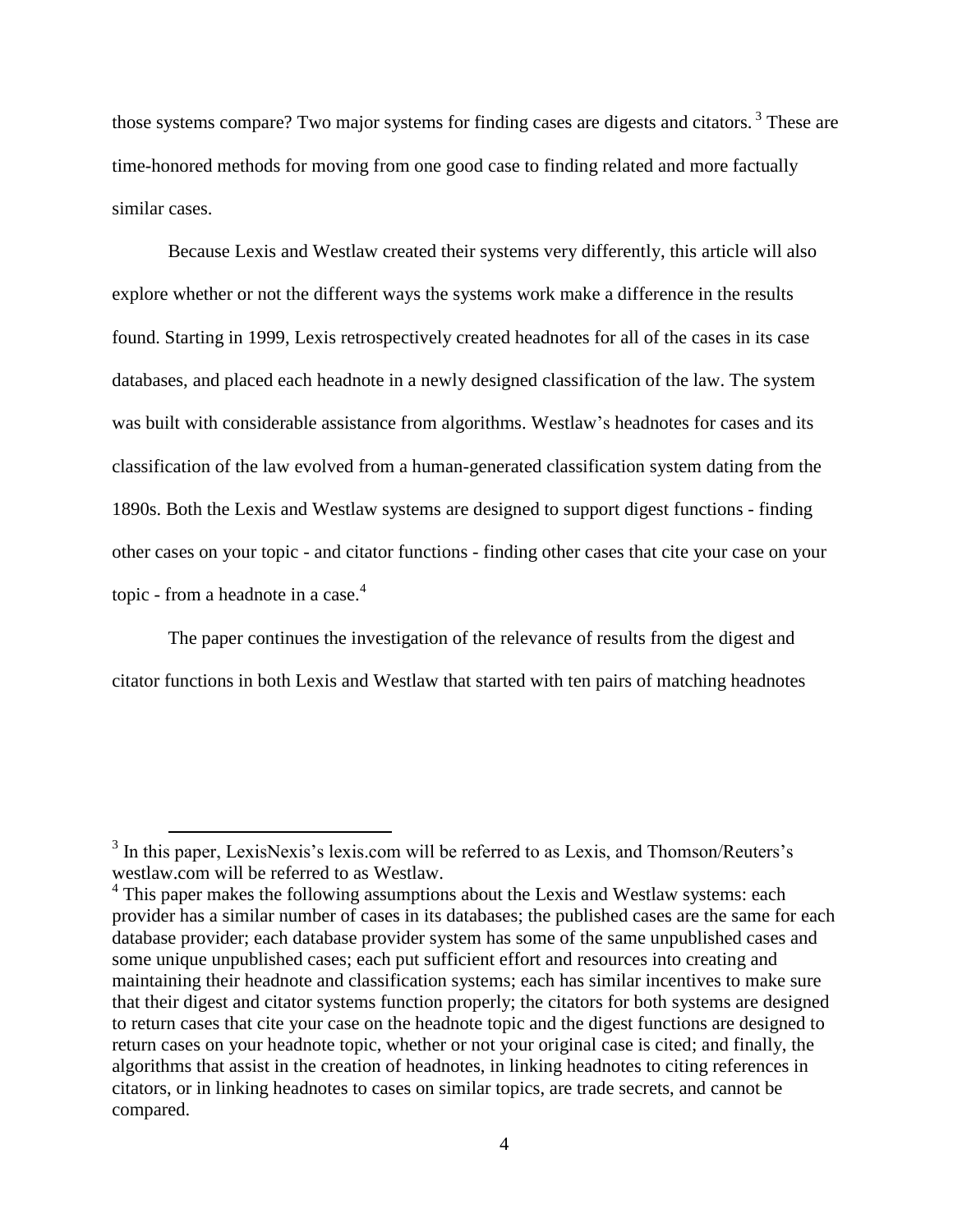from legally important federal and California cases. <sup>5</sup> After reviewing the cases in the result sets generated by the digest function in each system for relevance, that study's preliminary finding about relevance was that there was an advantage to the value added by human-indexing in the Westlaw Key Number system. This made a preliminary case for curation where curation is the intervention of a human in organizing data. <sup>6</sup> Human indexing appeared to add value to the search process by improving the percentage of relevant results. When limiting citator results by headnote, the comparison is algorithm versus algorithm. The previous study found that neither system had an important relevance advantage nor was there a strong overlap in the results generated by each system. Because the ten cases used in the previous study was not a statistically significant data set, this second study increased the size of the cases compared by an additional ninety important federal and state cases with matching headnotes. Law students reviewed the result sets generated by each digest and citator system, using a stated standard of relevance for each case. In the case used as an exemplar in this paper, the standard of relevance is: *a case is* 

 5 Susan Nevelow Mart, *[The Relevance of Results Generated by Human Indexing and Computer](http://www.aallnet.org/products/pub_llj_v102n02/2010-13.pdf)  [Algorithms: A Study of West's Headnotes and Key Numbers and LexisNexis's Headnotes and](http://www.aallnet.org/products/pub_llj_v102n02/2010-13.pdf)  [Topics](http://www.aallnet.org/products/pub_llj_v102n02/2010-13.pdf)*, 102 LAW LIBR. J 221 (2010).

<sup>&</sup>lt;sup>6</sup> See, e.g., Tom Foremski, Curation and the Human Web, ZDNet,

http://www.zdnet.com/blog/foremski/curation-and-the-human-web/1581?edition=asia. Discussing curation on the web, Foremski says: Curation is important because we are reaching the limits of what can be achieved through algorithms and machines in organizing and navigating the Internet. Aggregation looks like curation but it's not. I define curation as a person, or a group of people, engaged in choosing and presenting a collection of things related to a specific topic and context. Aggregation employs software (algorithms) and machines (servers) to assemble a collection of things related to a specific topic and context. Aggregation tools can be employed by curators but the human act of curation adds a layer of value that aggregation alone cannot provide. *Id. See also,* Pete Cashmore, *Humans vs. Automated Search: Why People Power is Cool Again*, CNN, [http://articles.cnn.com/2011-01-13/tech/people.power.cashmore\\_1\\_google](http://articles.cnn.com/2011-01-13/tech/people.power.cashmore_1_google-popular-search-terms-search-results?_s=PM:TECH)[popular-search-terms-search-results?\\_s=PM:TECH.](http://articles.cnn.com/2011-01-13/tech/people.power.cashmore_1_google-popular-search-terms-search-results?_s=PM:TECH) ("Are we seeing the first signs that algorithmic search has failed as a strategy? Is the next generation of search destined to be less algorithmic and more social?" The answer appears to be yes).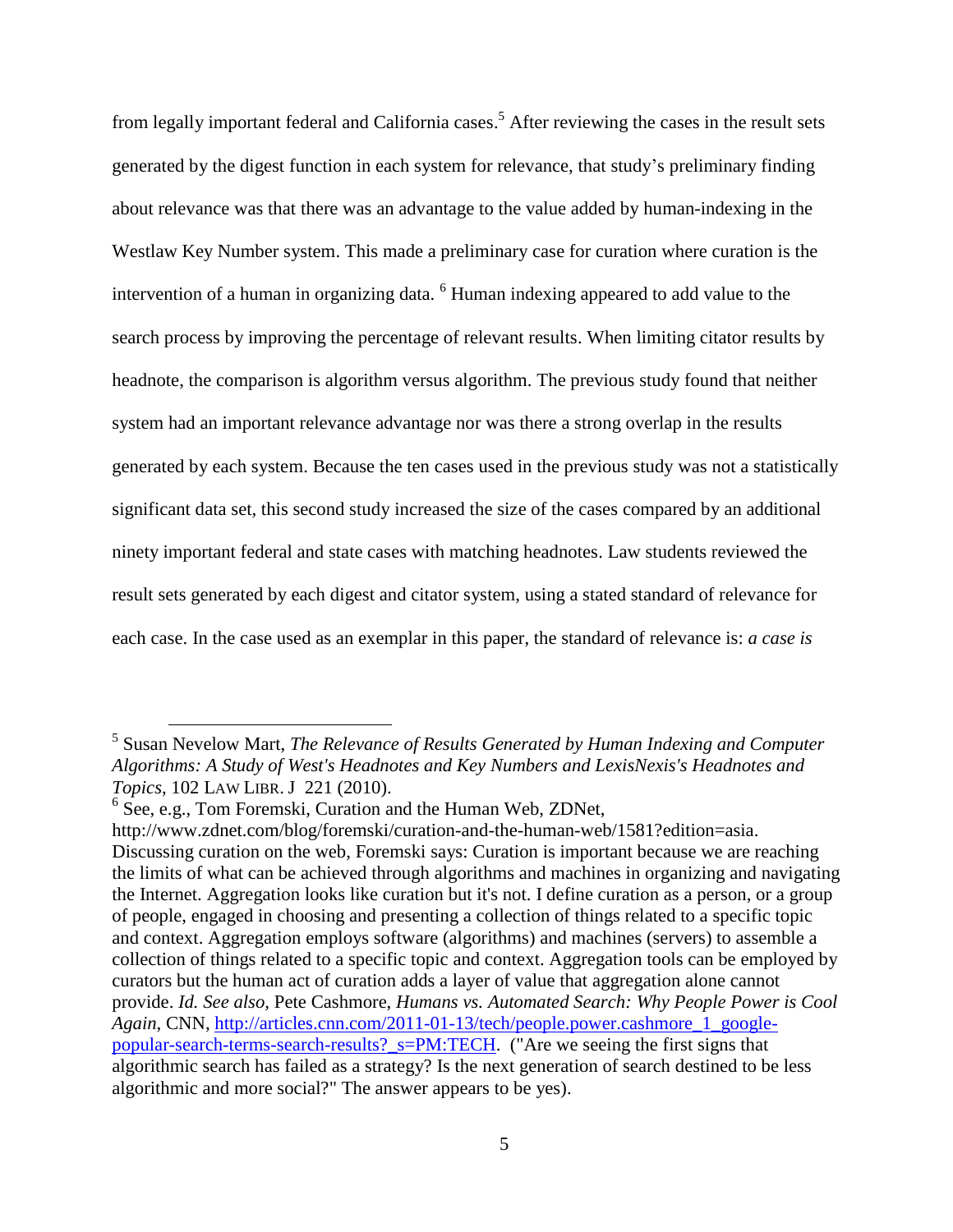*relevant if it discusses the types of affirmative action program that are or are not tailored to serve a compelling state interest*.

The paper first reviews the research process. The creation of the Westlaw and Lexis systems are briefly described. Then previous full-text database tests are reviewed, and the benefits and detriments of both human indexing and algorithmic indexing are discussed. The protocols for choosing and searching cases are described. Then the two very different systems were tested. The results from the first test were confirmed. For digests, Key Number results had a higher percentage of relevant results than either digest function available on Lexis, indicating that there is some benefit of human indexing in search results. For citators, where both systems rely on algorithms to match headnotes, Lexis's Shepard's algorithm produced slightly more relevant results than Westlaw's KeyCite algorithm, but the overlap in cases between the two systems is still very small. The differences in the results sets for digest and citator systems illustrate the fact that no one system or type of resource returns comprehensive results. These limitations have implications for both the research process and for teaching the research process.

#### **Human Indexing and Computer Algorithms**

 $\overline{a}$ 

Legal research has always been characterized by complex legal tools, and the path from using Shepard's and the *Federal Digest* in print to today's hybrid and bewildering array of online and print resources has not brought any relief from that complexity. It is harder and not easier to teach law students how to understand the research tools available to find controlling primary law.<sup>7</sup> It was and still is true that each finding aid offers different - but not complete - methods of finding relevant authority, but the redundancy of results found in the array of resources a researcher

<sup>7</sup> *See, e.g.,* Robert C. Berring, *Legal Information and the Search for Cognitive Authority*, 88 CAL. L. REV. 1673 (2000).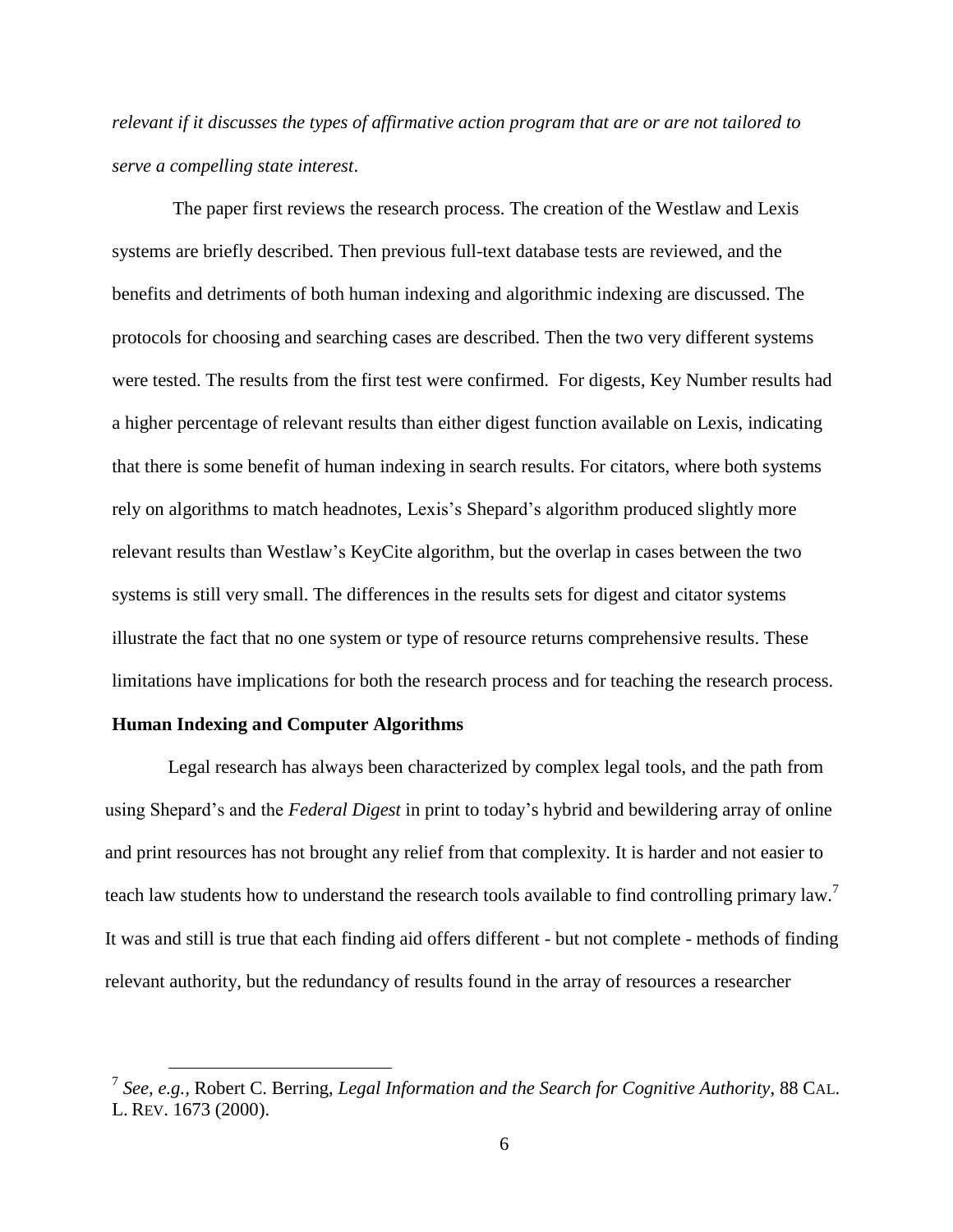consults is supposed to help fill in any gaps.<sup>8</sup> When all the available resources are "used together" they offer the researcher a good chance of finding all relevant legal authority on any issue."<sup>9</sup>

The legal research environment is characterized not only by print and online resources, but by two differing search modes for those resources, characterized by the human versus machine component each contains. Indexes, tables of contents, and subject heading systems frequently start out human-generated, although computer algorithms may assist. These are finding aids for large data sets such as cases, statutes, regulations, or law reviews.<sup>10</sup> Then there are the search modes that utilize computer-generated search results, such as natural language search strategies in full-text databases. Within the full-text environment, the human and machine continuum can be expressed by looking at Boolean searching versus natural language searching or other advanced algorithmic searching. No researcher understands what is happening with natural language searching; the results are being delivered by complex and trademarked algorithms that operate in obscurity. Natural language indexing of documents in databases has a further hidden complication:

attempts to augment the authentic text of legal sources with semantic metadata introduces an interpretation of the legal sources, which get hidden in the system unbeknownst to the user, even if users' interpretations may differ from the systems. $^{11}$ 

<sup>8</sup> William R, Mills, *The Shape of the Universe: The Impact of Unpublished Opinions On the Process of Legal Research*, 46 N. Y. L. SCH. L. REV. 429, 442 (2002).

<sup>&</sup>lt;sup>9</sup> *Id.* One beauty of legal research is the redundancy that is built into the system. Mary Whisner, *Practicing Reference…Researching In An Imperfect World*, 91 LAW LIBR. J. 637, 638 - 639 (1999).

 $10$  This list is illustrative, not exhaustive. There are finding aids for many more data sets than can be conveniently listed.

<sup>&</sup>lt;sup>11</sup> Staffan Malmgren, TOWARDS A THEORY OF JURISPRUDENTIAL RELEVANCE RANKING: USING LINK ANALYSIS ON EU CASE LAW, Master of Laws Thesis, Stockholm University, Sept. 4, 2011, at 13.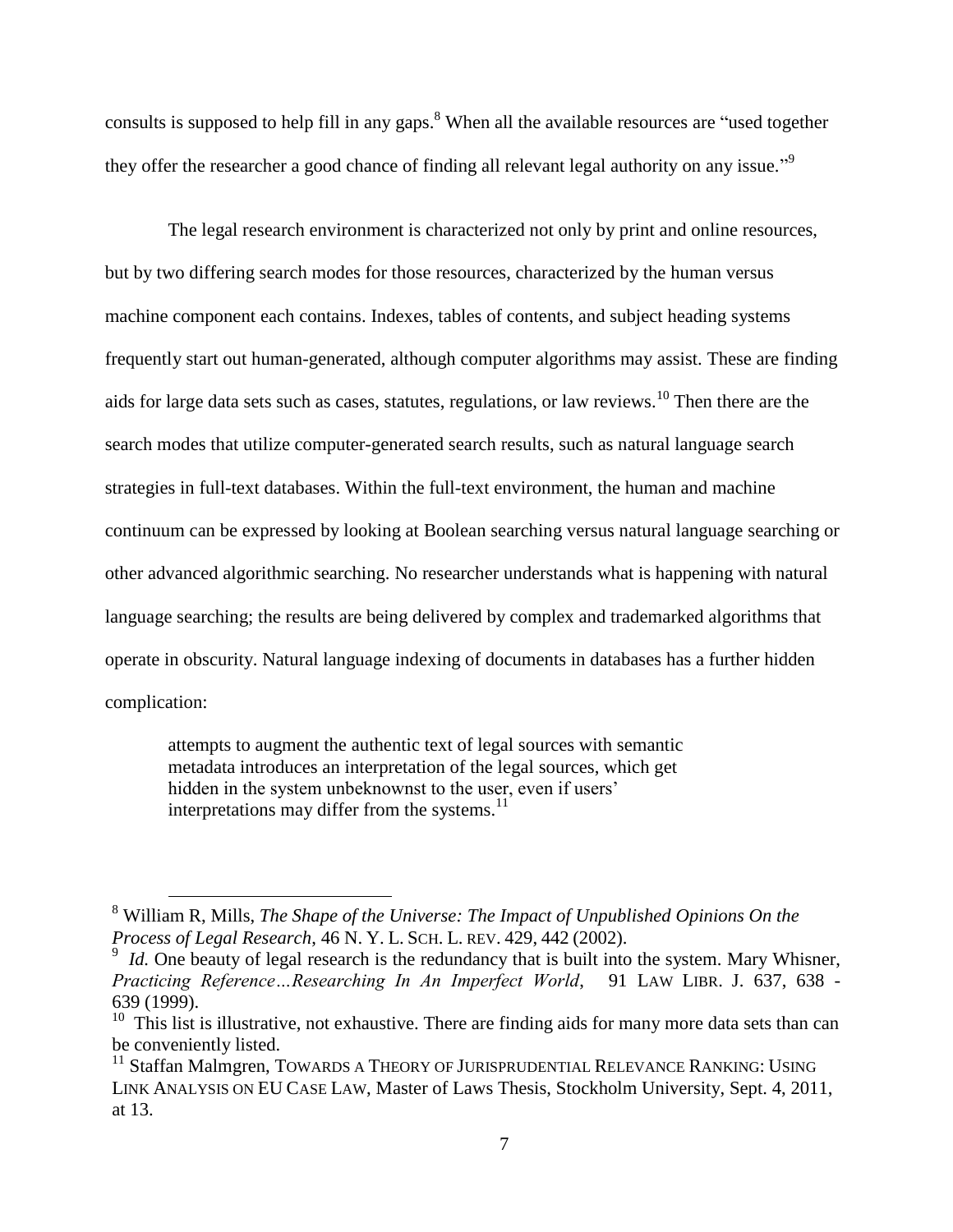Boolean searches, on the other hand, are controlled by humans. Although a machine is carrying out the commands, it is the human who is specifying exactly how the search should be executed. Along the human/machine continuum in today's search environment, being able to understand and control the algorithm puts Boolean searching on the human side. And humanassisted aids exist in both print and online search environments. Human-assisted finding aids such as catalogs, indexes, Westlaw's Key Numbers, and (where prepared by humans) tables of contents can be found online. Full-text searching of "books" such as treatises and practice guides is available online, and the online versions increase in usability each year.<sup>12</sup>

One way to address the complexities of the current legal research environment is to focus on the benefits and detriments of different search modes. What value is added by human indexing? What are the drawbacks? What value is added by allowing complex natural language searches to do the work? What are the drawbacks? What value is added by creating a Boolean search? What are the drawbacks? What is the quantum of human intervention in a particular resource? How is the researcher interacting with a particular resource, and what impact is the design of the resource having on the search process? <sup>13</sup>The answers to these questions can be taught to law students using both online databases and print resources; the knowledge translates to the evaluation of any new legal resources that emerge, or to the resources that lawyers actually encounter in a work environment, once they leave school. This is important because the legal

 $12$  Of course, one of the reason treatises and practice guides online are now easier to use than they used to be is the addition of those human-assisted finding aids to the online environment.  $13$  Although beyond the scope of this article, the cyborg nature of legal research should be noted. Not only is there a human/machine continuum in the tools we use, there is a continuum in our use of the tools and the impact the tools have on us as researchers. See, e.g., Donna Haraway, *A Cyborg Manifesto: Science, Technology and Socialist-Feminism in the Late 20th Century,* in SIMIANS,CYBORGS & WOMEN: THE REINVENTION OF NATURE (1991) at 146: "The machine is not an *it* to be animated, worshipped, dominated. The machine is us, our processes, as aspect of our embodiment. We can be responsible for machines; *they* do not dominate or threaten us. We are responsible for boundaries; we are they."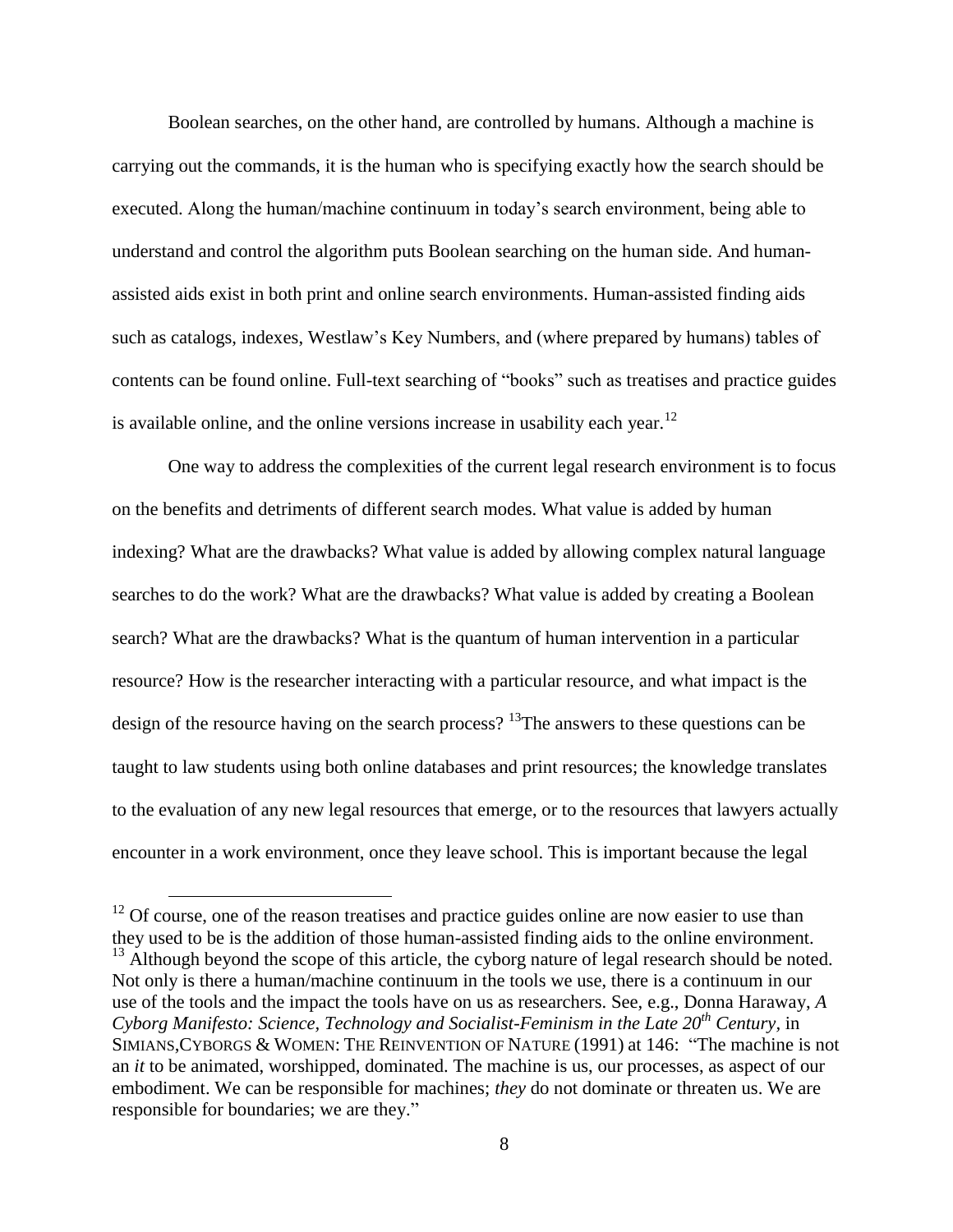resource environment will not remain static.

 $\overline{a}$ 

## **Mental Models and the Contours of the Law**

Before a lawyer starts research in a new area of the law, some context is needed. Getting that context involves understanding the general contours of a specific area of law and developing "an appropriate base-level mental model of the law under consideration."<sup>14</sup> When asked, attorneys, law firm librarians and legal research teachers all recommend starting research with a secondary source – a treatise or practice guide, law review article or ALR annotation - to get context for a new research problem.<sup>15</sup> Using one of these secondary sources will give a researcher a framework for the legal problem, and citations to the major cases, statutes and regulations. Our hypothetical new lawyer has been given the name of a good case, so for level one research – to get context - that case can be used to find relevant entries in a treatise. A researcher might review EDUCATION LAW: FIRST AMENDMENT, DUE PROCESS AND DISCRIMINATION<sup>16</sup> or GOVERNMENT DISCRIMINATION: EQUAL PROTECTION LAW AND LITIGATION<sup>17</sup> on Westlaw, or

<sup>&</sup>lt;sup>14</sup> Stuart A. Sutton, MANAGING LEGAL INFORMATION: A MODEL OF INSTITUTIONAL MEMORY BASED ON USER COGNITIVE MAPS, Ph.D. Thesis, University of California at Berkeley, 1991, at 10. Mr. Sutton also calls this "level-one research." *Id.* Getting an understanding of the contours of the law means reading enough cases in as specific area to know the core cases both supporting and weakening the legal concept a researcher is researching. *Id.* 

<sup>15</sup> Patrick Meyer*. Research Requirements for New Attorneys: Survey Results and Findings: New Attorneys' Research Skills. What They Have vs. What They Need*. University of Southern California Gould School of Law. May. 2010, available at:

http://works.bepress.com/patrick\_meyer/2; *White Paper: Research Skills for Lawyers and Law Students*, Thomson/West 2011. *See also*, Judith Lihosit, *Research in the Wild: CALR and the Role of Informal Apprenticeship in Attorney Training.* 101 L. LIBR. J. 157, 170: "All the attorneys I interviewed stated that if they were researching an unfamiliar area of law, they would start by consulting with an appropriate secondary source, such as a practice guide, a legal treatise, or an encyclopedia, or a document repository, in order to become familiar with what one termed the 'legal landscape.'"

<sup>&</sup>lt;sup>16</sup> Ronna Greff Schneider, EDUCATION LAW: FIRST AMENDMENT, DUE PROCESS AND DISCRIMINATION (2011).

<sup>&</sup>lt;sup>17</sup> James A. Kushner, GOVERNMENT DISCRIMINATION: EQUAL PROTECTION LAW AND LITIGATION (2011).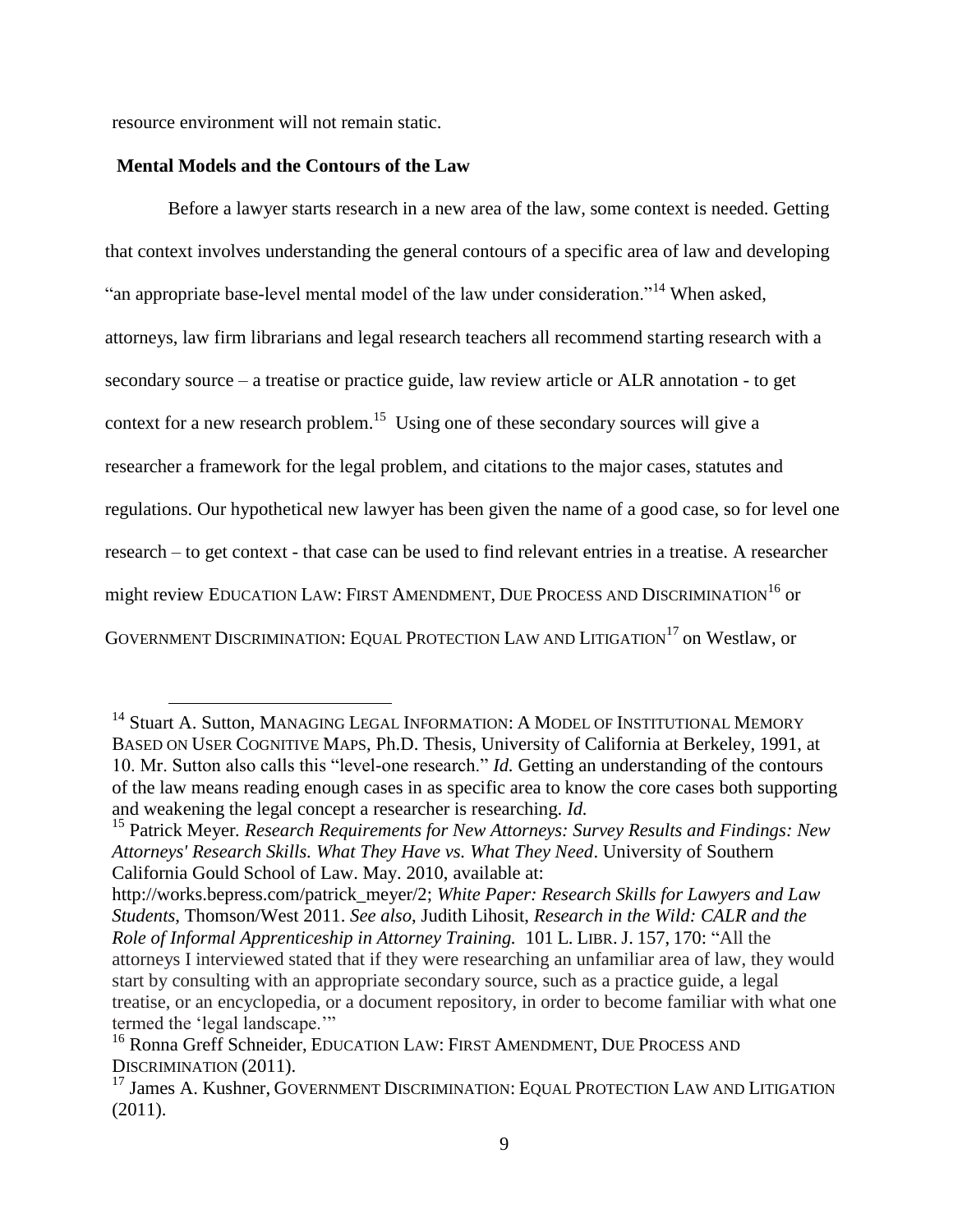EDUCATION LAW<sup>18</sup> on Lexis. These books are also available in print. But getting a little context and a few good citations to primary law will not typically end the research process. It is rare that the facts of a particular client's case fit that closely to the cases found in the secondary sources. The researcher needs to find other cases, similar in legal conclusions and more similar factually to the client's case. This search for more specifically relevant primary law can be called "level two research."<sup>19</sup> Having located a few good cases, the cases can be used as seed documents to link forward in time using the citator functions, or forward and backward in time using the digest functions in Lexis and Westlaw.<sup>20</sup> This type of forward and backwards searching from seed documents is instrumental for finding "application cases," cases "that have only marginal value as support for an abstract proposition of law, [but] have great value in their application of the proposition to facts similar to or analogous to the facts of your own case."<sup>21</sup>

Finding relevant cases can be a daunting task, even with good seed cases. There are so many cases. Westlaw and Lexis both have approximately eleven million cases.<sup>22</sup> Trying to find relevant case law in the ever-increasing mass of cases has been the cause of both bitter complaint and legal publishing opportunities.<sup>23</sup> Both digests and citators were created to tame the explosion

 $18$  James A. Rapp, EDUCATION LAW (2012).

<sup>&</sup>lt;sup>19</sup> MANAGING LEGAL INFORMATION, *supra*, note 4, at 11-12: this is the part of research process where the researcher hopes to find cases whose facts are "sufficiently similar to those of the client that a reasonable argument can be made that the court *should* rule similarly."

<sup>&</sup>lt;sup>20</sup> This "forward chaining" and "backward chaining" is a component of a search strategy called "berry-picking" in the information science literature. Andrew Booth, *Using Evidence in Practice: Unpacking Your Literature Search Toolbox: On Search Styles and Tactics*, 25 HEALTH INFORMATION & LIBR. J. 313, 316 (2008). Citation and digest systems were developed very early for case law, so this method is very highly developed. *See* footnote 70, *infra.*

<sup>21</sup> Douglas K. Norman, *The Art of Selecting Cases to Cite,* 63 TEX. B. J. 34, 3410 (2000). <sup>22</sup> *Supra*, note 2.

 $^{23}$  In the mid-nineteenth century, citators as a concept were a response to the growing body of case law. Pattie Ogden, *Mastering The Lawless Science Of Our Law: A Story Of Legal Citation Indexes*, 86 LAW LIBR. J. 1 (1993). And the earliest online legal databases, dating from the 1950s and 1960s, were similarly attempts to address the problems caused by the growing number of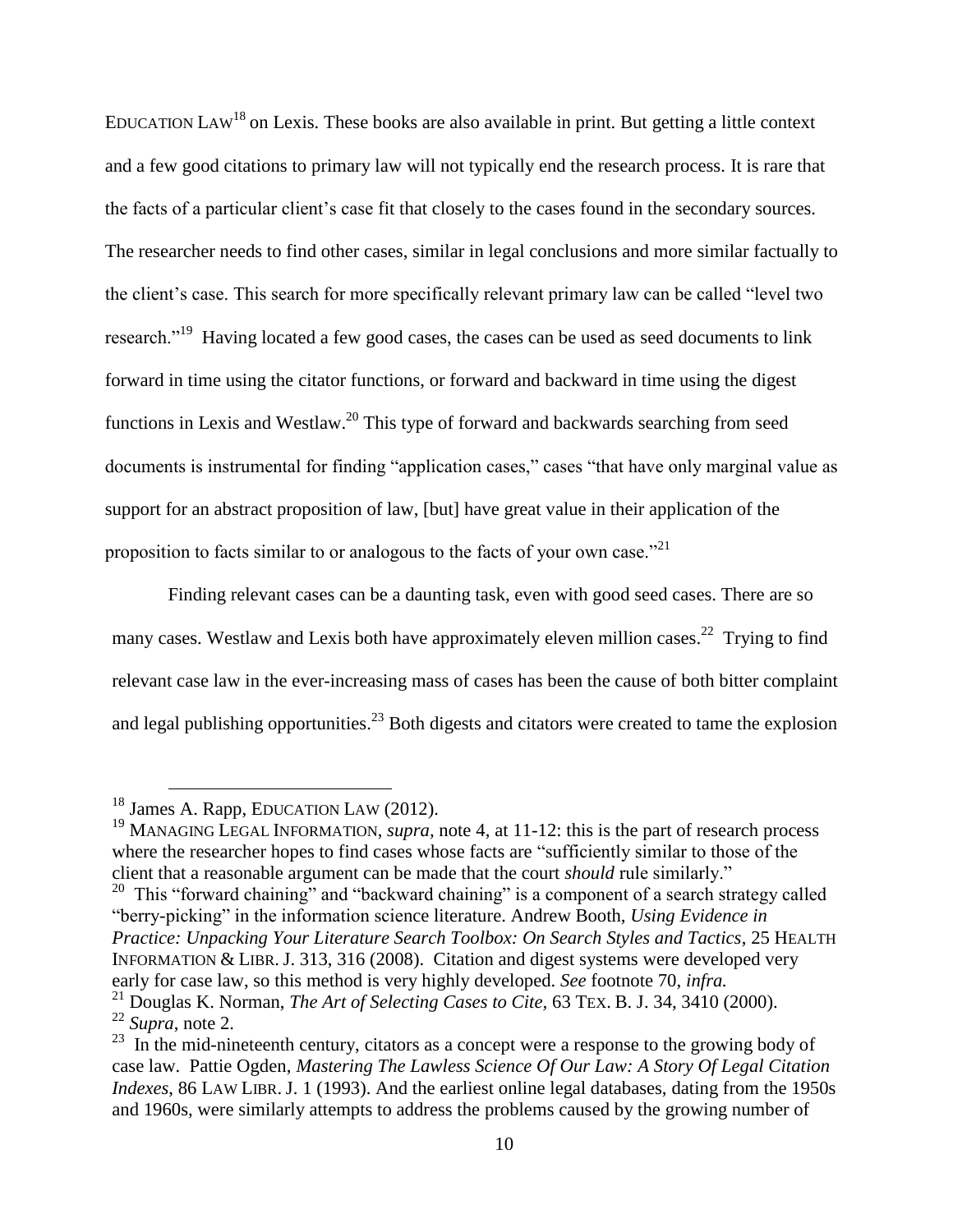of case law, $^{24}$  and the use of headnotes allowed extremely granular case linking, forward and backward, from any headnote topic in one case to every other case on that topic.<sup>25</sup> Because Westlaw started its human indexing so long ago, it does not suffer from the nearly insurmountable problem of newcomers to the field: it is an enormous expense to manually index a large document collection.<sup>26</sup>

Finding all of the relevant cases on a point of law is not the goal of every research assignment. All cases are not equally important or even equally complex. A lawyer may need only a quick answer to a limited question, and simple problems will not require exhaustive research. But, it does happen that because of the novelty of an issue, the importance of an issue, or the importance of a case to a client, exhaustive research *is* required. Mining headnotes with digests and citators is one effective way to find all of the cases in a particular area of the law.

Currently, both Westlaw and Lexis offer digest and citation-checking systems as methods of retrieving targeted application cases, although the systems were originally created in very different ways. Those different methods of creation mean that comparing the relevance of results generated by each system will offer interesting insights into the benefits and detriments of both primarily human-generated and primarily algorithmically-generated results.

### **Creating Headnotes and Linking Them to the Digest and Citator Systems**

As a guide to the discussion of the Lexis and Westlaw systems, here is a brief taxonomy of functions and concepts:

cases. Jon Bing and Trygve Harvold, LEGAL DECISIONS AND INFORMATION SYSTEMS 60-66 (1977).

<sup>&</sup>lt;sup>24</sup> Ross E. Davies, *How West Law Was Made: The Company, its Products, and its Promotions,* CHARLESTON LAW REVIEW 6 (Winter 2012): 231-282, at 234; Pattie Ogden, *supra*, note 21.

 $25$ ; cite to Fundamentals of Legal research re headnotes

<sup>26</sup> Malmgren, JURISPRUDENTIAL RELEVANCE RANKING *, supra,*note 11 at 12.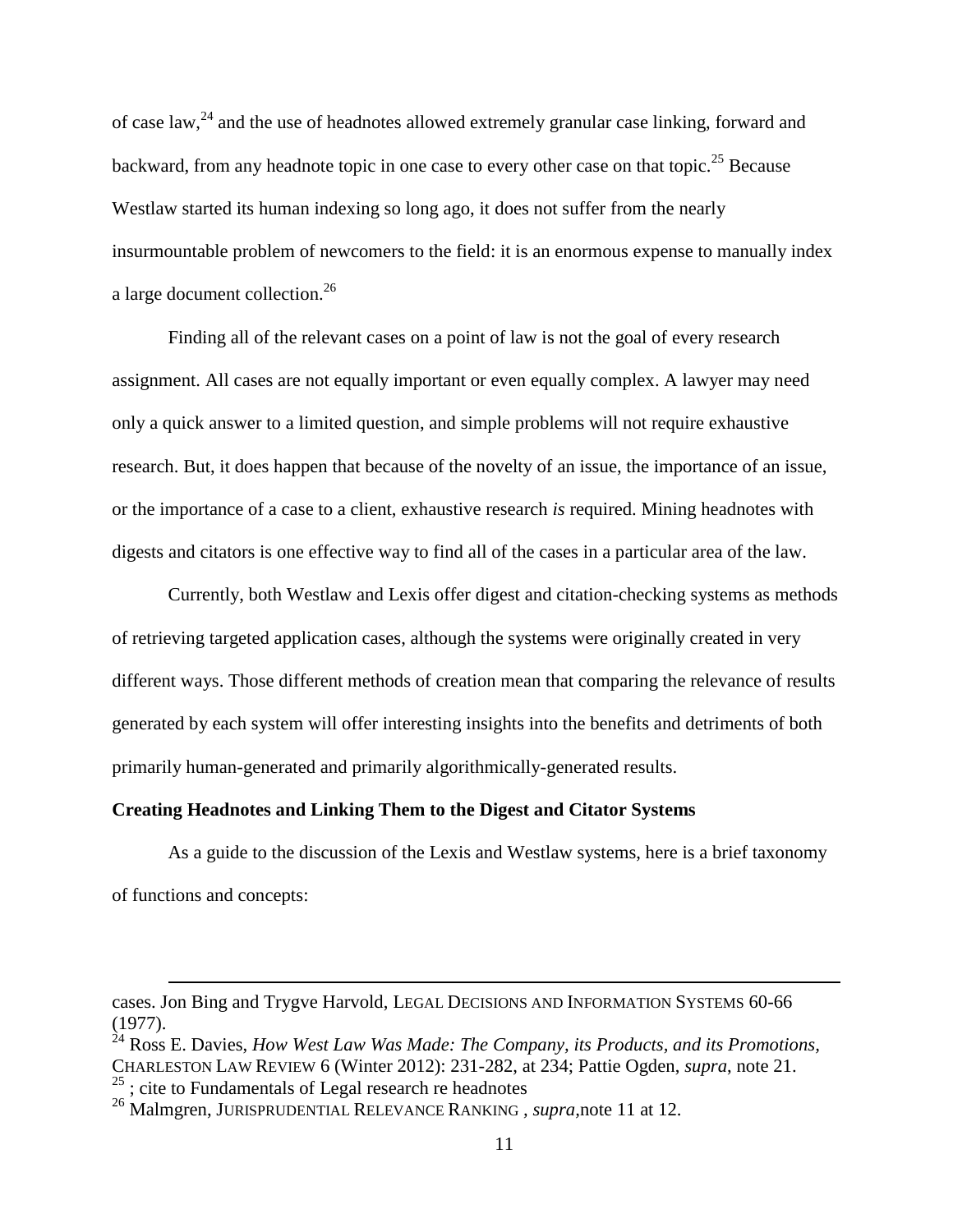A **headnote** is "a case summary that appears before the printed judicial opinion in a law report, addresses a point of law, and usually includes the relevant facts bearing on that point of law."<sup>27</sup>

**Shepard's** is Lexis's online citator system.

**KeyCite** is Westlaw's online citator system.

**Key Numbers** are the components of Westlaw's classification system of the law. 28

Lexis's Topics are the components of Lexis's classification system of the law.<sup>29</sup>

**More Like This Headnote** is Lexis's alternative digesting function, based on the headnote language $30<sup>30</sup>$ 

## **Westlaw Headnote Creation and its Key Number Classification System**

In Westlaw, headnotes are created by having a human editor take the legal concepts from a case and summarize them in the editor's own language.<sup>31</sup> The headnote is then placed, by a

human, into the appropriate Key Number in the Westlaw Digest classification system.<sup>32</sup> The

Westlaw Digests are "basically compiled subject arrangements" of the Westlaw's headnotes,<sup>33</sup>

so there is a direct correlation between the headnote and the related Key Number. The Westlaw

Digest system was created in the late nineteenth century and the system has been evolving since

then, adding new topics when necessary.<sup>34</sup> There are currently over 400 topics, and over  $100,000$ 

<sup>30</sup> LexisNexis ® Headnotes Tutorial - Textual Version,

<sup>&</sup>lt;sup>27</sup> Black's Law Dictionary, 9<sup>th</sup> ed. (2009).

<sup>28</sup> WEST'S ANALYSIS OF AMERICAN LAW (2011), v.

 $^{29}$  On lexis.com, clicking on "Search by Topic or Headnote" links to a page with Lexis's classification system, and this note: "Use this page to find legal data based on **areas of law and related legal topics**." lexis.com, visited June 24, 2012.(bold in original)

[http://web.lexis.com/help/multimedia/hn2.textOnly.htm,](http://web.lexis.com/help/multimedia/hn2.textOnly.htm) accessed June 24, 2012.<br><sup>31</sup> The "editor's own language" does sometimes parallel the exact language of the court, but Westlaw editors are free to, and do, summarize legal concepts in their own words. HOW TO FIND THE LAW,  $9<sup>th</sup>$  ed., Morris L. Cohen, Robert C. Berring, and Kent C. Olson, West Publishing Co.: St. Paul, MN (1989) at 84.

<sup>&</sup>lt;sup>32</sup> *Id.* at 84. Although the creation of headnotes is human-generated at this point in time, the process of matching the headnote of a target case with the language of citing cases is performed by computer algorithms. *Id. at* 86, 90, 97 (KeyCite depends on "automation" or "computer programs" for headnote assignment).

<sup>33</sup> *Id.*

<sup>34</sup> *Id.* at 84.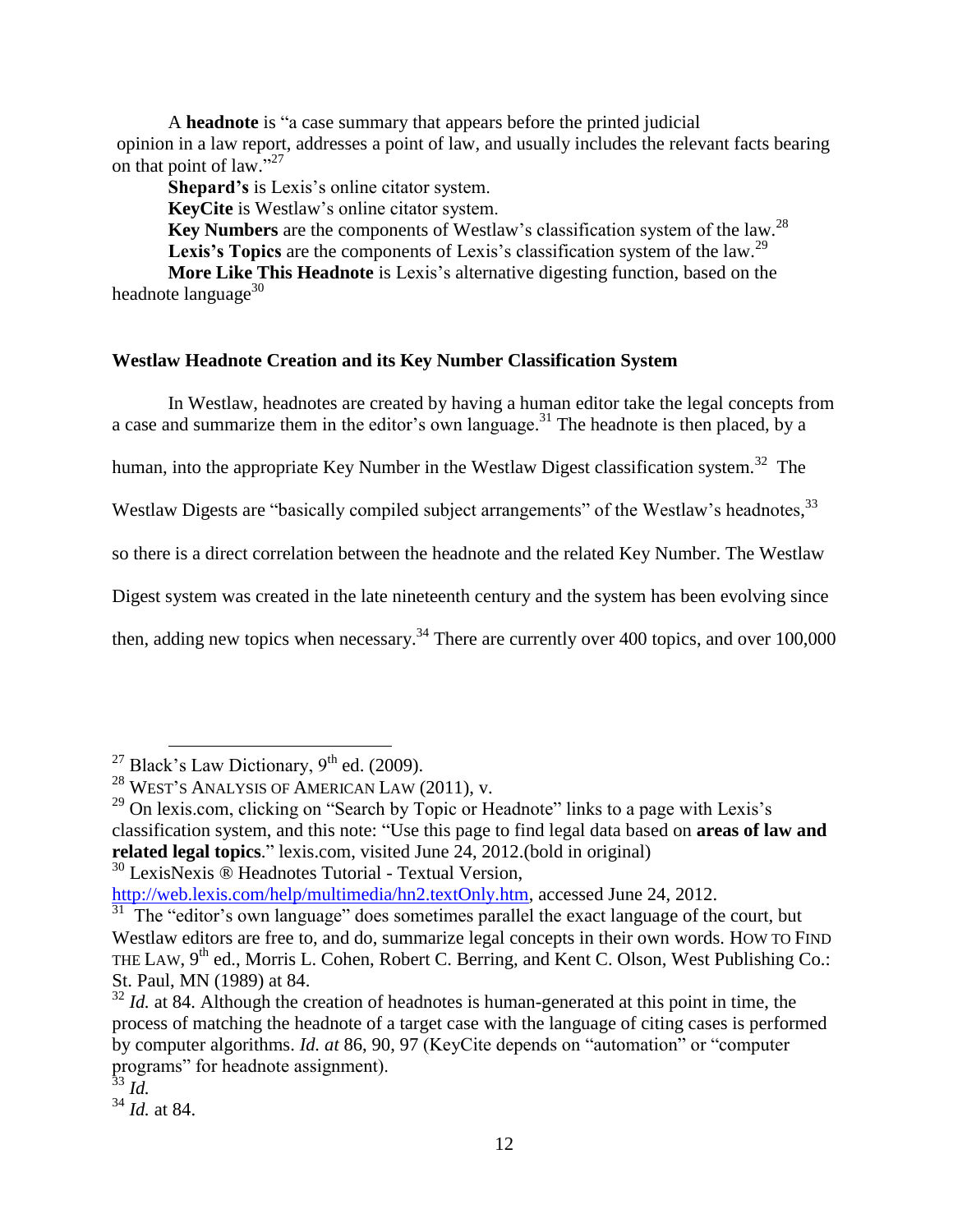individual Key Numbers in the classification system.<sup>35</sup> In 2006, Westlaw's classifiers were manually classifying headnotes in 350,000 new cases, and placing them in the Key Number classification system".<sup>36</sup> The part of the Westlaw outline that generally discusses affirmative action in education, for example, looks like this online: $37$ 

### Westlaw Outline of the Law



<sup>35</sup> WEST'S ANALYSIS OF AMERICAN LAW, *supra,* note 28 at

<sup>36</sup> *See*, *e.g.,* Document Classification System, Method and Software, U.S. Patent 7,065, 514 (issued June 20, 2006).Email from Westlaw,

 $37$  Screen reprinted from Westlaw with permission; Copyright 2012.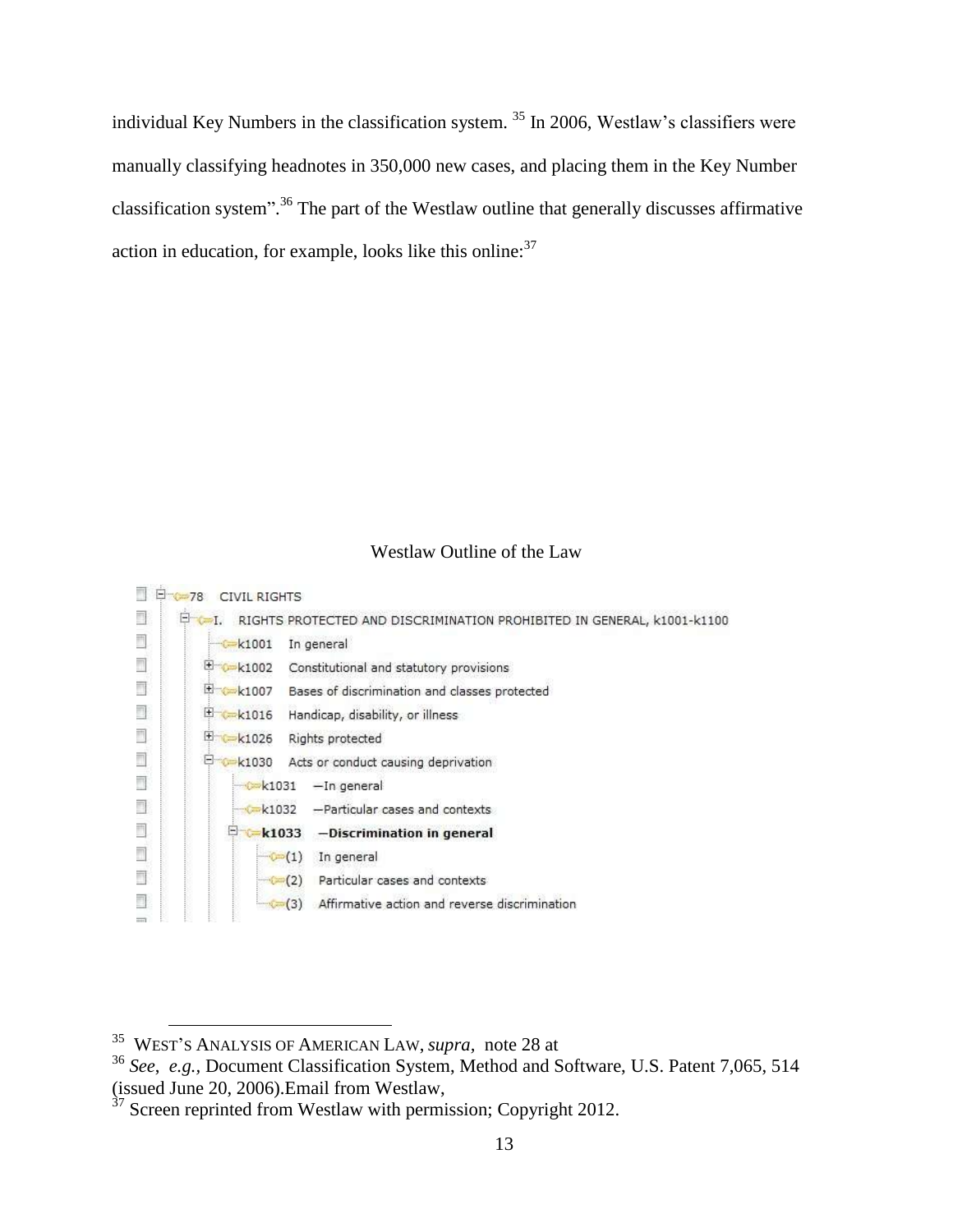## **West's Citator System: KeyCite**

 $\overline{a}$ 

Westlaw did not have a fully-fledged citator system until 1997.<sup>38</sup> The citator system that emerged victorious in the  $19<sup>th</sup>$  and  $20<sup>th</sup>$  centuries was Shepard's.<sup>39</sup> Shepard's and online enhancements to Shepard's were available online in both Lexis and Westlaw for some years, but when Lexis bought Shepard's in 1996, $40$  Westlaw created its own online citator system, KeyCite.<sup>41</sup> In KeyCite, linking from a specific headnote to other cases citing the original case on that headnote is done using computer algorithms.  $42$ 

## **Lexis's Headnote Creation and its Lexis Topics Classification System**

In the Lexis system, when headnotes are created, the fundamental legal points of a case

are drawn directly from the language of the court.<sup>43</sup> Lexis Topics<sup>44</sup> are the correlate for the West

<sup>38</sup> Elizabeth M. McKenzie, *Comparing KeyCite with Shepard's Online,* 17 LEG. REF. SERV. Q. 85 (1999). Westlaw did dabble in citator systems before KeyCite, but none of them took root. See generally, Pattie Ogden, *Mastering The Lawless Science Of Our Law, supra,* note 20. <sup>39</sup> *Id.* at 34-36.

<sup>40</sup> Iver Peterson, *The Media Business: Times Mirror in Two Deals To Bolster Legal Publisher*, NYTimes.com.

[http://www.nytimes.com/1996/07/04/business/the-media-business-times-mirror-in-two-deals-to](http://www.nytimes.com/1996/07/04/business/the-media-business-times-mirror-in-two-deals-to-bolster-legal-publisher.html)[bolster-legal-publisher.html,](http://www.nytimes.com/1996/07/04/business/the-media-business-times-mirror-in-two-deals-to-bolster-legal-publisher.html) July 04, 1996

<sup>41</sup> Elizabeth M. McKenzie, *Comparing KeyCite with Shepard's Online, supra,* note 28 at

<sup>&</sup>lt;sup>42</sup> *Id.* at, 86, 90, 97 (KeyCite depends on "automation" or "computer programs" for headnote assignment).

<sup>43</sup> *LexisNexis(R) Headnotes Now Integrated With Shepard's Citations Service; Integration of Headnotes Further Elevates Value of Industry's Premier Citation Tool for Legal Research*, Jun.29, 2005, *at* -- http://www.tmcnet.com/usubmit/2005/Jun/1159530.htm. Lexis released its classification system in 1999, as an alternative to the Key Number System. *The LexisNexis Timeline: Celebrating 30 Years of Innovation,* 

[http://www.lexisnexis.com/anniversary/30th\\_timeline\\_fulltxt.pdf:](http://www.lexisnexis.com/anniversary/30th_timeline_fulltxt.pdf) "LEXIS Search Advisor helps legal researchers create effective searches through the selection of terms from a practice areabased classification system of legal topics and is an alternative to searching the West Key Number System®."

<sup>&</sup>lt;sup>44</sup> "Search by Topic or Headnote" is called "Lexis Topics" for ease of reference.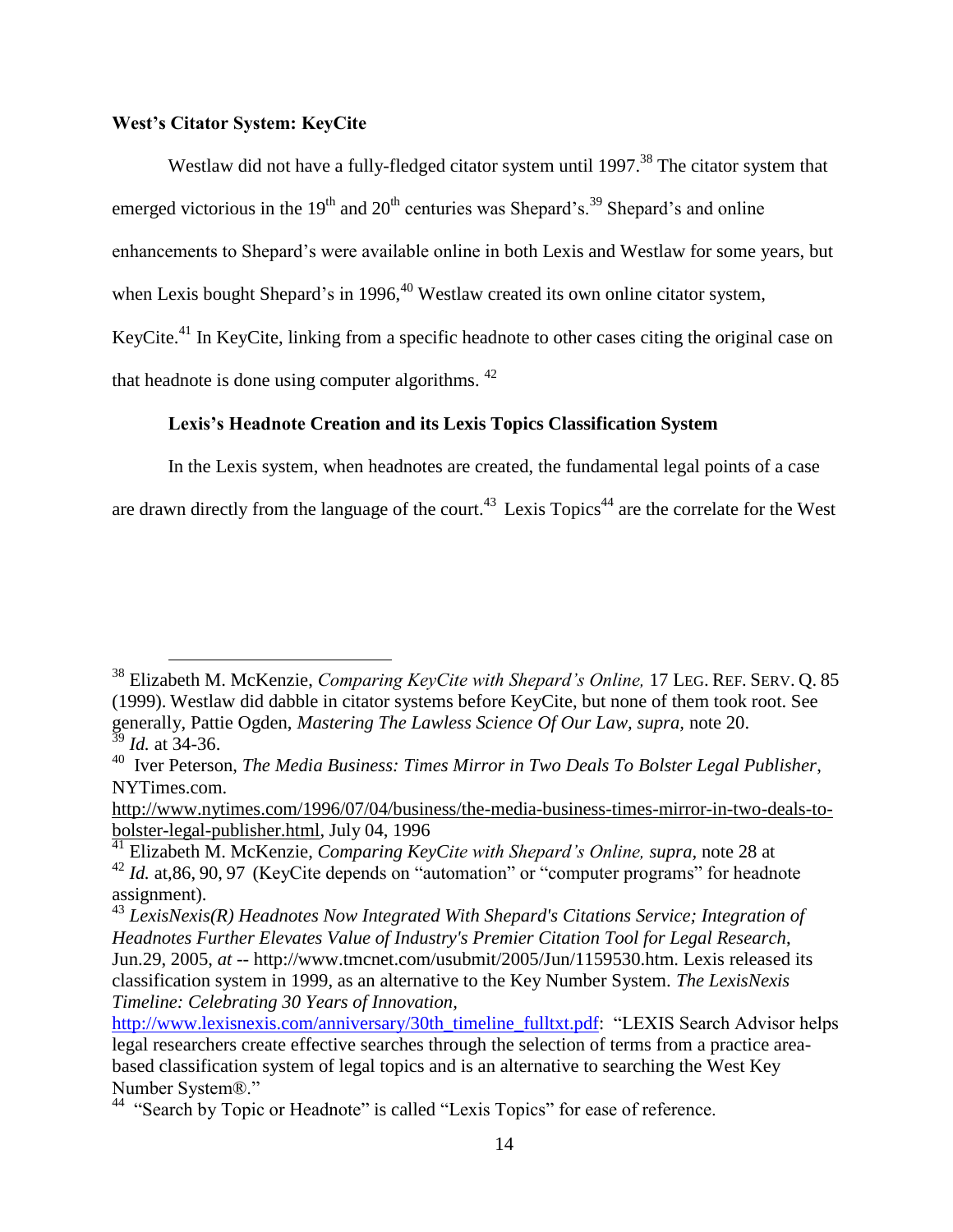Key Number System; here is what the Lexis outline of the law on affirmative action in education looks like: 45

## Lexis Outline of the Law

## **i** Education Law

- i General Overview
- $+$   $\overline{\mathbf{i}}$  Administration & Operation
- $+$   $\mathbf{i}$  Athletics (Related Topics...)
- $\mathbf{F}$   $\mathbf{I}$  Attendance
- $\pm$   $\overline{\mathbf{i}}$  Civil Liability
- $+$   $\overline{\mathbf{i}}$  Departments of Education
- $\Box$  **i** Discrimination (Related Topics...)
	- **i** General Overview
	- 1 Age Discrimination (Related Topics...)
	- + i Disability Discrimination (Related Topics...)
	- + i Employment (Related Topics...)
	- + i Equal Educational Opportunities (Related Topics...)
	- + i Gender & Sex Discrimination (Related Topics...)
	- $\pm$  **i** Individuals With Disabilities Education Act
	- $\equiv$  **i** Racial Discrimination (Related Topics...)
		- i General Overview
		- i Activities & Services (Related Topics...)
		- i Admission & Recruitment (Related Topics...)

Lexis Topics are a retrospectively created classification system, and the evidence

suggests that the role of human editors in assigning headnotes to the topical classification system

is limited.<sup>46</sup> Instead, algorithms appear to be doing the majority of the work on headnote

assignment. Lexis has a patent "for classifying concepts (such as legal concepts, including points

<sup>&</sup>lt;sup>45</sup> Copyright 2012 LexisNexis, a division of Reed Elsevier Inc. All Rights

Reserved. LexisNexis and the Knowledge Burst logo are registered trademarks of Reed Elsevier Properties Inc. and are used with the permission of LexisNexis.

<sup>46</sup> Michael Ginsborg, *Does Search Advisor Depend Too Little on Classifiers, and Too Much on Algorithms, for Headnote Classification? Evidence on the Perils of Search Advisor's Automation and the Virtue of Thomson-West Classifiers* (Aug. 1, 2007). [http://ssrn.com/abstract=1345465.](http://ssrn.com/abstract=1345465) All of the available evidence suggests that LexisNexis editors have neither classified headnotes of most new cases, nor retrospectively classified the headnotes of most other cases. Rather, the evidence suggests that headnote classification has been largely automated by algorithm. Part of the evidence for these conclusions depends on how headnote retrieval works on Search Advisor, and on a LexisNexis patent to automate legal-topic classification*.*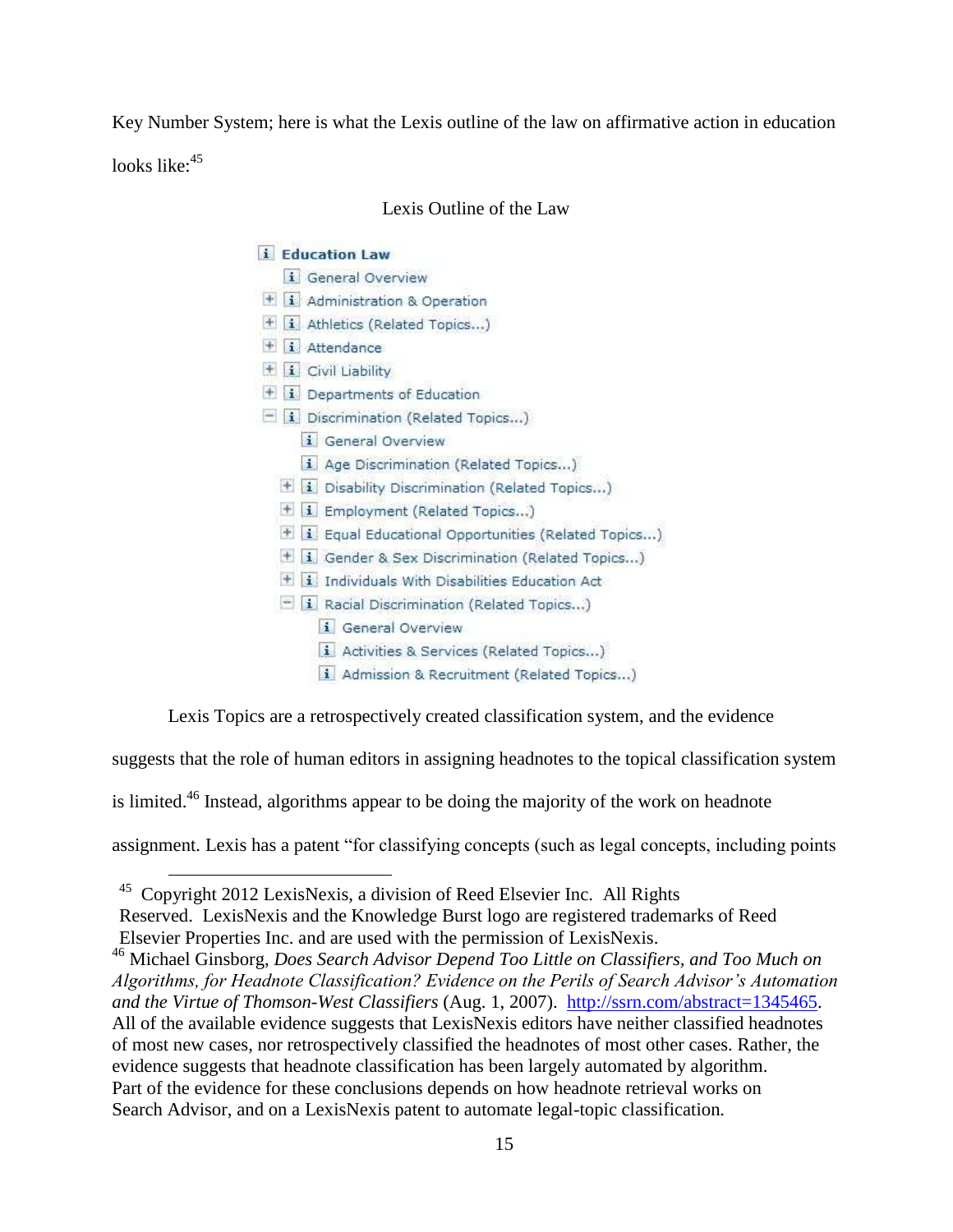of law from court opinions) according to a topic scheme (such as a hierarchical legal topic classification scheme.)<sup> $2^{47}$ </sup> The process seems to function by having a human editor classify sample headnotes that become part of a designated knowledge base, and then algorithms take over, extracting features from sample headnotes, and ranking each feature for relevance to the assigned topic(s).  $48$  Classifying headnotes this way involves algorithmic assignment of topics to initially unclassified, or "candidate," headnotes, based on similarity between the candidate features and topically-ranked features of the sample headnotes. Then the features of newly classified headnotes receive topical-relevance scores, and these features are added to the knowledge base, providing further means, or feedback, for comparison between classified headnotes and candidate headnotes.<sup>49</sup> Indeed, the application for one of Lexis's patents acknowledges that it needs automated document review and algorithmic rule extraction to get the job done,<sup>50</sup> and that the manual process used by Westlaw is not possible to replicate.<sup>51</sup>

<sup>&</sup>lt;sup>47</sup> *Id.* Mr. Ginsborg identifies the LexisNexis patents as follows: "System and Method for Classifying Legal Concepts Using Legal Topic Scheme," U.S. Patent 6,502,081 (issued Dec. 31, 2002); "Computer-based System for Classifying Documents Into a Hierarchy and Linking the Classifications to the Hierarchy", U.S. Patent 5,794,236 (issued Aug. 11, 1998) (describing algorithmic classification of cases by means of matching case citations with topically-linked citations); and "Landmark Case Identification System and Method," U.S. Patent Application 20060041608 (issued Feb. 23, 2006) (Search Advisor samples used to illustrate a system of cases arranged by topic in digest format, with a user option to rank cases by frequency of citation). *Id.* LexisNexis has not acknowledged or denied that it uses these patents to create Lexis Topics. *Id.* <sup>48</sup> *Id.* This process sounds similar to the concept of predictive coding used in document

discovery. *See, e.g.*, Ralph Losey*, Predictive Coding Based Legal Methods for Search and review*, e-Discovery Team, [http://e-discoveryteam.com/2012/03/25/predictive-coding-based](http://e-discoveryteam.com/2012/03/25/predictive-coding-based-legal-methods-for-search-and-review/)[legal-methods-for-search-and-review/,](http://e-discoveryteam.com/2012/03/25/predictive-coding-based-legal-methods-for-search-and-review/) visited July 13, 2012.

<sup>&</sup>lt;sup>49</sup> *Id.* This is an extreme simplification of a process described in great detail by Mr. Ginsborg. <sup>50</sup> *Id.* Mr. Ginsborg analyzes the sheer numbers of cases retrospectively classified, and the number of Lexis editors, and concludes that the likelihood of getting the job of assigning headnotes to the classification system done without the majority of the work being done by humans is incredibly low. *Id.* Lexis's application for a patent related to the classification system, Computer-based System and Method for Finding Rules of Law in Text, U.S. Patent 6,684,202 (issued Jan. 27, 2004) [hereinafter '202 patent] states: "In the prior art, ascertaining the rule or rules of law in any given decision required an individual to manually read through the text of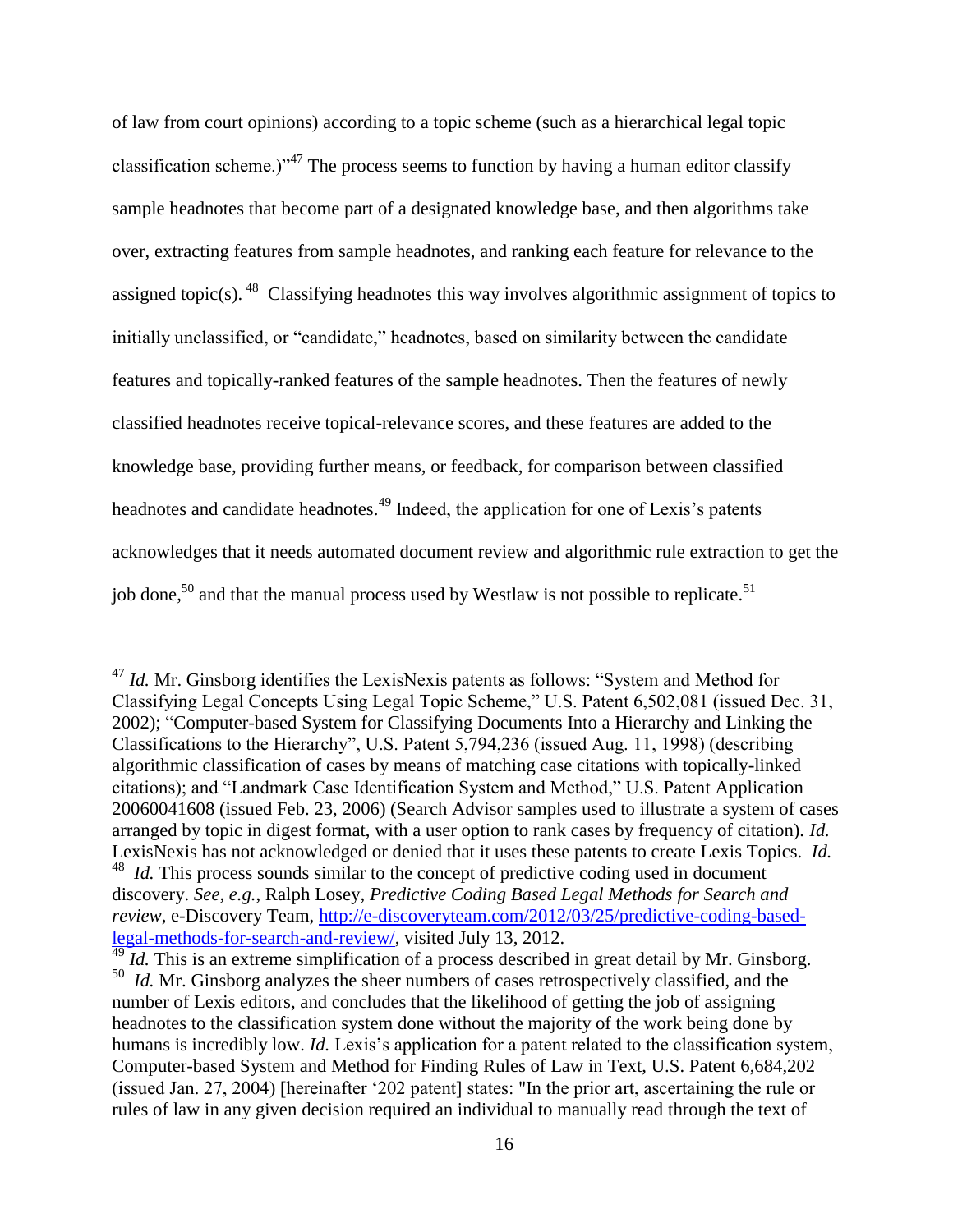### **Lexis's Citator System: Shepard's**

 $\overline{a}$ 

For Lexis's online citator system, Shepard's, "the text of the headnote of the Shepardized case is compared algorithmically with language from the citing cases to identify references (within the citing case) that match the language of the LexisNexis headnote within the Shepard's report."  $52$ Then, the Lexis headnotes are linked to Lexis Topics to try and build a linked classification system. According to Lexis, the topics that are used to classify LexisNexis headnotes are the same topics that appear in Lexis Topics.<sup>53</sup>

There are therefore two very different systems for classification for digest. Westlaw

creates a direct correlation between a headnote (drafted by a human editor) and the related Key

Number topic, relying on human editing to assign headnotes to a point in a classification system.

LexisNexis relies primarily (although not exclusively) on algorithms to assign a headnote to a

court decisions. This is time consuming and requires the reviewing individual to read a lot of superfluous material in the effort to glean what are often just a few, pithy rules of law. Therefore, a need exists for a way to automate document review while still accurately identifying the rules of law." *Id.*

<sup>&</sup>lt;sup>51</sup> "[T}he process of classifying legal case-law opinions remains dominated by West Publishing, Co. and remains a manual process. A tremendous amount of human resources is needed to maintain the West Publishing, Co.'s [now Thomson-West's] manual process of classifying legal documents. Additionally, since lawyers desperately need case-law opinions dating back to the beginnings of the law, new competitors are virtually precluded from entering this field because of the level of manual effort required to read historical case-law decisions." Computer-based System for Classifying Documents Into a Hierarchy and Linking the Classifications to the Hierarchy, U.S. Patent 5,794,236 (issued August 11, 1998) [hereinafter '236 patent] (describing algorithmic classification of cases by means of matching case citations with topically-linked citations). Ginsborg, note 28.

 $52$  Citing Cindy Spohr, Senior Director, LexisNexis Librarian Relations Group, in an email from Debra Myers, Account Executive, LexisNexis, (Apr. 3, 2006, 11:23:15 PDT) (on file with the author). When this email was sent, "Search by Topic or Headnote" was called Search Advisor. *Search Advisor Evol*ves, LEXISNEXIS INFOPRO, [http://law.lexisnexis.com/infopro/Keeping-](http://law.lexisnexis.com/infopro/Keeping-Current/LexisNexis-Information-Professional-Update-Newslet/Whats-New/Lexis-Search-Advisor-Evolves-Search-Across-Multiple-Content-Types-Simultaneously/archive10-2007)[Current/LexisNexis-Information-Professional-Update-Newslet///Whats-New/Lexis-Search-](http://law.lexisnexis.com/infopro/Keeping-Current/LexisNexis-Information-Professional-Update-Newslet/Whats-New/Lexis-Search-Advisor-Evolves-Search-Across-Multiple-Content-Types-Simultaneously/archive10-2007)[Advisor-Evolves-Search-Across-Multiple-Content-Types-Simultaneously/archive10-2007](http://law.lexisnexis.com/infopro/Keeping-Current/LexisNexis-Information-Professional-Update-Newslet/Whats-New/Lexis-Search-Advisor-Evolves-Search-Across-Multiple-Content-Types-Simultaneously/archive10-2007) (Oct. 2007).

<sup>53</sup> Cindy Spohr, *supra,* note 21. Despite the use of the same concepts in both headnotes and topics, the linking does not work in practice.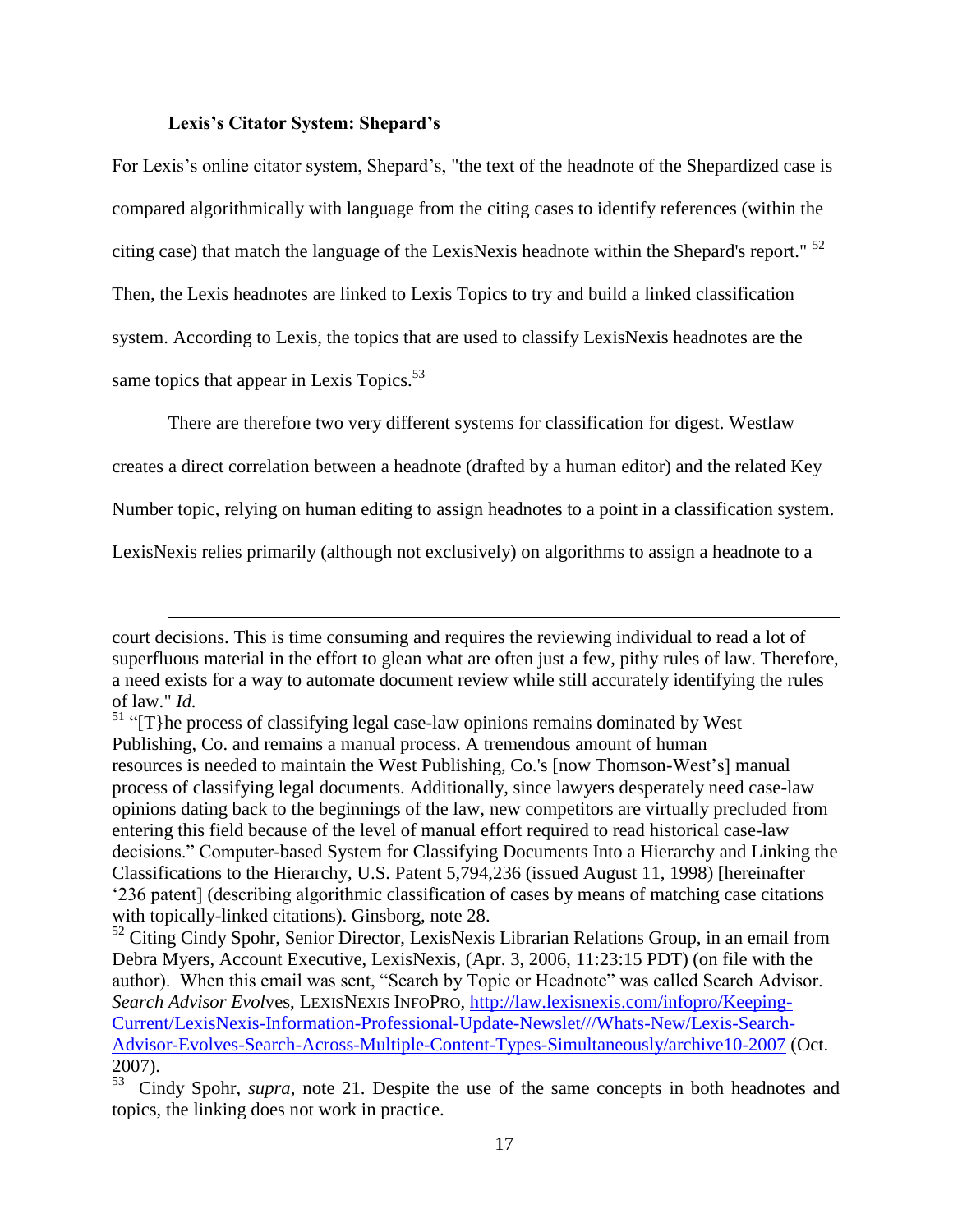topic in the classification scheme. Despite the attempt to link the content; there is no direct correlation between Lexis's headnotes and the Lexis Topics<sup>54</sup>. For citator systems, both systems use algorithms to link headnotes to matching headnotes in citing references, although the algorithms are different.

If the relevance of the cases that are found when using the Westlaw classification system (Key Numbers) and the relevance of cases that are found using the Lexis classification system (Lexis Topics or More Like This Headnote) are compared, it will be possible to tell whether the difference in the manner of assignment of headnotes to a classification system results in a difference in the relevance and completeness of results. If the relevance of cases found by using the headnote limiter in the two citator system are compared, it will be possible to see if the difference in algorithms matters. The two citator systems are linking from identical cases, on identical legal topics, to all relevant cases in identical jurisdictionally limited databases. So the differences, if any, in results will be the result of the a difference in algorithms. Each of these comparisons has an impact on the process of legal research and how it is taught.

### **Relevance in Legal Research Results**

Most testing of relevance in legal databases has been based on objective standards of relevance -- whether the cases found are or are not on the predetermined list of relevant cases – but in fact, each user's search needs requires a unique and actually shifting definition of relevance.<sup>55</sup> For this project, the standard of relevance chosen was subjective, but constrained by the confines of the problem posed by the case being reviewed:

<sup>54</sup> See pages 58-61, *infra.*

<sup>55</sup> Stuart A. Sutton, *The Role of Attorney Mental Models of Law in Case Relevance Determinations: An Exploratory Analysis, 45* J. OF THE AM. SOC. FOR INFORMATION SCI.186, 196-97 (1994). Looking at the results of a broad search, such as all cases found in the chosen American Law Reports annotation or in the chosen Key Number, may return objectively relevant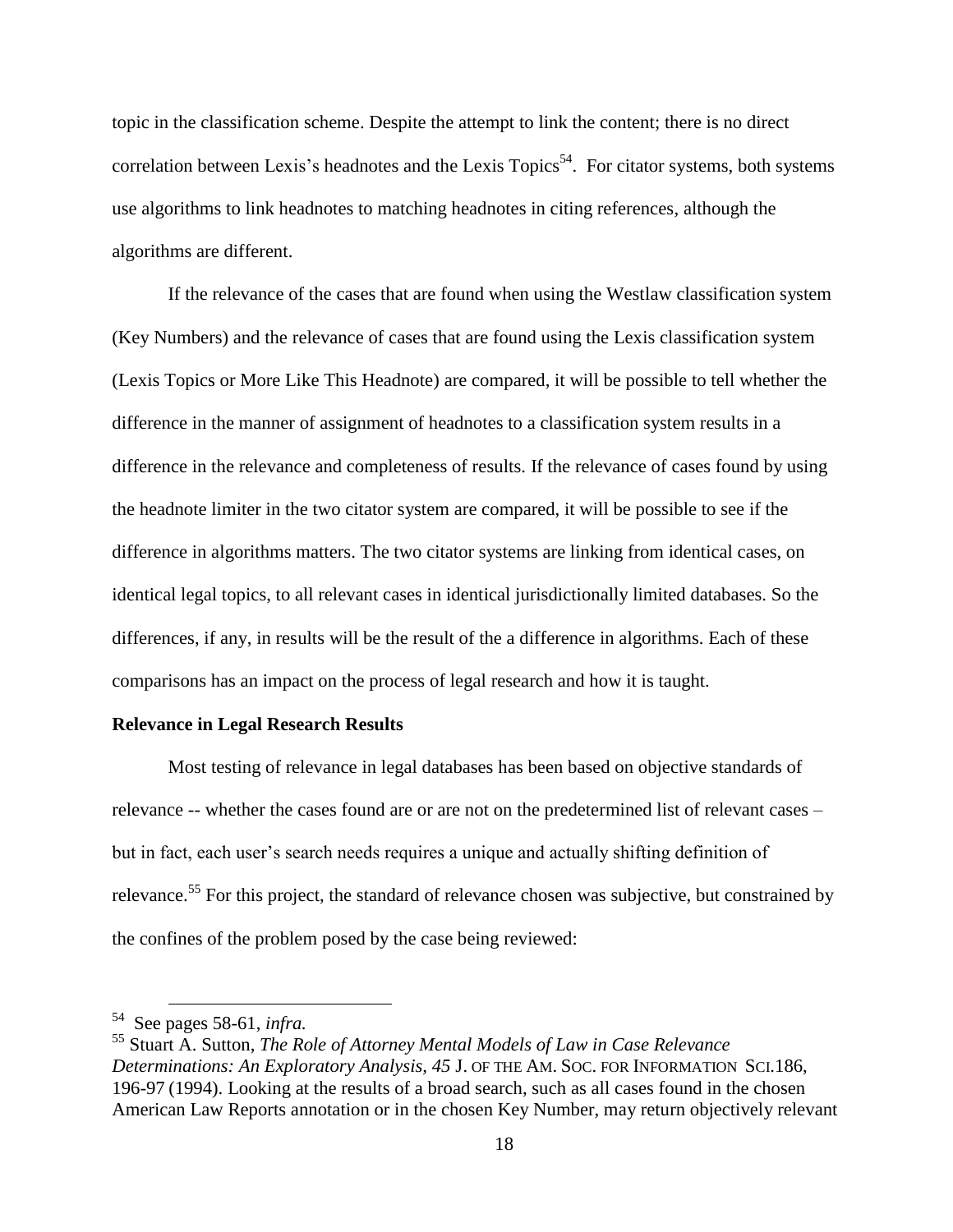The concept of relevance … is a dynamic notion with roots deep in the way law is practiced in the United States. It is defined here as a function of the mental models or cognitive maps attorneys construct and maintain of the law. Stated simply, a relevant case is one that plays some cognitive role in the structuring of a legal argument or the framing of legal advice. This view of relevance is explicated below through examination of how attorneys use case law in the construction of mental models of controlling principles and how the relevance judgment depends on how the retrieved case "fits" the terrain of the attorney's evolving model.<sup>56</sup>

Sutton posited that, for example, the exam results of a group of first year law students illustrate mental models of a given area of law that are not entirely congruent, yet the individual models have sufficient agreement to allow the students to communicate rationally with other law-trained actors (other students, professors, lawyers, judges) "about the law and the accuracy of their various cognitive maps."<sup>57</sup>

Because the concept of relevance used in this study derives from the activity of creating a mental model of an area of law, the research assistants were asked to review the results found by using the digest and citator functions from headnotes in a case by deciding, for each case, if the cited cases in the results set helped fill in a particular mental model of an area of law. This useroriented focus was intended to put each research assistant in a similar frame of mind about the meaning of relevance.<sup>58</sup> For example, in *Bakke v. Regents*,<sup>59</sup> if a case in the result set discussed an affirmative action program that either was or was not sufficiently tailored to serve a compelling state interest, the case was relevant. Relevance was to be considered expansively, so

results, but return many cases that, although perhaps relevant "topically," will not help an attorney fill in a mental map of an area of law necessitated by a particular client's situation. *Id.* Relevance is "a complex notion of how a particular document relates to a given line of inquiry." Scott Burson, *A Reconstruction of Thamus – Comments on the Evaluation of Legal Information Retrieval Systems,* 79 L. LIBR. J. 133, 141 (1987)

<sup>56</sup> Sutton, *supra,* at 187.

<sup>57</sup> *Id.* at 188-189.

<sup>58</sup> Malmgren, JURISPRUDENTIAL RELEVANCE RANKING*, supra*, note 11, at 33. A user orientation affects relevance judgments.

<sup>59</sup> 438 U.S. 256 (1978)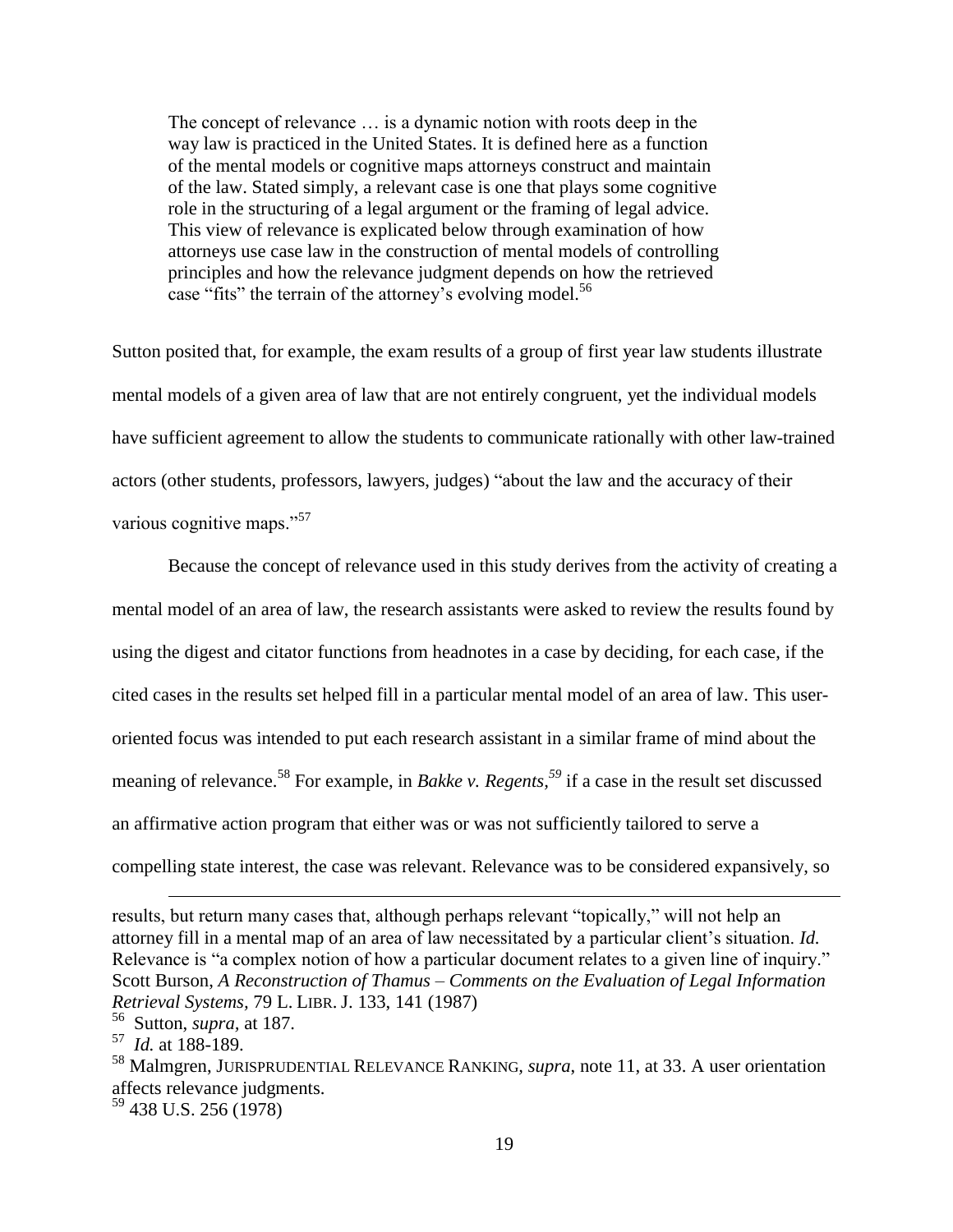that the collection of relevant cases found from the three digest and two citator searches would form a mental model of those affirmative action programs who elements are properly crafted and those that are not properly crafted. In a real-world problem, the elements of the client's actual affirmative plan could be compared along this grid to determine the likelihood of the plan surviving the legal challenge it received. <sup>60</sup>

Determinations of relevance in the real world are subjective, and in the legal world, differing determinations of relevance are a facet of legal analysis. We "can profoundly disagree on the relevance of any particular document."<sup>61</sup> In, addition, the concept of what is relevant changes over time, as the researcher adds to the mental model of an area of law that is being created. But there are some general conclusions that studies have drawn about the cognitive changes that occur during the research process:

> It can be observed that the clues that the user makes use of for inferring relevance do not change as the process moves forward, but that different criteria are given different weight over time. As time progresses, the relevance judgment becomes more stringent. <sup>62</sup>

The framework for this study was designed to guide the concepts of relevance for the cases the research assistants were reviewing. For the ninety cases that were reviewed for this study, each had its own statement of relevance. So for each case, a research assistant had to reviewing each citing reference in light of a particular standard of relevance. For this standard of relevance, "any document which makes a contribution to the evolving model is relevant."<sup>63</sup> Because great seed cases have multiple headnotes and multiple citing references, the research

<sup>&</sup>lt;sup>60</sup> Although it was possible to come up with ninety statements or matrices of relevance to test, it was *not* possible to situate each those matrices in an actual factual setting.

<sup>61</sup> Burson, *A Reconstruction of Thamus, supra* note 55 at 136, 141.

<sup>62</sup> Malmgren, JURISPRUDENTIAL RELEVANCE RANKING*, supra,* note 11, at 30.

<sup>63</sup> Sutton, *supra,* note 55at 194.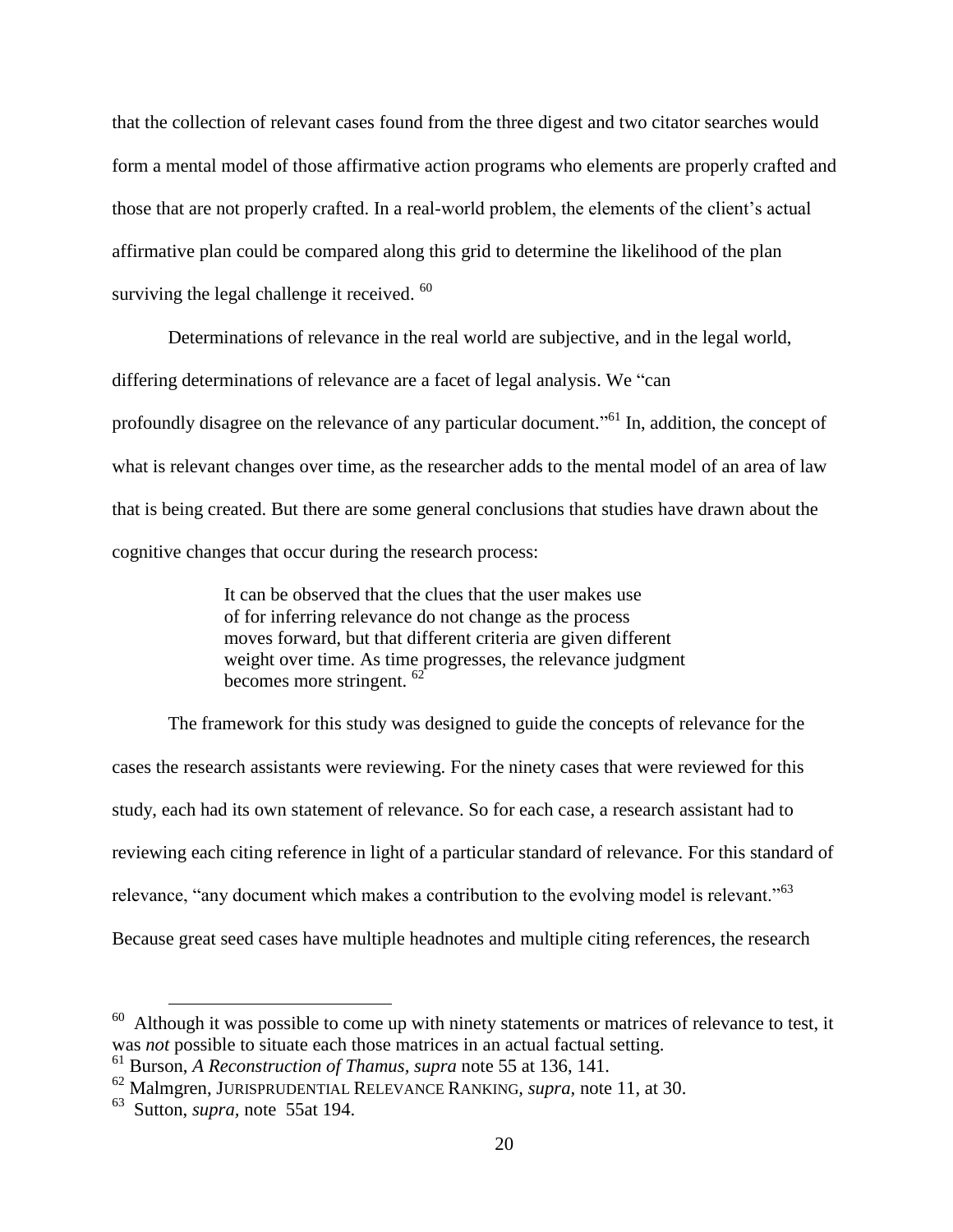assistants limited their search by jurisdiction as well as by headnote. To make sure that the relevance judgments of each research assistant were better than a random choice, a post-study statistical review of the researchers' judgments was created.<sup>64</sup> If the researchers really were creating a mental model of an area of law in their search for relevant cases, then there should be at least the same sort of congruence that one finds in the mental models first year law students have at the end of an exam  $^{65}$ 

### **The Complexities of Retrieval (Recall & Precision)**

Every method of retrieving relevant legal information has both positive and negative aspects. The earliest retrieval methods were, of course, human-based. The finding aids for legal materials have a long and rich history. There have been digest-like compilations of legal cases available since 1888. <sup>66</sup> Discussing the most popular of the systems,  $67$  the West Digest system, and incredible complexity of the system, Stephen M. Marx identified four major drawbacks:

- (1) these systems are static in their terminology and not adaptable to vocabulary changes;
- (2) these systems require that the user's thinking conform to the classifications formulated by the systems designers;
- (3) these systems classify the law according to a rigid key word terminology without indicating the context in which the words appear; and
- (4) each of these systems is based on classifying and indexing that has been done by human indexers. <sup>68</sup>

 64 *See also*, Jeffrey Luftig, *Statistical Analysis of the Data, Susan Nevelow Mart Study of Search Functions in Lexis and Westlaw* (hereinafter Appendix A), at [http://digitool.library.colostate.edu/webclient/DeliveryManager?pid=174737.](http://digitool.library.colostate.edu/webclient/DeliveryManager?pid=174737)

<sup>65</sup> Sutton, *supra*, note 55, at 188-189.

<sup>66</sup> Stephen M. Marx, *Citation Networks in the Law,* 10 JURIMETRICS J.121, 125 (1970).

<sup>&</sup>lt;sup>67</sup> The Key Number System was introduced in 1890. West Group: Company History, <http://www.fundinguniverse.com/company-histories/West-Group-company-History.html> (last visited Dec. 9, 2012).

<sup>68</sup> Marx, *Citations Networks in the Law, supra,* note 66. Mr. Marx thought computer-generated systems based on key words alone would suffer from similar defects and proposed a contextbased and citation-based retrieval system he characterized as a form of "exhaustive Shepardization" with an assist from "automatically isolating the factual content of a case" *Id.* at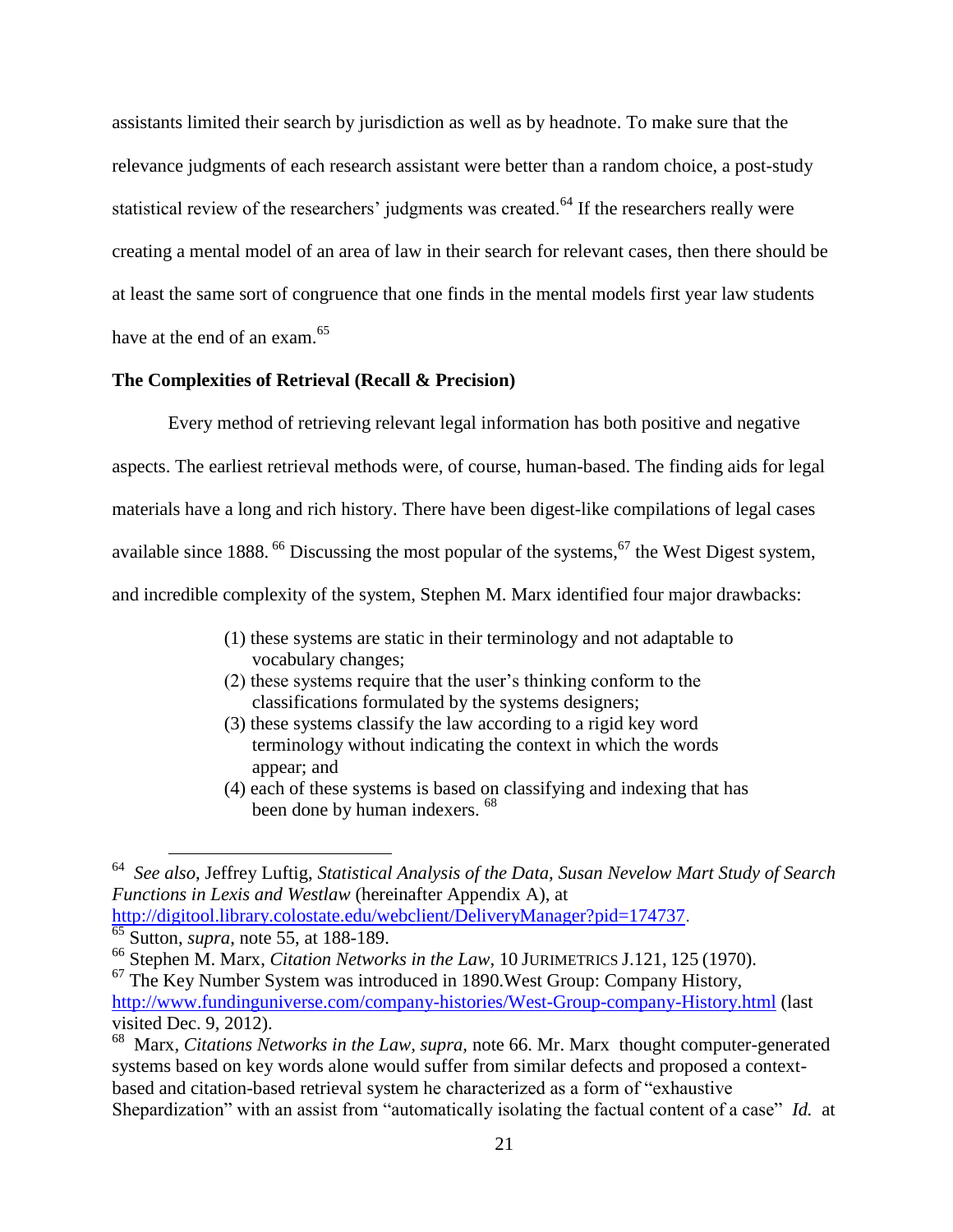Human indexers may not always anticipate every question a researcher might want to answer with a document, so there is a limit to the concepts in a case that can be classified, and "like any human enterprise, it is not always done as well as it might be." $^{69}$ 

Using Westlaw's Digest system is only one of many resources for conducting legal research. Its classification system has its genesis in the classifications created by both Blackstone and Langdell in the 19<sup>th</sup> century.<sup>70</sup> So one other drawback of West's Digest system is that it works better for concepts that are well-developed in the law and it performs rather less well for newly emerging areas of the law.<sup>71</sup> The benefits of a human indexing system are also welldocumented. When a human does the work of reading and analyzing a huge body of law, and places it into an index, the researcher can take advantage of the work already performed. If one understands the index, it is simple to find relevant cases:

<sup>125, 137.</sup> The article was written, of course, before Shepard's went online or KeyCite was launched.

<sup>69</sup> Daniel P. Dabney, *The Curse of Thamus: An Analysis of Full-Text Legal Document Retrieval*, 78 LAW LIBR. J. 5, 13-14. (1986).

 $70$  For a discussion of the West classification system and its impact or lack of impact on the thinking of American lawyers, see Robert C. Berring, *Legal Research and The World of Thinkable Thoughts*,J. APP. PRAC. & PROCESS 305 (2000); Daniel Dabney, *The Universe of Thinkable Thoughts: Literary Warrant and West's Key Number System,* 99LAW LIBR. J 229, 240- 242 (2006); and Joseph A. Custer, *The Universe of Thinkable Thoughts Versus the Facts of Empirical Research*,102 LAW LIBR. J 251, 251-255 (2010). Since the law is taught, particularly in the first year, as a series of legal concepts that allow for fairly uniform outlining into classification systems, this distillation of the law class into an outline will remain a powerful mental model for most of a lawyer's work life. For a view on how lawyers actually use digests and Key Numbers, see Lihosit, *Research in the Wild, supra,* note 6 at 171, discussing the use of embedded links from headnotes without thinking much of the classification system itself as the method most lawyers use today.

<sup>71</sup> *Id.*, Dabney, *The Universe of Thinkable Thoughts,* at 242: "a pre-coordinated system is necessarily backward-looking, and cannot classify concepts that do not exist in case law." And see ,*Id ,* Custer*, The Universe of Thinkable Thoughts,* at 255-256. However, concepts can exist in case law and have to await incorporation into a classification system. Until that happens, the concepts may be hard to retrieve. Try searching the Key Number system for ("personal information" and internet).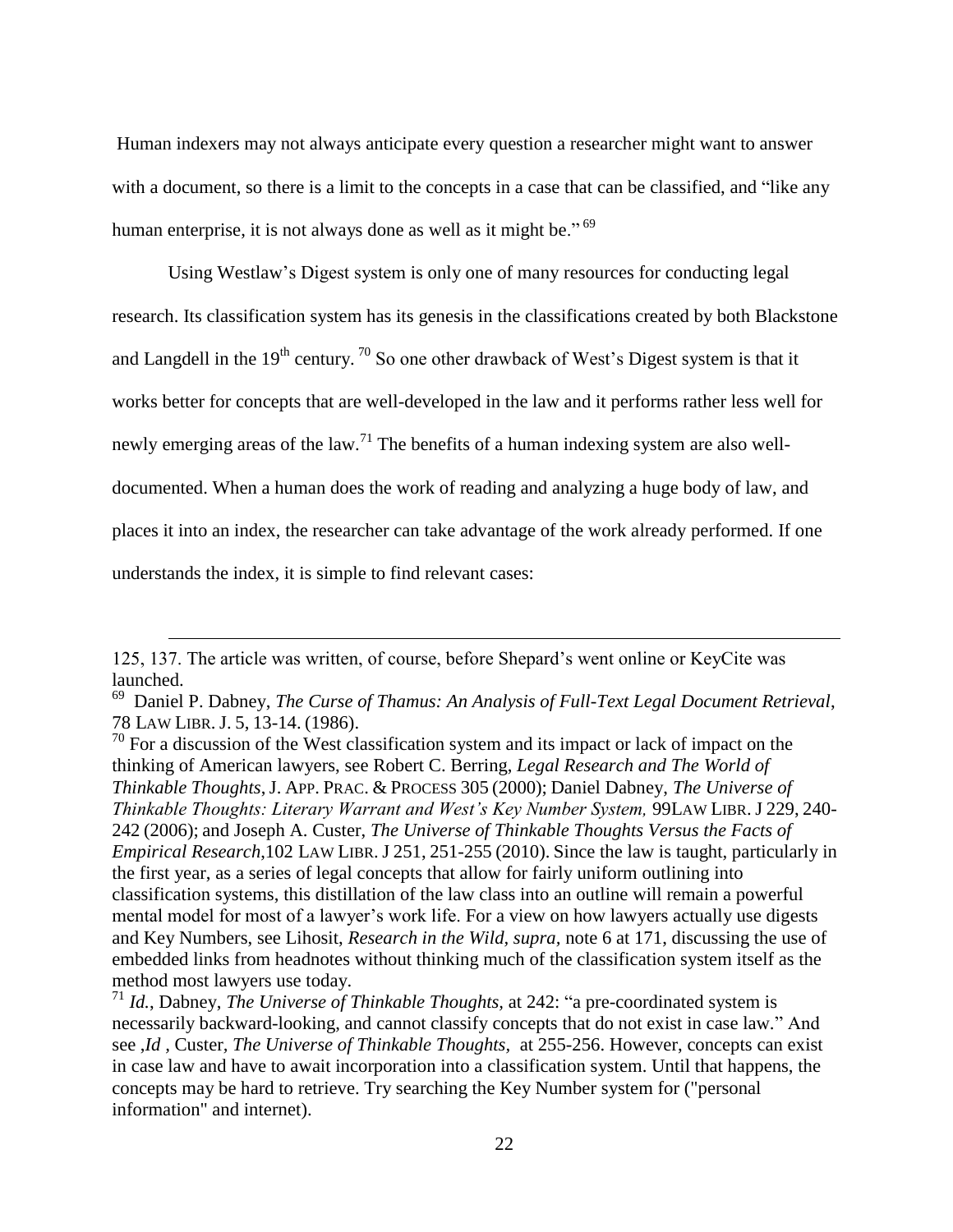The benefits of pre-indexing the law are readily apparent. Rather than the legal researcher having to read and assimilate the information in each book of primary law, the researcher can become familiar with an indexing system and find law relevant to the research topic quickly and easily.<sup>72</sup>

The perils of relying on computer-generated searches in very large databases are equally well-documented. One major issue is the complexity caused by the huge vocabulary of words available to be searched; the English language and legal language in particular, is rich in synonyms for ideas and concepts.<sup>73</sup> A related problem is the literalness of Boolean searching; if every synonym for a word is not added to a search, relevant cases may be missed The alternative, natural language searching, has its own problems. The sheer number of results can be overwhelming:

> Instead of missing relevant documents we get too many non-relevant documents. We experience information overload when it gets impractical to examine large amounts of documents in order to find the few ones with actual relevance.<sup>74</sup>

Research projects vary, and for comprehensive research, a researcher may want every relevant document possible, while for a time-driven request, the researcher may want the system to return the documents that are most highly relevant first. <sup>75</sup> There are two main standards for evaluating the relevance of the results returned by a search: precision measures the number of

<sup>74</sup> Malmgren, JURISPRUDENTIAL RELEVANCE RANKING, *supra,* note 11, at 12.

<sup>72</sup> Ian Gallacher, *Forty-Tw: The Hitchhiker's Guide to Teaching Legal Research to the Google Generation,* 39 AKRON L. REV. 151, 179 (2006).

<sup>73</sup> *See, e.g.,* Carol M. Bast & Ransford C. Pyle, *Legal Research in the Computer Age: A Paradigm Shift?*, 93 LAW LIBR. J. 285, 293-94 (2001). *See also* Anton Geist, *Using Citation Analysis Techniques for Computer-Assisted Legal Research in Continental Jurisdictions,*  http://ssrn.com/abstract=1397674 (2009) at 19.

<sup>75</sup> *See, e.g.,* Burson, *A Reconstruction of Thamus, supra,* note 55 at 136-139; Geist, *Using Citation Analysis Techniques for Computer-Assisted Legal Research in Continental Jurisdictions, supra,* note 72.???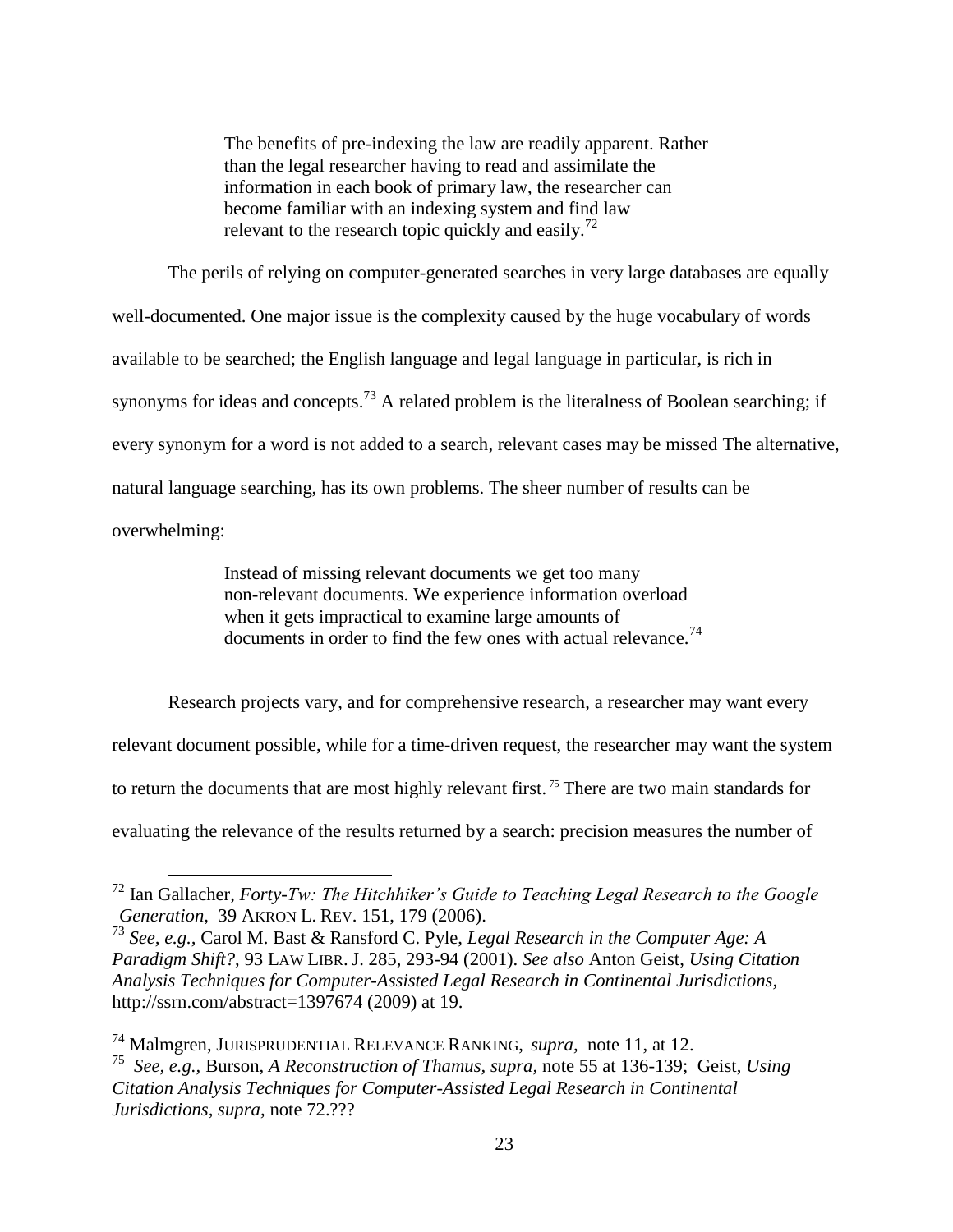results returned that are relevant, while recall measures the number of relevant documents in a database that have been retrieved by the search. <sup>76</sup> Novice researchers believe they have achieved high precision with every search.<sup>77</sup> Finding *all* of the relevant documents is not necessarily the focus of every research project, but many research projects where the stakes are high do require exhaustive research. The realistic researcher does not believes that all of the relevant documents can be returned by one research resource:

> Recall may be overrated in a single research tool…If no alternate means of retrieval exist, high recall becomes more crucial than it otherwise might be… Relevant cases not retrieved using the full-text search capability of LEXIS or WESTLAW may still be found through citators, annotations, digests, law review articles, or other research tools.

In fact, it is quite customary for a legal researcher to expect to consult a variety of tools in the search for information: what should seem strange is the expectation that a single tool might serve as a dispositive source for resolving research issues.<sup>78</sup>

Nevertheless, all researchers would like to get the best results from every search, so knowing whether a database has high precision and high recall is valuable information. Very few studies have been able to determine recall (the number of relevant documents retrieved compared to the number of relevant documents in the database), as the total number of relevant documents in huge databases is usually impossible to determine. In the few studies of size-limited databases,

 $76$  Paul Callister's definitions of recall and precision are simple and understandable: "Essentially, there are two conflicting standards for measuring the success of your research. Precision measures how many documents were on point within your search results. In contrast, recall gauges the relevant documents in your results compared to what you could have found." Paul D. Callister, *Working the Problem,* ILL. B. J.,Jan., 2003.

 $77$  One problem for modern searchers seems to be a belief that - regardless of where the researcher is searching - searches return more than is actually delivered. Novice searchers believe they have actually seen all the relevant documents and that the documents seen are the most relevant documents. Any legal research teacher can confirm this phenomenon.

<sup>78</sup> Burson, *A Reconstruction of Thamus, supra,* note 55 at 136-137.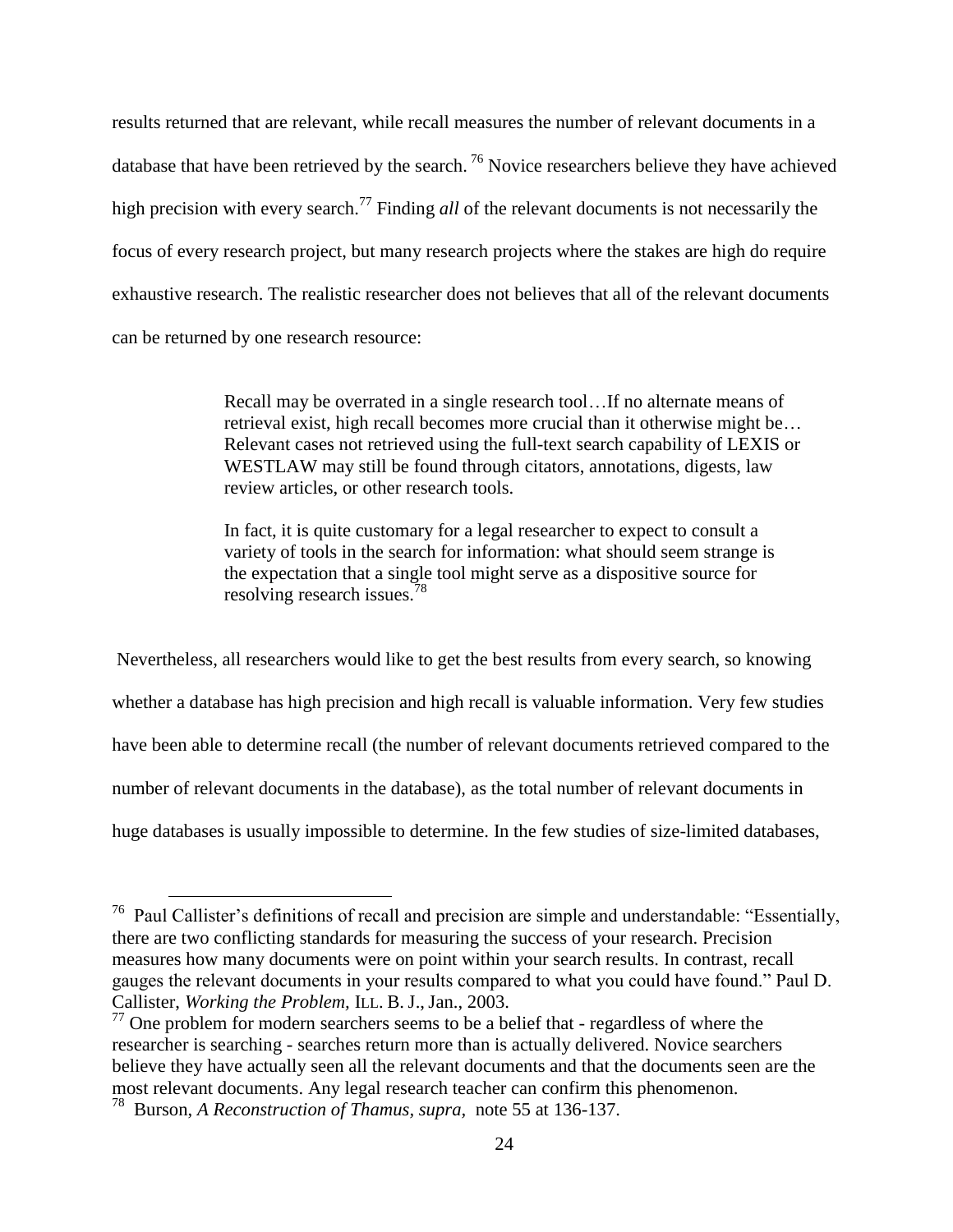where the number of potentially relevant documents was known, such as Mr. Dabney's study and the  $STAIRS^{79}$  study, recall has been very poor: in both studies, recall was about  $20\%$ .<sup>80</sup>

When Mr. Dabney published his study, the objections that were made at the time by representatives of both LexisNexis and Westlaw were that discussing recall and precision in the abstract failed to take into account the many value-added features of both database providers.<sup>81</sup> These kinds of studies are further complicated by the fact that defining what is *relevant* affects the results of the study: early studies used a "rigorous laboratory approach, i.e. , cases were judged relevant only if they meet those on a pre-defined list."<sup>82</sup> A 2006 study by Dean Mason used a subjective standard for relevance, based on actual attorney inquiries. <sup>83</sup>

Precision is the number of documents in a search that are judged relevant. Precision is much easier to measure than recall, once the standard of relevance has been chosen. In the largescale studies that have been performed in legal databases, precision has varied. The results of the

<sup>79</sup> Dabney's study is reported in *The Curse of Thamus, supr*a, note 69.at 15, 29. The STAIRS study was a study conducted in a known-item database in the mid-1980s. David C. Blair and M. E. Maron, *An Evaluation of the Retrieval Effectiveness for a Full-Text Document Retrieval System,* 28(3) Proceedings of the ACM, 289 (1985). The study has been vindicated by later research. Eero Sormunen, *Extensions to the STAIRS Study - Empirical Evidence for the Hypothesised Ineffectiveness of Boolean Queries in Large Full-Text Databases ,* 4 INFORMATION RETRIEVAL 257(2001).

<sup>80</sup> Dabney*, Curse of Thamus, supra,* note 69 at 15, 29.

<sup>81</sup> J. McDermott, *Another Analysis of Full-text Legal Document Retrieval,* 78 L. LIBR. J. 337 (1986); C.E. Runde & W.H. Lindberg, *The Curse of Thamus: A Response,*78 L. LIBR. J. 345 (1986);

<sup>82</sup> K. Gerson, *Evaluating Legal Information Retrieval Systems: How Do the Ranked-retrieval Systems in WESTLAW and LEXIS Measure Up?,* 17 LEGAL. REF. SERVICES QUARTERLY 53 (1999)

<sup>83</sup> Dean Mason, *Legal Information Retrieval Study – Lexis Professional and Westlaw UK*, 6 LEGAL INFORMATION MANAGEMENT 246, 247, 284 (2006), *available at*

[http://journals.cambridge.org/action/displayFulltext?type=1&fid=561544&jid=LIM&volumeId=](http://journals.cambridge.org/action/displayFulltext?type=1&fid=561544&jid=LIM&volumeId=6&issueId=04&aid=561540) [6&issueId=04&aid=561540.](http://journals.cambridge.org/action/displayFulltext?type=1&fid=561544&jid=LIM&volumeId=6&issueId=04&aid=561540) Mr. Mason used actual research requests from lawyers as queries for his test, and tested the first ten results of fifty separate searches *See also*, *The Role of Attorney Mental Models, supra,* note 26, at 187, discussing the concept of relevance in actual case law retrieval: "a relevant case is one that plays some cognitive role in the structuring of a legal argument or the framing of legal advice."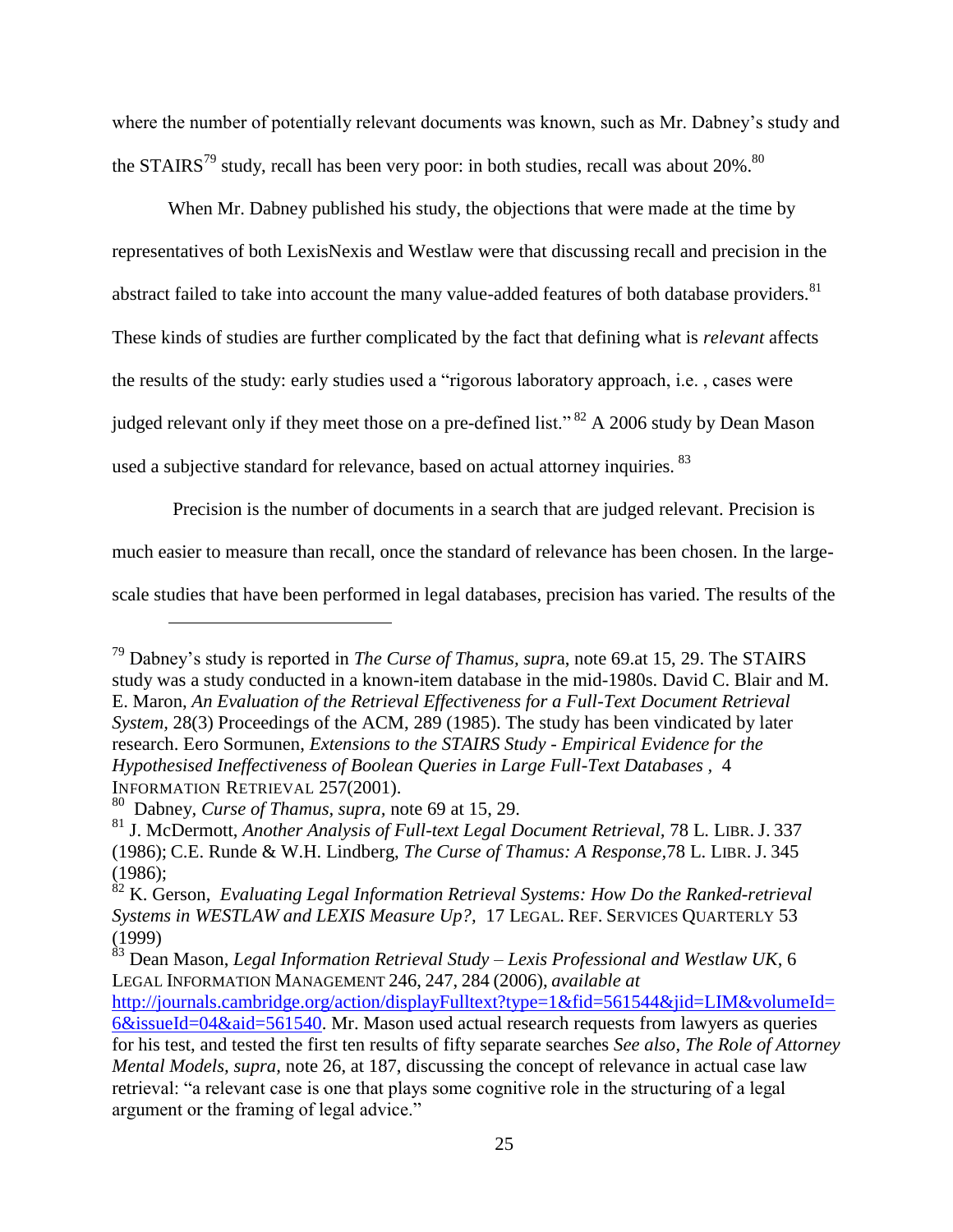major tests were summarized in Mason's study.<sup>84</sup> (See Table 1). Precision has varied; the STAIRS study in a preconfigured database of cases had 79% precision, and that is pretty high.<sup>85</sup> The later studies by Dabney and Gerson compared Westlaw and Lexis, while the Mason study used the UK versions of Lexis and Westlaw.

| Study  | Precision     |                  |
|--------|---------------|------------------|
| Dabney | 12.4% Westlaw | 11.5% LexisNexis |
| Gerson | 37% Westlaw   | 31% LexisNexis   |
| Mason  | 81% Westlaw   | 74% LexisNexis   |

Comparison of Precision Studies

Of course, the higher the precision of your search – the more documents in your result set that were relevant -- the poorer the recall – the more relevant documents there were in the entire database that your search failed to retrieve. The inverse relationship between precision and recall is "the universal principle of information science."<sup>86</sup> And when searching in a database with millions of documents, researchers will necessarily miss a lot of relevant documents. There is also the problem of information overload from unacceptable levels of irrelevant documents to review. Citators and digests are value-added methods of cutting through those eleven million cases.

This paper investigates the relative utility of human-generated and algorithmicallygenerated digests and citator results as methods of finding potentially relevant application cases

 84 *Id.* at 248*. See also, A Reconstruction of Thamus, supra,* note 55 at 135.

<sup>85</sup> *Id.,* Mason at 248.

<sup>86</sup> Paul D. Callister, *Working the Problem,* 91 ILL. BAR J. 43, 44 (2003). As far back as 1994, Westlaw's own study of the relationship between precision and recall in the Federal Supplement database showed that as precision went up, recall went down at almost the identical rate. *Id.*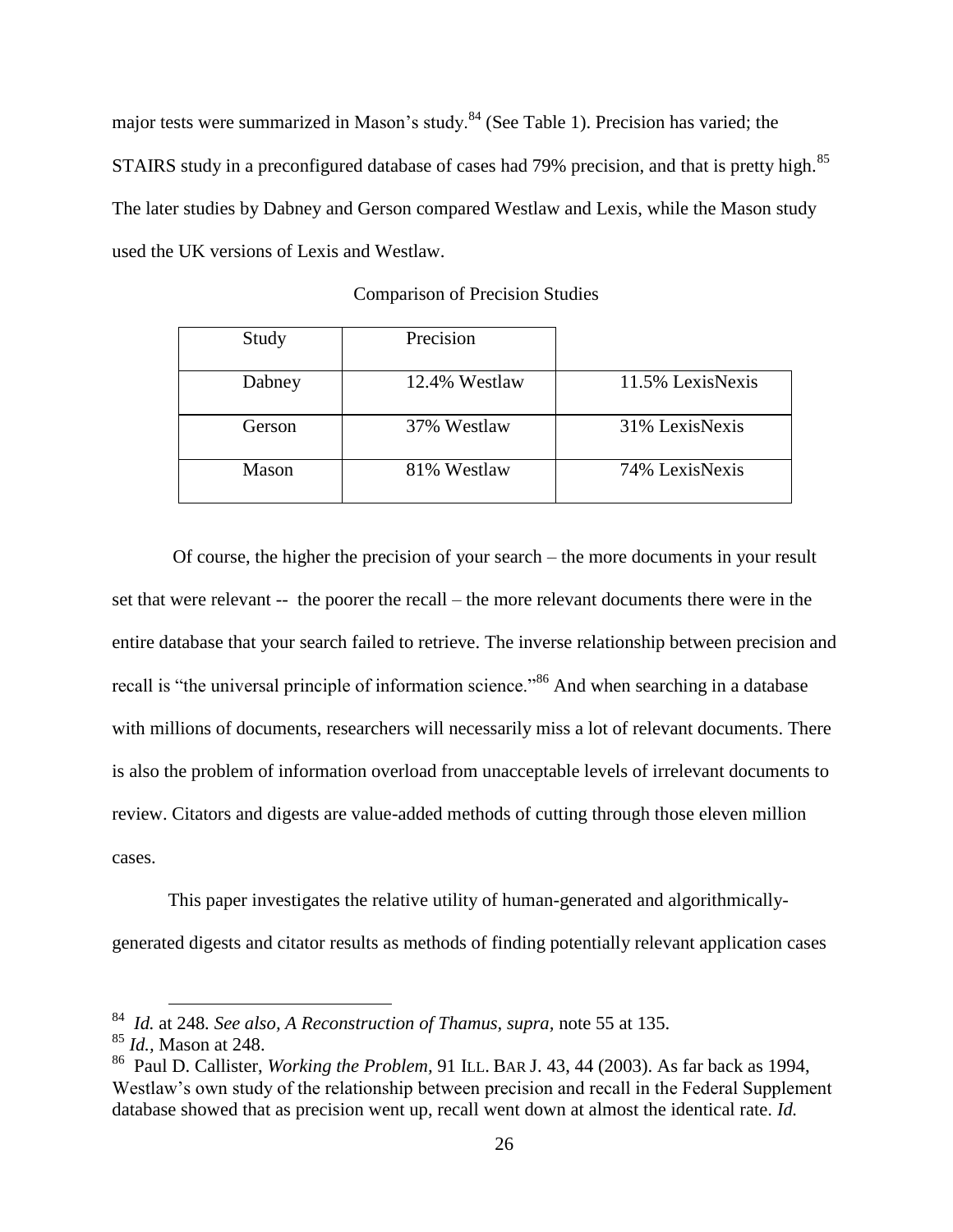for the researcher. Questions explored include: Does it make a difference if a researcher is doing research with a human-generated topic system to generate "relevant" cases versus using an algorithmic-generated topic system to generate "relevant" cases? Do the differences in each system result in generating relevant cases not located by the other method of searching? When computer algorithms are compared for citators, are there differences in the results that are significant? Any differences in results might also illustrate some of the benefits and detriments of each kind of searching; to do exhaustive research, researchers may need to take advantage of both human indexing and computer-generated searching.

#### **Protocols for This Study**

 $\overline{a}$ 

The first step was to locate those landmark cases that have a strong effect on how the law is interpreted and that generate many citations. These cases are nodes in a network of citations. <sup>87</sup> In order to test the two systems and see what the results were in terms of relevance, landmark cases were first tested using the Key Numbers, or the Lexis Topics or More Like This Headnote functions. For each case, similar pairs of headnotes were used to find more cases on that particular legal topic. Then the use of headnotes as limiters in KeyCite and Shepard's was tested to find more cases that cited the seed case on that particular headnote. Although the headnotes in Westlaw and Lexis are generated differently, in each seed case that was reviewed, there were one or more pairs of headnotes that were similar enough to make a comparison possible. For the ninety cases reviewed for this study, the author and a research assistant used lists of most-cited cases provided by Westlaw, Lexis and Hein Online to identify cases that had matching headnotes. Over 450 cases were reviewed to find 90 suitable cases, in addition to the ten cases

<sup>87</sup> Staffan Malmgren, TOWARDS A THEORY OF JURISPRUDENTIAL RELEVANCE RANKING: USING LINK ANALYSIS ON EU CASE LAW, Master of Laws Thesis, Stockholm University, Sept. 4, 2011, at 38.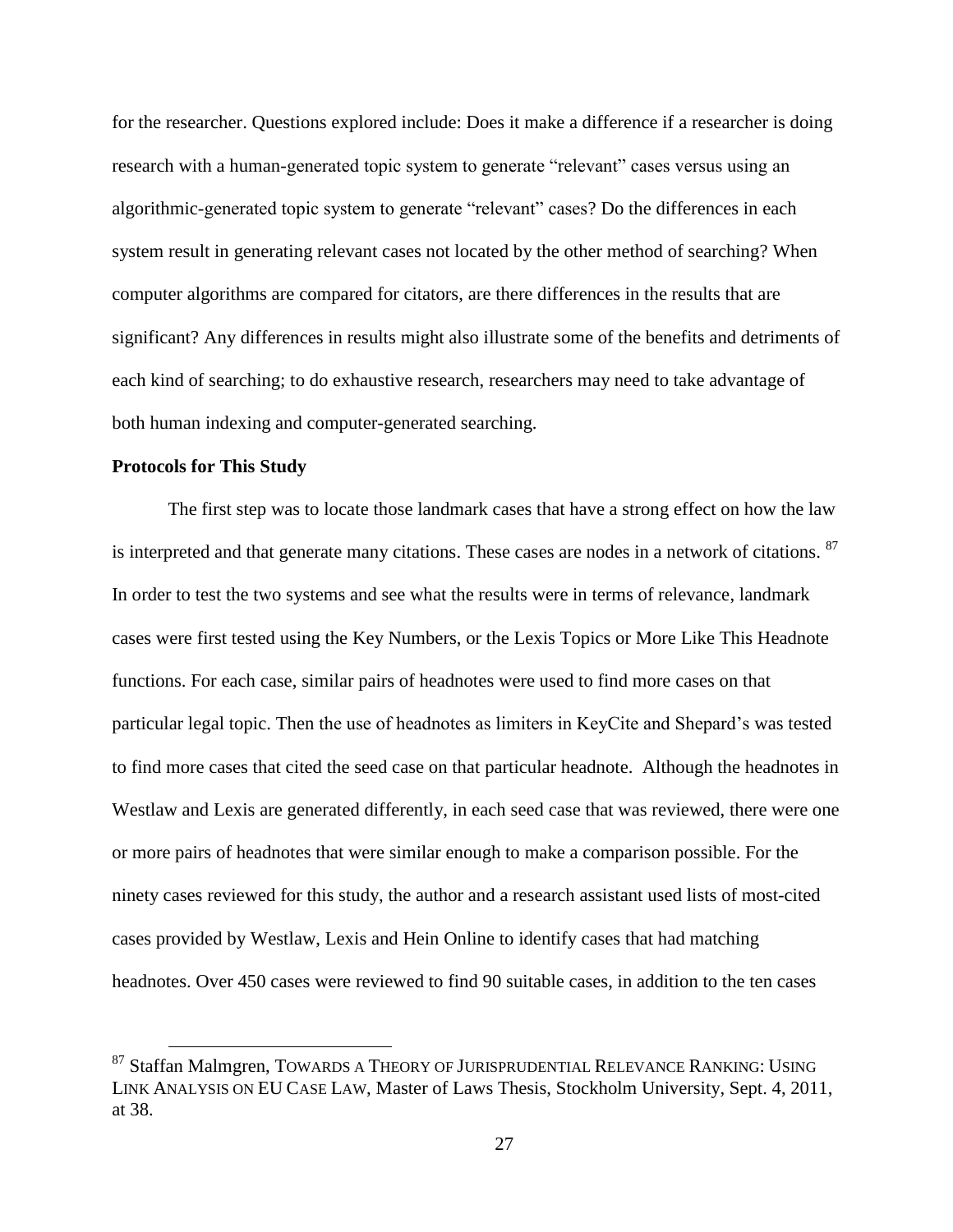from the previous study. To be selected for inclusion in this study, a case had to have matching headnotes that generated a sufficiently complex statement of relevance. Some cases had headnotes that matched, but the principle of law was so general that it generated hundreds of string cites. If a case made it past these two steps, then limiters were used to reduce the number of cases for review to a reasonable amount; these limiters included headnotes, document type, jurisdictional, and, where appropriate, Focus or Locate in Result. If the case could not be sufficiently limited in its search results, that case was not included in this study.

For each pair of headnotes, a statement of relevance was created that would guide the review of each case. Criteria for relevance were chosen prior to running any searches. Each statement of relevance was taken directly from the headnote, but was slightly more focused to correlate to a more real-world research need. When reviewing cases, the research assistants were asked to read the summary of each case and to use Focus (LexisNexis) or Locate in Result (Westlaw) to review the relevant portions of a case before making a determination about the relevance of the case.

Students were sent a list of instructions for each case.<sup>88</sup> In order to find more cases on that particular legal topic, the students reviewed cases found using the Key Numbers and the Lexis Topics and More Like This Headnote functions for similar pairs of headnotes. The students then tested the use of headnotes as limiters in KeyCite and Shepard's to find more cases that cited the seed case for the issue in that particular headnote. For each case, the starting point for research in both digest and citators was the headnote. In the online environment, researchers can easily use both functions directly from the headnote.

For both citator and digest searches, the students returned a spreadsheet of cases retrieved

<sup>88</sup> See Appendix B, *infra*, for an example of the instructions that students received.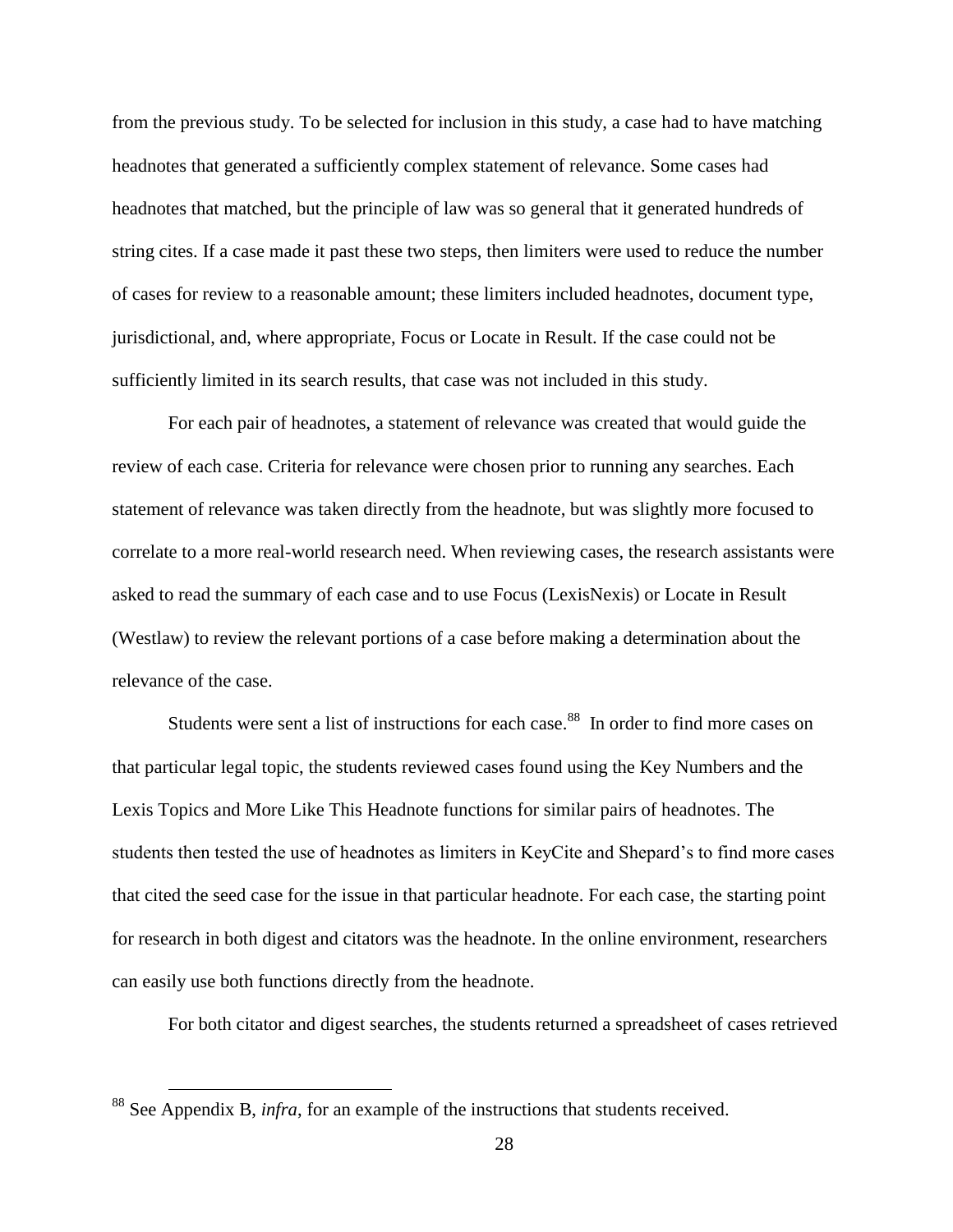with each case marked "relevant" or "not relevant." The students also entered data in a separate spreadsheet of results, noting the number of unique cases, the number of cases in both databases, the number of unique relevant cases, and so on. For digests, Key Number results are returned as a finite number of results, while More Like This Headnote and Lexis Topic results are returned as a default set of results based on the preferences the researcher sets for the results of a natural language search.<sup>89</sup> The author and then an assistant hand-checked each set of results for accuracy. The students reviewed  $4,053$  cases for relevance.<sup>90</sup>

To make sure that the research assistants had actually found relevant cases, so that the judgments of relevance were better than random assignments of relevance, five more research assistants reviewed an identical set of random cases generated by each search function, in light of the appropriate statement of relevance. Each new research assistant read the original citing or seed case, reviewed the standard of relevance and then read and reviewed each randomly generated citing case according to a five point scale set of relevance criteria ranging from "This citation would absolutely be assigned to my review pile as being potentially helpful to my argument (no doubt)" to "This citation would absolutely not be assigned to my review pile as being potentially helpful to my argument (no doubt)"<sup>91</sup> The research assistants had no way of knowing if an individual case they were reviewing was generated by a digest or citator function, or whether the case was found by Westlaw or Lexis. The statistical review found "that sufficient statistical evidence exists to infer that the five judges were concordant (in agreement) in their

<sup>&</sup>lt;sup>89</sup> For digests, if the Key Number results were less than the, then the first 10 results from the natural language generated results for More Like This Headnote and Topics were reviewed. If the Key Number results were more than 10, then the same number of results from More Like This Headnote and Topic were reviewed. The results generated for KeyCite and Shepard's are finite numbers of results, and the actual number of cases returned for each search were reviewed. <sup>90</sup> The relevance checking for this article was performed between June 1, 2010 and December 9, 2010.The statistical review was performed between January 2102 and April 2012.

<sup>&</sup>lt;sup>91</sup> Luftig, *supra* note 64, Appendix A, at 6-8.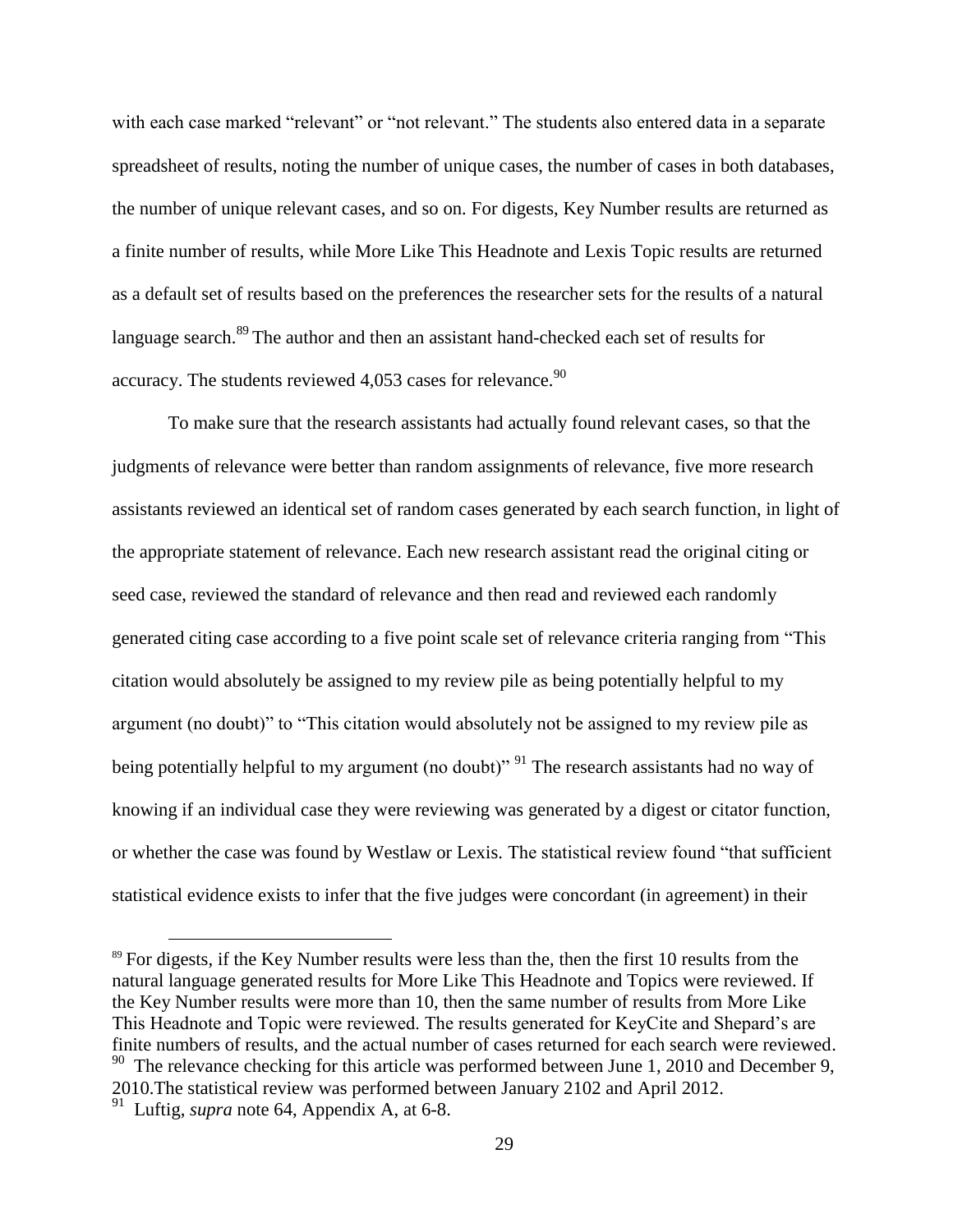evaluations of the degree of relevancy exhibited by the citations generated by the five search

functions." <sup>92</sup> Having established that the relevance determinations made by the original research

assistants can be relied on, the next section examines in some detail one particular example.

# **Parsing One Case in Some Detail**

# **Digests**

Using *Regents v. Bakke<sup>93</sup>* as the example, the following two headnotes, although the

wording is not identical, discuss the same legal principle and can be compared:

Westlaw's Headnote 10 from *Regents v. Bakke*:

Racial and ethnic distinctions of any sort are inherently suspect and call for the most exacting judicial examination; such suspect classifications are subject to strict scrutiny and can be justified only if they further a compelling government purpose and, even then, only if no less restrictive alternative is available.

Lexis's Headnote 9 from *Regents v. Bakke*:

When political judgments touch upon an individual's race or ethnic background, he is entitled to a judicial determination that the burden he is asked to bear on that basis is precisely tailored to serve a compelling governmental interest. The Constitution guarantees that right to every person regardless of his background.

# **Review of West Key Number Cases**

This is what Westlaw's Headnote 10 looks like embedded in its classification system:<sup>94</sup>

Westlaw Headnote 10

 $\overline{a}$ <sup>92</sup> *Id.* , at 7.

 $93$  438 U.S. 265 (1965).

<sup>&</sup>lt;sup>94</sup> Screen reprinted from Westlaw with permission; Copyright 2012.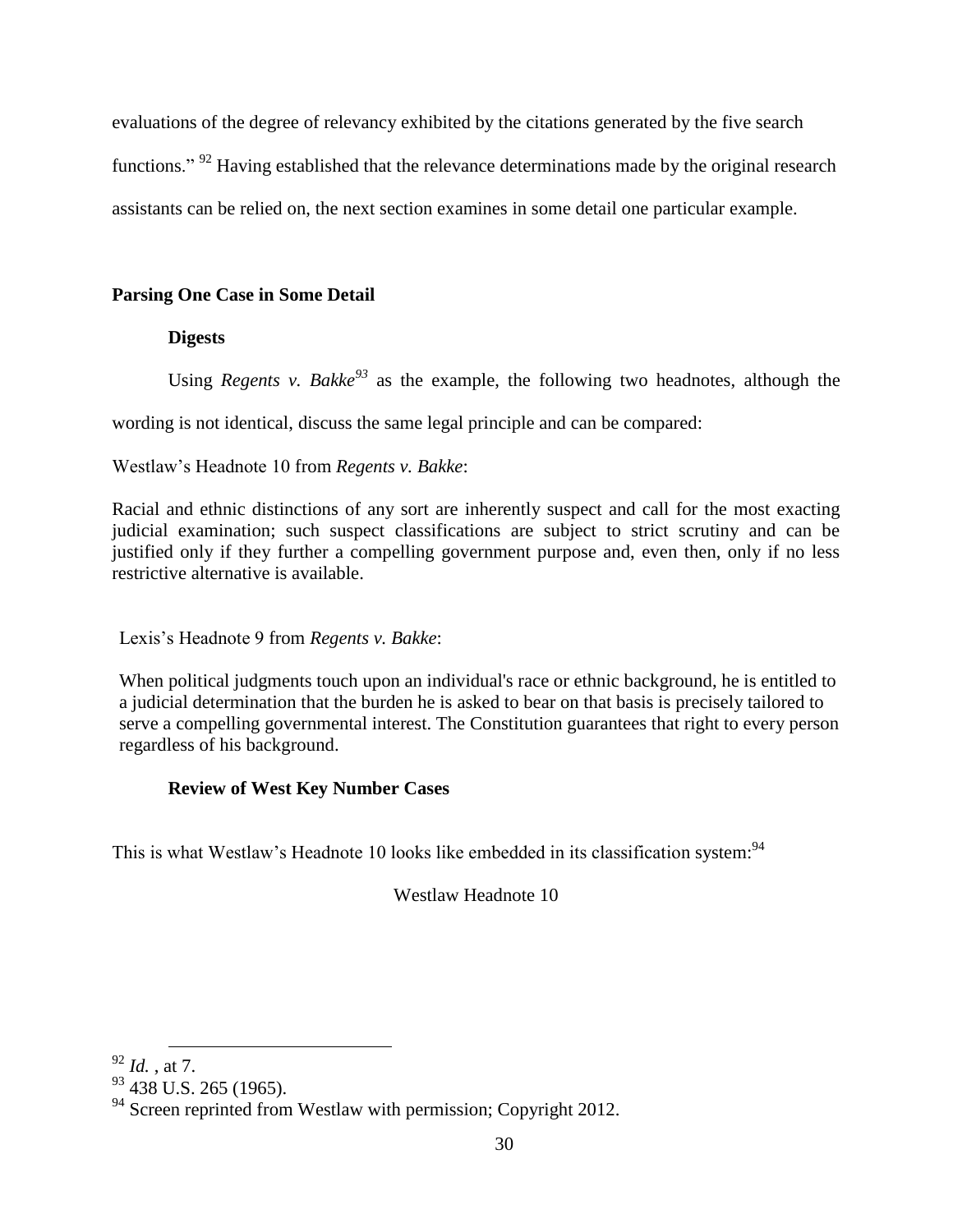[10] XeyCite Citing References for this Headnote

78 Civil Rights 78I Rights Protected and Discrimination Prohibited in General -78k1007 Bases of Discrimination and Classes Protected -78k1009 k. Race, Color, Ethnicity, or National Origin. Most Cited Cases (Formerly 78k104.2, 78k104.1, 78k104, 78k3) 78 Civil Rights & KeyCite Citing References for this Headnote -78I Rights Protected and Discrimination Prohibited in General 2-78k1030 Acts or Conduct Causing Deprivation -78k1033 Discrimination in General

-78k1033(3) k. Affirmative Action and Reverse Discrimination. Most Cited Cases (Formerly 78k104.2, 78k104.1, 78k104, 78k3)

Racial and ethnic distinctions of any sort are inherently suspect and call for the most exacting judicial examination; such suspect classifications are subject to strict scrutiny and can be justified only if they further a compelling government purpose and, even then, only if no less restrictive alternative is available.

The research assistants were asked to use Key Number 78k1033(3). The jurisdictional

limits that were set for the search were state and federal cases for Connecticut.

There were five annotations associated with use **West Key Number 78k1033(3)** in

state and federal cases for Connecticut. <sup>95</sup> The search screen for the Custom Digest looks like

this: 96

<sup>95</sup> Although there were no key word limiters for this particular search, a few of the case results required key word limiters to bring the number of results down to a manageable number for the research assistants to review. Because results from annotations (West's Digest Key Numbers) and full text results (Lexis Topics) were being compared, keyword searches were chosen that would not be too limiting when only searching Key Number annotations and would also not be too broad when searching the full-text of cases on Lexis. When it was unclear from the annotation whether or not the case in the Westlaw Digest was relevant, the full text of the case would be reviewed. A full set of search instructions was given to each student; a sample set of instructions can be reviewed at Appendix B, *infra.* Instructions for all cases in the study are on file with the author.

<sup>&</sup>lt;sup>96</sup> Screen reprinted from Westlaw with permission; Copyright 2012.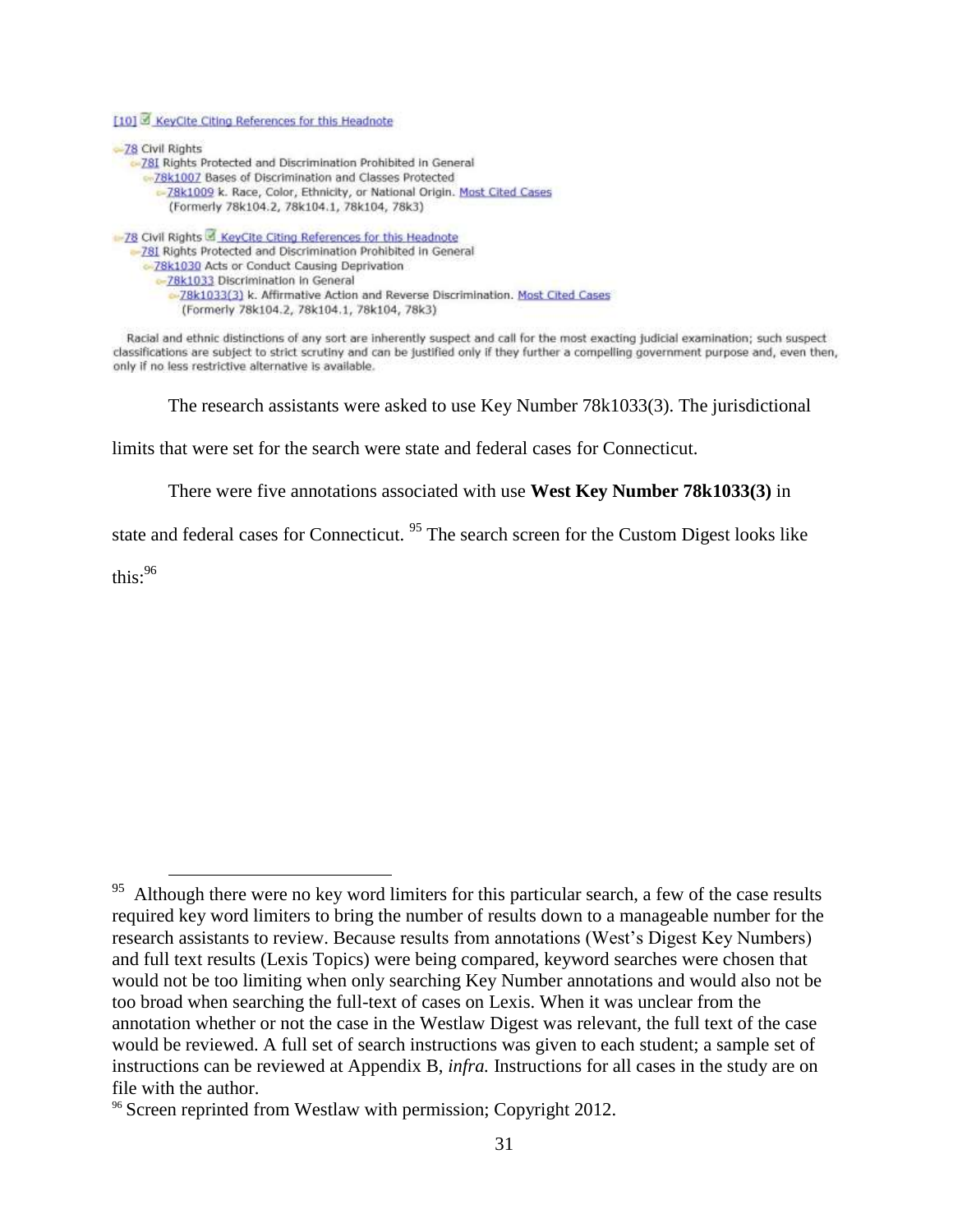## Westlaw's Custom Digest

| <b>FORMFINDER</b><br><b>COURT DOCS</b><br>Colorado<br>Law School ©<br><b>Custom Digest</b><br>West Key Number Digest > Search<br>Search<br>Your digest selection(s):<br>CIVIL RIGHTS 78k1033(3) Affirmative action and reverse discrimin<br><b>Your digest options:</b><br>Order:<br>O Most Recent Cases<br>Most Cited Cases<br>Include ALR, law reviews, and other references<br>Your default state jurisdiction is: Colorado<br>State:<br>Colorado<br><b>O</b> Federal:<br>U.S. Court of Appeals - 2nd Circuit<br>۰<br><b>O</b> State & Federal:<br>Connecticut<br>×<br>Topical:<br>Bankruptcy - Federal<br>▼<br>Include cases from the highest court only<br>Add search terms and/or connectors (optional): | Westlaw. |  | <b>FIND&amp;PRINT</b><br><b>KEYCITE</b> | <b>DIRECTORY</b>  |
|----------------------------------------------------------------------------------------------------------------------------------------------------------------------------------------------------------------------------------------------------------------------------------------------------------------------------------------------------------------------------------------------------------------------------------------------------------------------------------------------------------------------------------------------------------------------------------------------------------------------------------------------------------------------------------------------------------------|----------|--|-----------------------------------------|-------------------|
|                                                                                                                                                                                                                                                                                                                                                                                                                                                                                                                                                                                                                                                                                                                |          |  |                                         | <b>PEOPLE MAP</b> |
|                                                                                                                                                                                                                                                                                                                                                                                                                                                                                                                                                                                                                                                                                                                |          |  |                                         |                   |
|                                                                                                                                                                                                                                                                                                                                                                                                                                                                                                                                                                                                                                                                                                                |          |  |                                         |                   |
|                                                                                                                                                                                                                                                                                                                                                                                                                                                                                                                                                                                                                                                                                                                |          |  |                                         |                   |
|                                                                                                                                                                                                                                                                                                                                                                                                                                                                                                                                                                                                                                                                                                                |          |  |                                         |                   |
|                                                                                                                                                                                                                                                                                                                                                                                                                                                                                                                                                                                                                                                                                                                |          |  |                                         |                   |
|                                                                                                                                                                                                                                                                                                                                                                                                                                                                                                                                                                                                                                                                                                                |          |  |                                         |                   |
|                                                                                                                                                                                                                                                                                                                                                                                                                                                                                                                                                                                                                                                                                                                |          |  |                                         |                   |
|                                                                                                                                                                                                                                                                                                                                                                                                                                                                                                                                                                                                                                                                                                                |          |  |                                         |                   |
|                                                                                                                                                                                                                                                                                                                                                                                                                                                                                                                                                                                                                                                                                                                |          |  |                                         |                   |
|                                                                                                                                                                                                                                                                                                                                                                                                                                                                                                                                                                                                                                                                                                                |          |  |                                         |                   |
|                                                                                                                                                                                                                                                                                                                                                                                                                                                                                                                                                                                                                                                                                                                |          |  |                                         |                   |
|                                                                                                                                                                                                                                                                                                                                                                                                                                                                                                                                                                                                                                                                                                                |          |  |                                         |                   |
|                                                                                                                                                                                                                                                                                                                                                                                                                                                                                                                                                                                                                                                                                                                |          |  |                                         |                   |
|                                                                                                                                                                                                                                                                                                                                                                                                                                                                                                                                                                                                                                                                                                                |          |  |                                         |                   |
|                                                                                                                                                                                                                                                                                                                                                                                                                                                                                                                                                                                                                                                                                                                |          |  |                                         |                   |
|                                                                                                                                                                                                                                                                                                                                                                                                                                                                                                                                                                                                                                                                                                                |          |  |                                         |                   |
|                                                                                                                                                                                                                                                                                                                                                                                                                                                                                                                                                                                                                                                                                                                |          |  |                                         |                   |

There were five results, and three unique citations. Four were relevant (starred below) and one was not:<sup>97</sup>

- 1. Brewer v. West Irondequoit Cent. School Dist., 12 .3d 738\*
- 2. Regents of the University of California v. Bakke 438 U.S. 265\*
- 3. Regents of the University of California v. Bakke 438 U.S. 265\*
- 4. Regents of the University of California v. Bakke 438 U.S. 265\*

 $\overline{a}$ 

5. Patterson v. Newspaper and Mail Deliverers' Union of New York and Vicinity 514 F.2d 767

 $97$  In the Westlaw Digest results, there are sometimes multiple entries for one case. Where there were multiple entries, each instance was separately counted as a case entry and reviewed separately for relevance.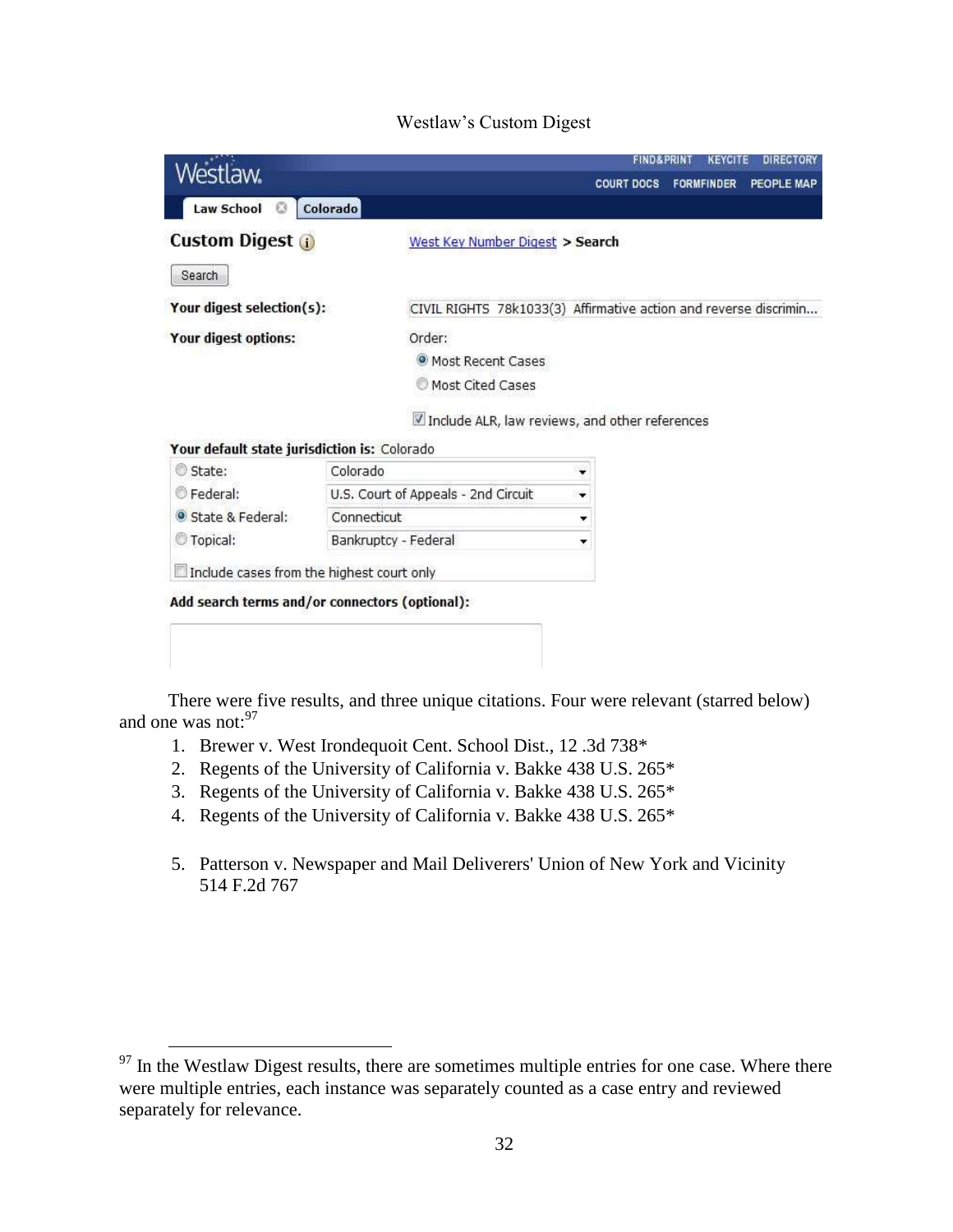## **Review of Lexis Topics Cases**

 $\overline{a}$ 

Here is what Lexis's Headnote 9 looks like embedded in its classification system:<sup>98</sup>

### Lexis Headnote 9

| Constitutional Law > Equal Protection > Level of Review +                                                                                                                                                                                                                                                                                                                                           |  |
|-----------------------------------------------------------------------------------------------------------------------------------------------------------------------------------------------------------------------------------------------------------------------------------------------------------------------------------------------------------------------------------------------------|--|
| Constitutional Law > Equal Protection > Race @                                                                                                                                                                                                                                                                                                                                                      |  |
| AND + When political judgments touch upon an individual's race or ethnic background, he is entitled to a judicial determination that the burden he is asked to bear on that basis is precisely tailored to serve a competing<br>governmental interest. The Constitution quarantees that nont to every person regardees of his background. More like This Headrids I Shepardoe: Restrict By Headrids |  |

There are two Lexis Topics lines for this headnote that could be used to retrieve more cases on the topic, and the one chosen for review was the second line because it touched on both equal protection and race. The jurisdictional limits that were set for the search were the federal and state courts combined for Connecticut. To start the Lexis Topics Search, the researcher clicks on the "all" button at the end of the Lexis Topics classification line, which links to this screen: 99

<sup>98</sup> Copyright 2012 LexisNexis, a division of Reed Elsevier Inc. All Rights Reserved. LexisNexis and the Knowledge Burst logo are registered trademarks of Reed Elsevier Properties Inc. and are used with the permission of LexisNexis.

<sup>&</sup>lt;sup>99</sup> Copyright 2012 LexisNexis, a division of Reed Elsevier Inc. All Rights Reserved. LexisNexis and the Knowledge Burst logo are registered trademarks of Reed Elsevier Properties Inc. and are used with the permission of LexisNexis.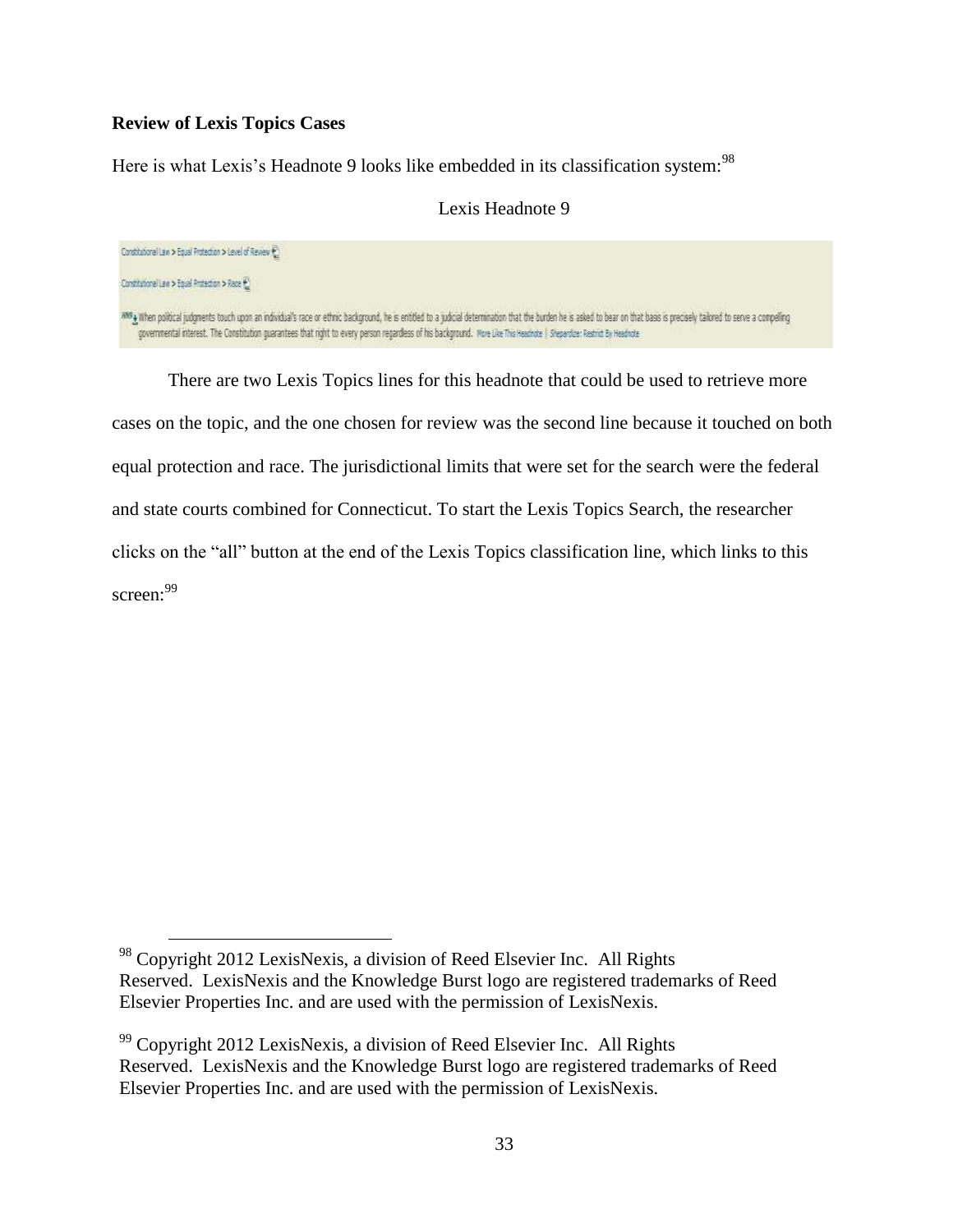### Lexis Topics Classification Line Search

|                            | Search $\mathbf{\nabla}$ Get a Document $\mathbf{\nabla}$ Shepard's <sup>®</sup> $\mathbf{\nabla}$ |  | More |
|----------------------------|----------------------------------------------------------------------------------------------------|--|------|
|                            | Retrieve all headnotes and additional cases on Race                                                |  | Help |
|                            |                                                                                                    |  |      |
|                            | All Topics > Constitutional Law > Equal Protection > Race                                          |  |      |
| Jurisdiction:              | CT Federal & State Cases, Combined                                                                 |  |      |
| Optional: Restrict by Date | ● No Date Restrictions ▼ ● From                                                                    |  |      |

The jurisdiction has been chosen, and if one clicks the "Go" button, the researcher is looking at a result set of 599 cases. The research assistant reviewed the first ten; three of the ten were relevant (starred below):  $100$ 

- 1. Ricci v. DeStefano, 129 S. Ct. 2658
- 2. Bartlett v. Strickland, 129 S. Ct. 1231
- 3. Engquist v. Or. Dep't of Agric., 553 U.S. 591
- 4. Snyder v. Louisiana, 552 U.S. 472
- 5. Parents Involved in Cmty. Sch. v. Seattle Sch. Dist. No. 1, 551 U.S. 701\*
- 6. Miller-El v. Dretke, 545 U.S. 231
- 7. Johnson v. California, 543 U.S. 499
- 8. Gratz v. Bollinger, 539 U.S. 244\*

- 9. Grutter v. Bollinger, 539 U.S. 306\*
- 10. Fitzgerald v. Racing Ass'n, 539 U.S. 103

<sup>&</sup>lt;sup>100</sup> See the protocols for reviewing the natural language results. Footnote 89, *supra*. For each case a research assistant reviewed, there were detailed instructions on headnotes, jurisdictional limits, numbers of cases to review, and any keywords. The research instructions for *Bakke* are in Appendix B, *infra*.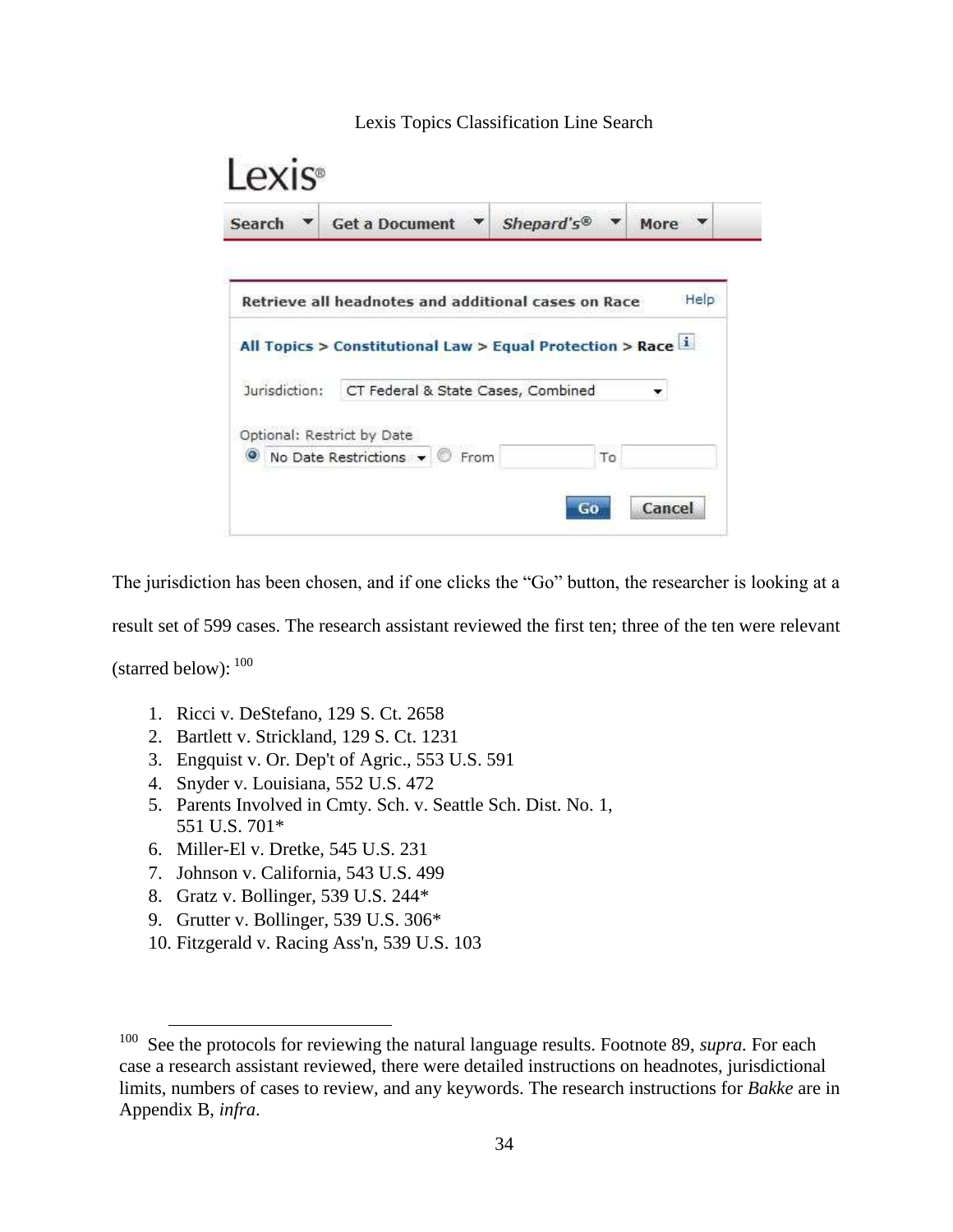There are several notable things about the cases from the Key Number result set and this result set. First, there is no overlap. Second, the Lexis Topics Search returned relevant results not found in the Key Number System. One working assumption for the Lexis Topics results was that the results would be returned in order of relevance, but the relevant cases in the Key Number results were not found in the top ten results. The *Brewer* case was not in the Lexis Topics result set, and the *Bakke* case was listed as 71 out of 599.<sup>101</sup>

 Looking at the comparisons of one hundred classification entries for similar headnotes, rather than just one, it becomes obvious that Key Number classification is more specific. In our particular example it is more specific to affirmative action plans and reverse discrimination, so that the classification system itself seems geared to more targeted results. In fact, if the search results in the Lexis Topics for the example case are limited to "affirmative action plan" and "reverse discrimination,"there are three results, and two are relevant (starred below):

- 1. United States v. Paradise, 480 U.S. 149 (1987)\*
- 2. Wygant v. Jackson Bd. of Education, 476 U.S. 267\*
- 3. Ricci v. DeStefano, 557 U.S. 557 ( 2009)

 $\overline{a}$ 

### **Review of More Like This Headnote Cases and Comparison to Lexis Topics Classification Lines**

 The trouble with these results is that they rely entirely on the existence of the appropriate keywords being found in a case, and not on a determination that a portion of a case is "about" affirmative action and reverse discrimination, regardless of whether those precise terms exist or not. One potential method to compensate for the lack of topical specificity in Lexis Topics is to try the More Like This Headnote function, which is

<sup>&</sup>lt;sup>101</sup> Brewer v.West Irondequoit Cent. School Dist., 12 F.3d 738; Regents of the University of California v. Bakke 438 U.S. 265.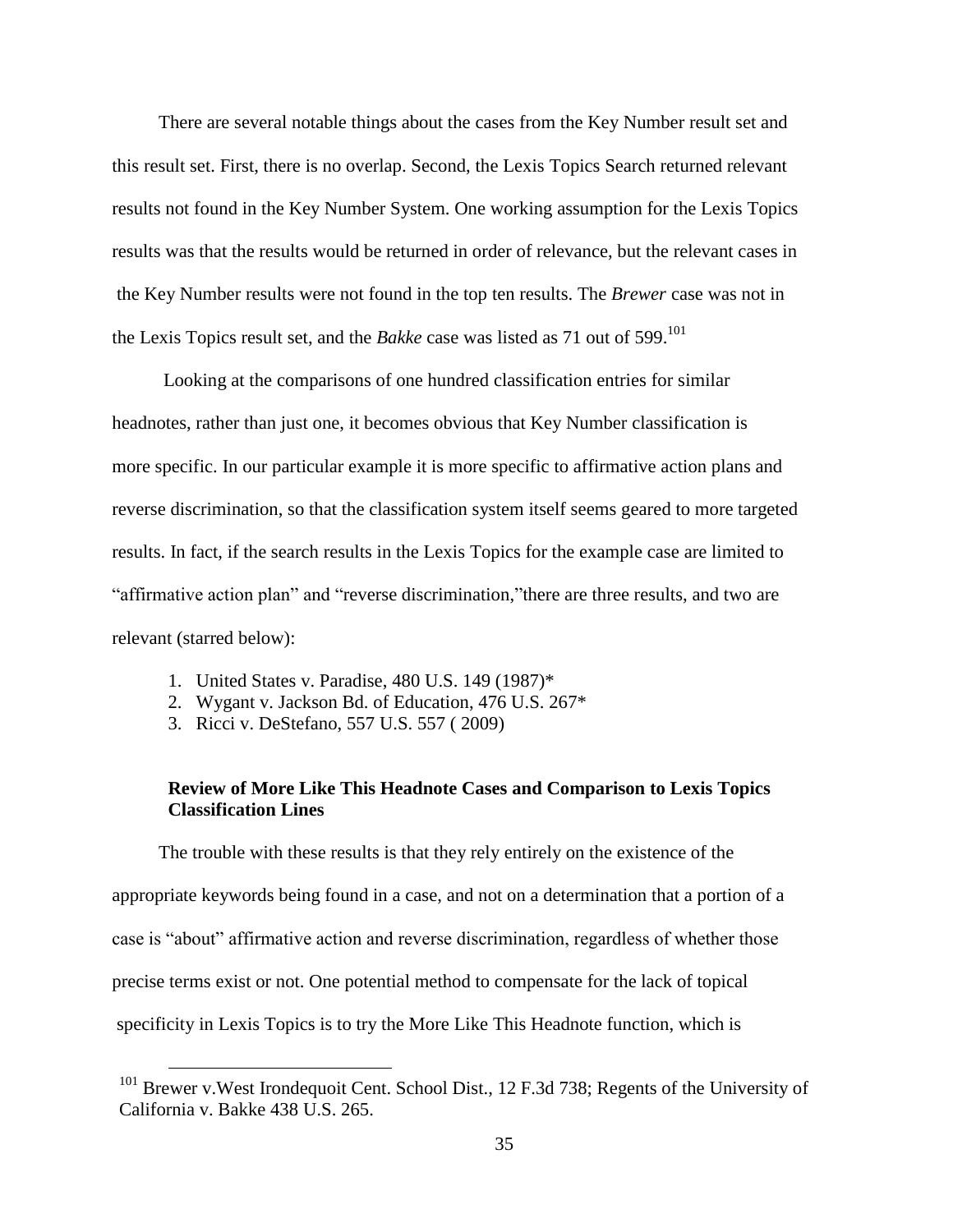designed to bring up cases that have similar language to the specific language in the Lexis headnote. LexisNexis Research Help states: "Click the 'More like this Headnote' link at the end of a LexisNexis headnote to see all the cases with LexisNexis Headnotes related to that specific headnote." This indicates that all cases relevant to the headnote topic should show up, whether or not the seed case, which here is *Bakke*, is cited.<sup>102</sup> The More Like This Headnote function is found at the end of the headnote narrative.<sup>103</sup> Using this option takes the searcher to the screen below, and when limited to State and Federal Court - Connecticut, there are 99 results. 104

<sup>102</sup> LexisNexis Research Help,

[http://web.lexis.com/help/research/gh\\_browsing.asp#MoreLikeThis,](http://web.lexis.com/help/research/gh_browsing.asp#MoreLikeThis) 2012. In addition, More Like This Headnote is a completely separate function from "Shepardize: Restrict by Headnote," which is the second option to choose after More Like This Headnote. See Lexis headnote 9, *supra,* page 39. Shepardizing would bring up only cases that cite your case. If More Like This Headnote was not a broader search function than Shepardizing, there would be no reason for it to exist.

<sup>103</sup> See Lexis Headnote 9, *supra,* page 39.

<sup>&</sup>lt;sup>104</sup> Copyright 2012 LexisNexis, a division of Reed Elsevier Inc. All Rights

Reserved. LexisNexis and the Knowledge Burst logo are registered trademarks of Reed Elsevier Properties Inc. and are used with the permission of LexisNexis.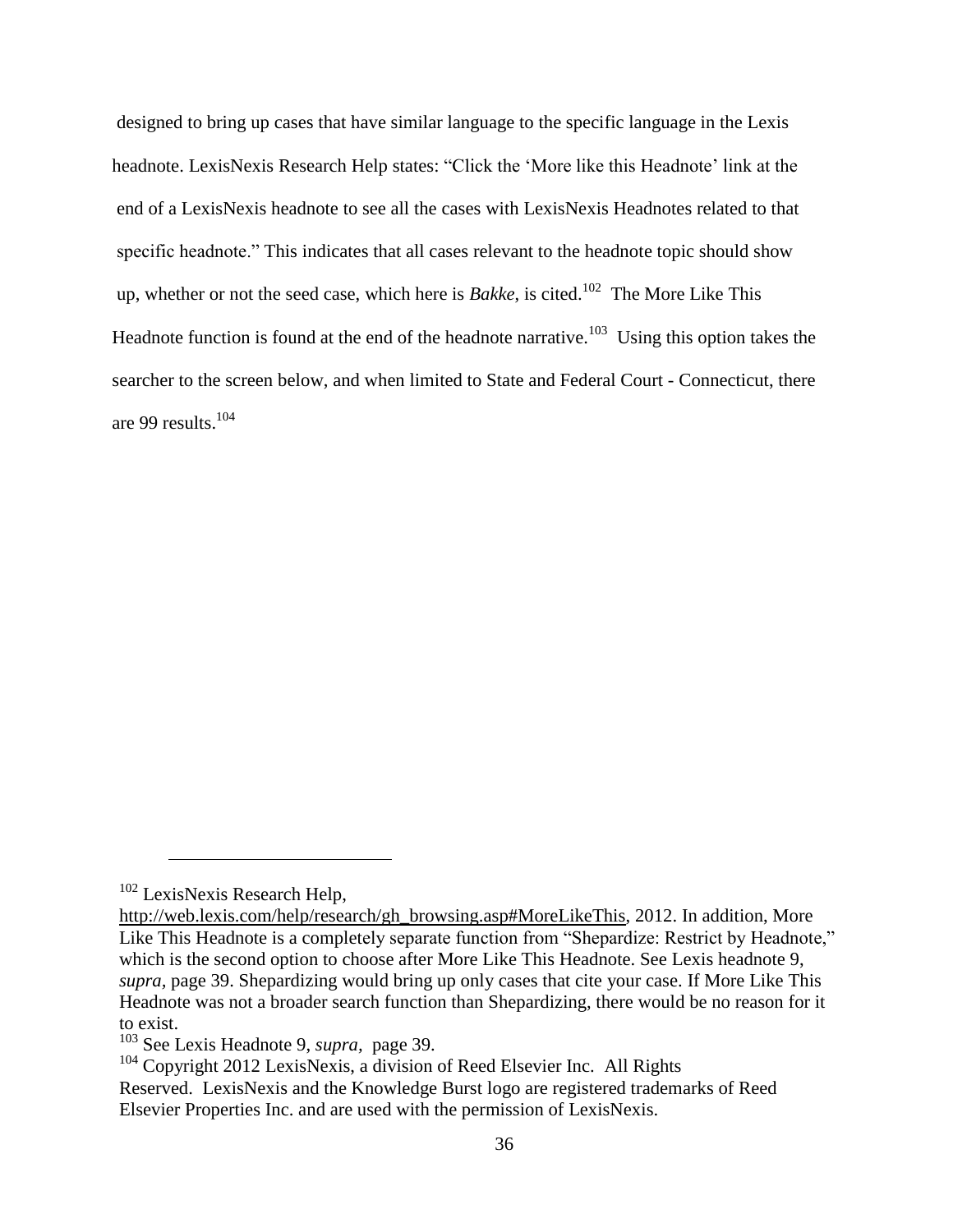# More Like This Headnote

| More Like This Headnote                                                                    |                                                                                                                                                                         |  |        | Help   |
|--------------------------------------------------------------------------------------------|-------------------------------------------------------------------------------------------------------------------------------------------------------------------------|--|--------|--------|
| HN9 - When political judgments touch upon an individual's race or ethnic background, he is | entitled to a judicial determination that the burden he is asked to bear on that basis is<br>precisely tailored to serve a compelling governmental interest. The More & |  |        |        |
| Jurisdiction: Coverage Dates                                                               |                                                                                                                                                                         |  |        |        |
| <sup>O</sup> Federal and State Courts:                                                     | Connecticut.                                                                                                                                                            |  |        |        |
| Combined Federal Courts:                                                                   | All Federal Courts                                                                                                                                                      |  |        |        |
| US Supreme Court                                                                           |                                                                                                                                                                         |  |        |        |
| US Courts of Appeals:                                                                      | All US Courts of Appeals $\rightarrow$                                                                                                                                  |  |        |        |
| US District Courts:                                                                        | All District Courts                                                                                                                                                     |  |        |        |
| US Special Courts:                                                                         | US Court of Federal Claims                                                                                                                                              |  |        |        |
| State Courts:                                                                              | All State Courts, Combined +                                                                                                                                            |  |        |        |
| Optional: Restrict by Date                                                                 |                                                                                                                                                                         |  |        |        |
| No Date Restrictions $\bullet$ $\heartsuit$ From                                           | To                                                                                                                                                                      |  |        |        |
|                                                                                            |                                                                                                                                                                         |  |        |        |
| In the future, run search automatically and skip this page                                 |                                                                                                                                                                         |  | Search | Cancel |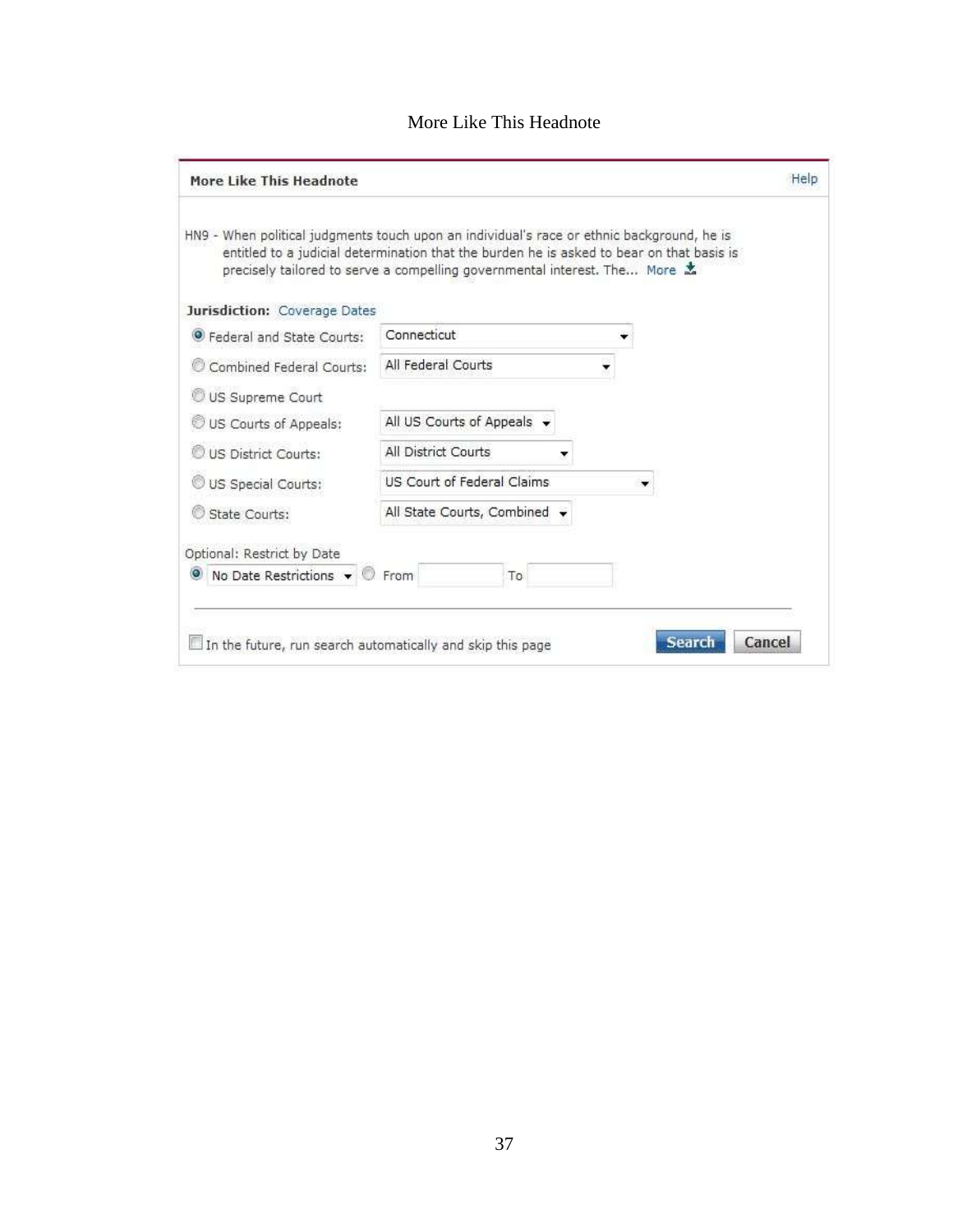The results are sorted by "Closest Match:"  $^{105}$ 

| Search    | <b>Get a Document</b>                                                              | Shepard's® $\blacktriangledown$ | More $\sqrt{ }$ |                                  |                             |                                                                                                                                                                                                                                                                                                                                                                                                                                                                                                                                            |
|-----------|------------------------------------------------------------------------------------|---------------------------------|-----------------|----------------------------------|-----------------------------|--------------------------------------------------------------------------------------------------------------------------------------------------------------------------------------------------------------------------------------------------------------------------------------------------------------------------------------------------------------------------------------------------------------------------------------------------------------------------------------------------------------------------------------------|
|           | FOCUS <sup>™</sup> Terms                                                           |                                 |                 | Search Within Selected Documents | $\mathbf{v}$ Go<br>Advanced |                                                                                                                                                                                                                                                                                                                                                                                                                                                                                                                                            |
| View Cite |                                                                                    |                                 |                 |                                  |                             | $41 - 50$ of 99 $\Rightarrow$                                                                                                                                                                                                                                                                                                                                                                                                                                                                                                              |
|           | Sort By Closest Match v What's this?                                               |                                 |                 |                                  |                             | Show Hits                                                                                                                                                                                                                                                                                                                                                                                                                                                                                                                                  |
|           | + Select for FOCUS™ or Delivery                                                    |                                 |                 |                                  |                             | More Like: HN9 - When political judgments touch upon an individual's race or ethnic background, he is entitled to a judicial determination tha<br>governmental interest. The More ★ Regents of Univ. of Cal. v. Bakke, 438 U.S. 265, 1978 U.S. LEXIS 5 (U.S. June 28, 1978, Decided                                                                                                                                                                                                                                                        |
|           | L. Ed. 2d 694, 124 S. Ct. 35, 2003 U.S. LEXIS 5357 (U.S., 2003)<br>from diversity. |                                 |                 |                                  |                             | 1. Grutter v. Bollinger, No. 02-241, SUPREME COURT OF THE UNITED STATES, 539 U.S. 306; 123 S. Ct. 2325; 156 L. Ed. 2d 304; 2<br>Prac. Dec. (CCH) P41,415; 2003 Cal. Daily Op. Service 5378; 16 Fla. L. Weekly Fed. S 367, April 1, 2003, Arqued, June 23, 2003<br>OVERVIEW: The Equal Protection Clause did not prohibit a narrowly tailored use of race in admissions decisions to further a law s<br>CORE TERMS: law schools, diversity, educational, student body, critical mass, racial discrimination, diverse, minority students, st |
|           | 24, 1978, Arqued, September 22, 1978, Decided                                      |                                 |                 |                                  |                             | 2. Fullilove v. Kreps, No. 894, Docket 78-6011, UNITED STATES COURT OF APPEALS, SECOND CIRCUIT, 584 F.2d 600; 1978 U.S. Ap                                                                                                                                                                                                                                                                                                                                                                                                                 |
|           | constitutional.                                                                    |                                 |                 |                                  |                             | OVERVIEW: A provision of the Public Works Employment Act which required that 10 percent of federal funds appropriated for spe                                                                                                                                                                                                                                                                                                                                                                                                              |
|           |                                                                                    |                                 |                 |                                  |                             | CORE TERMS: contractors, minority business, construction industry, classification, public works project, minority group, set-aside                                                                                                                                                                                                                                                                                                                                                                                                         |
|           |                                                                                    |                                 |                 |                                  |                             | 3. Adarand Constructors v. Pena, No. 93-1841, SUPREME COURT OF THE UNITED STATES, 515 U.S. 200; 115 S. Ct. 2097; 132 L. E<br>66 Empl. Prac. Dec. (CCH) P43,556; 78 Rad. Reg. 2d (P & F) 357; 95 Cal. Daily Op. Service 4381; 95 Daily Journal DAR 7503; 40 (                                                                                                                                                                                                                                                                               |
|           |                                                                                    |                                 |                 |                                  |                             | OVERVIEW: Fifth Amendment equal protection claims are analyzed like Fourteenth Amendment claims; both federal and state rac                                                                                                                                                                                                                                                                                                                                                                                                                |
|           | to further that interest.                                                          |                                 |                 |                                  |                             |                                                                                                                                                                                                                                                                                                                                                                                                                                                                                                                                            |

The first ten cases from the results are listed below; five of the ten cases are relevant (starred

below):

- 1. Grutter v. Bollinger, 539 U.S. 306 \*
- 2. Fullilove v. Kreps, 584 F.2d 600\*
- 3. Adarand Constructors v. Pena, 515 U.S. 200\*
- 4. Press-Enterprise Co. v. Superior Court of California, 464 U.S. 501
- 5. Centerfolds, Inc. v. Town of Berlin, 352 F. Supp. 2d 183
- 6. Jana-Rock Constr., Inc. v. New York State Dep't of Econ. Dev., 438 F.3d 195\*
- 7. Crumpton v. Bridgeport Educ. Ass'n, 993 F.2d 1023\*
- 8. Adarand Constructors, Inc. v. Mineta, 534 U.S. 103
- 9. Hobbs v. County of Westchester, 397 F.3d 133
- 10. Murphy v. Zoning Comm'n, 289 F. Supp. 2d 87

 $105$  Copyright 2012 LexisNexis, a division of Reed Elsevier Inc. All Rights Reserved. LexisNexis and the Knowledge Burst logo are registered trademarks of Reed Elsevier Properties Inc. and are used with the permission of LexisNexis.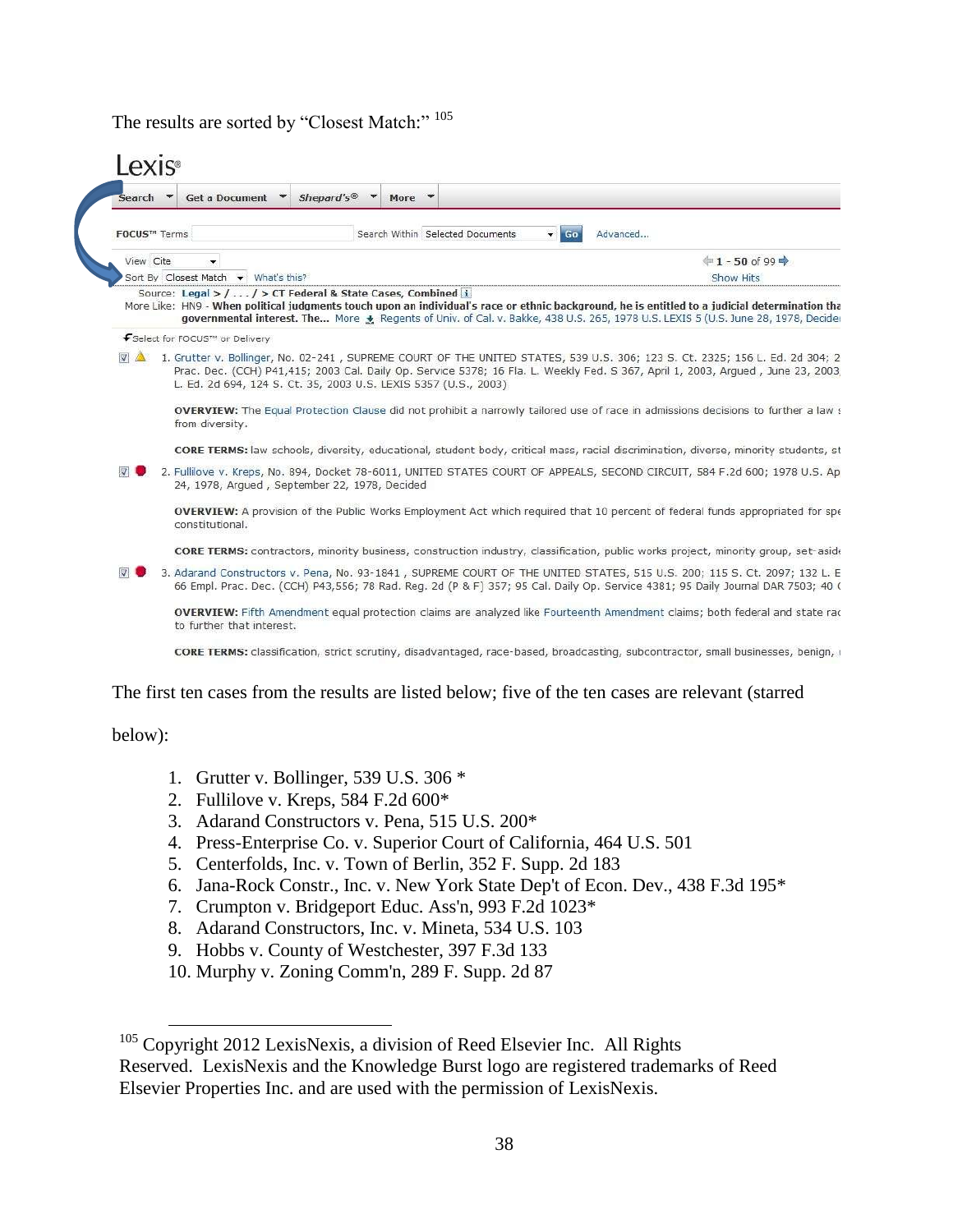One thing that is significant about these results is that the first ten cases are almost

entirely different than the first ten cases that were in the results from searching the Lexis Topics

"*Constitutional Law | Equal Protection | Race*." To test whether the differing results might come

from the choice of classification line, the search was run again using the *first* classification line

from Lexis Topics (*Constitutional Law | Equal Protection | Level of Review*). The first ten cases

(of the 1159 cases returned) were (relevant cases are starred below):

1. Armour v. City of Indianapolis, 132 S. Ct. 2073 2. Astrue v. Capato, 132 S. Ct. 2021 3. Felkner v. Jackson, 131 S. Ct. 1305 4. Levin v. Commerce Energy, Inc., 30 S. Ct. 2323 5. Engquist v. Or. Dep't of Agric., 553 U.S. 591 6. Parents Involved in Cmty. Sch. v. Seattle Sch. Dist. No. 551 U.S. 701\* 7. Johnson v. California, 543 U.S. 499 8. Tennessee v. Lane, 541 U.S. 509 9. Vieth v. Jubelirer, 541 U.S. 267 10. Grutter v. Bollinger, 539 U.S. 306\*

There is an overlap of only two cases with the *second* classification line results, and both of the overlap cases are the only relevant cases found. Again, there is no overlap in cases with the Key Number results. Of the relevant cases for Key Number results, *Regents v. Bakke* was listed as 142 out of 1159 and *Brewer* v*. West Irondequoit Cent. School District* was not found at all among the first 300 results. Since no reasonable researcher would review 142 or 300 results, these cases were effectively not in the result sets.

Again, more targeted results from this *first* classification line could be found by using Focus

to search within results. When Focus is used with "affirmative action" and "reverse

discrimination" as keyword limiters, three cases from the 1159 case set are returned, and all three

are relevant:

- 1. United States v. Paradise, 480 U.S. 149\*
- 2. Wygant v. Jackson Bd. of Education, 476 U.S. 267\*
- 3. Harrison & Burrowes Bridge Constructors, Inc. v. Cuomo, 981 F.2d 50\*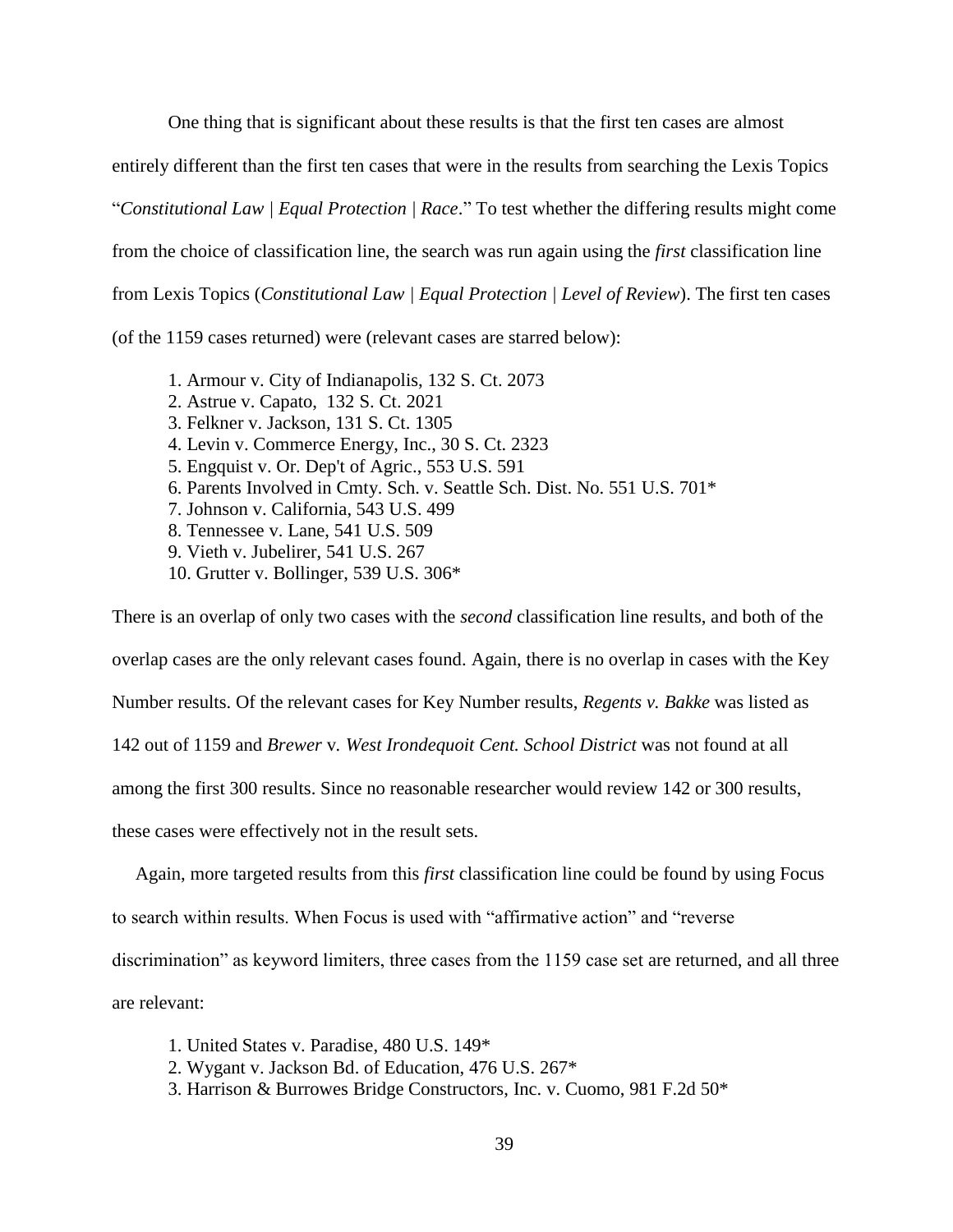Two of these cases were also located using the Focus option in the cases returned from the *second* classification line in Lexis Topics, but none of were in the first ten results from the More Like This Headnote or the first ten results from either the *first* or the *second* classification lines from Lexis Topics headnote 9 classification lines.<sup>106</sup>

### **Review of Internal Classification Links in Lexis Topics Classification Lines**

Another method of retrieving results from the Lexis Topics classification lines is to click

on the lowest topic word or phrase in the line, which is Race in Headnote 9:

### Headnote 9 Again

Constitutional Law > Equal Protection > Level of Review

Constitutional Law > Equal Protection > Race

 $\overline{a}$ 

HM9+ When political judgments touch upon an individual's race or ethnic background, he is entitled to a judicial determination that the burden he is asked to bear on that basis is precisely tailored to serve a compelling governmental interest. The Constitution guarantees that right to every person regardless of his background. More Like This Headnote | Shepardize: Restrict By Headnote

If the researcher clicks on "Race," the screen that comes up is the Lexis Topics Classification scheme: $107$ 

<sup>&</sup>lt;sup>106</sup> Copyright 2012 LexisNexis, a division of Reed Elsevier Inc. All Rights Reserved. LexisNexis and the Knowledge Burst logo are registered trademarks of Reed Elsevier Properties Inc. and are used with the permission of LexisNexis.

<sup>&</sup>lt;sup>107</sup> Copyright 2012 LexisNexis, a division of Reed Elsevier Inc. All Rights

Reserved. LexisNexis and the Knowledge Burst logo are registered trademarks of Reed Elsevier Properties Inc. and are used with the permission of LexisNexis.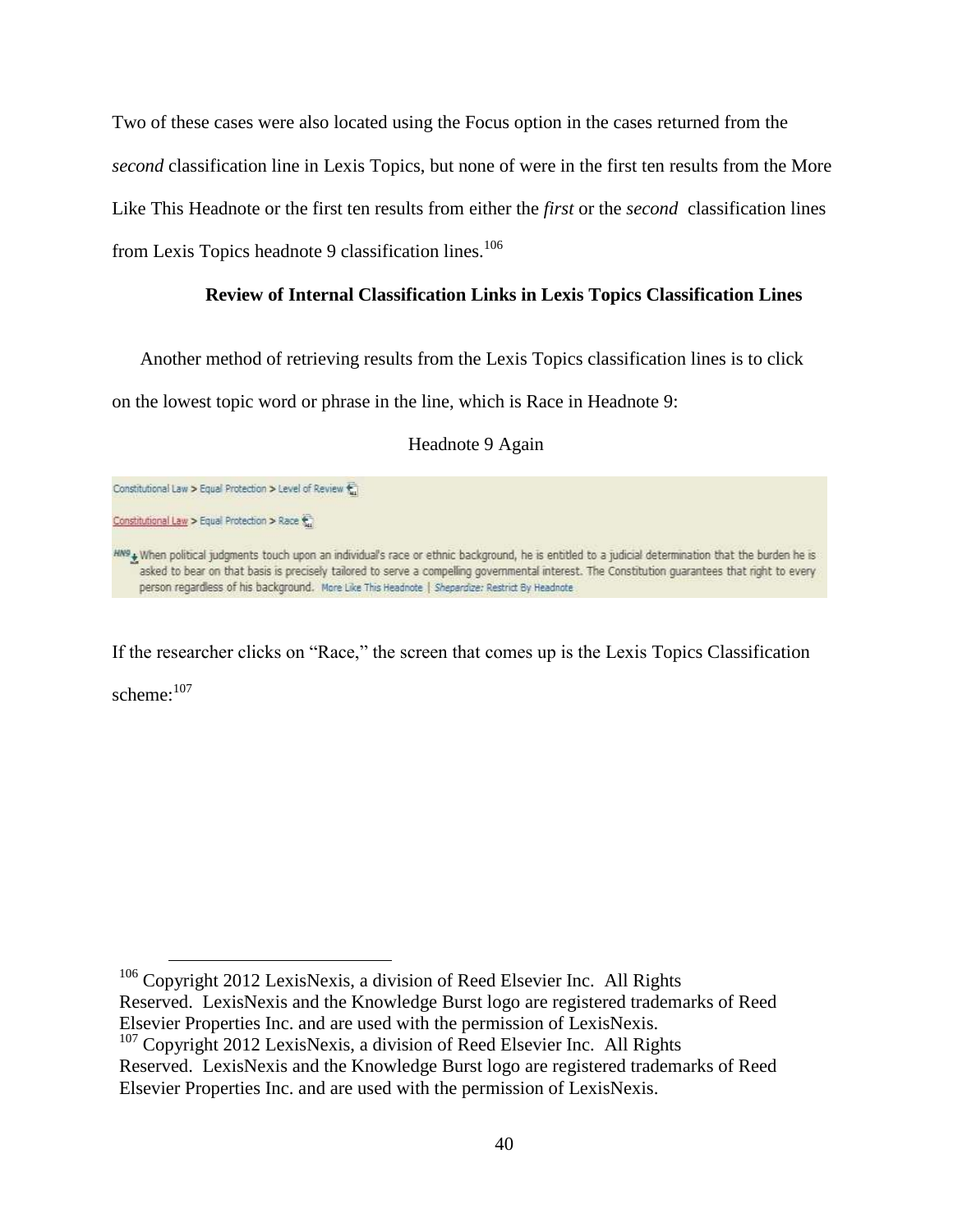Find

#### **All Topics**

Look for a Legal Topic

Option 1: Find a Legal Topic

Find in: @ Constitutional Law

All Topics

Option 2: Explore Legal Topics

### **i** Constitutional Law

**i** General Overview

- + i Congressional Duties & Powers (Related Topics...)
- $+$   $\overline{\mathbf{i}}$  The Presidency
- $\mathbf{F}$  **i** The Judiciary (Related Topics...)
- + i Relations Among Governments
	- i Separation of Powers (Related Topics...)
	- i Amendment Process
- E i Supremacy Clause (Related Topics...)
- $\overline{1}$  Bill of Rights
- $\mathbf{1}$  State Autonomy (Related Topics...)
- Elections, Terms & Voting (Related Topics...)
	- I Involuntary Servitude
- + i Substantive Due Process
- $= 1$  Equal Protection (Related Topics...)
	- **i** General Overview
	- 1 Age (Related Topics...)
	- 1 Disability (Related Topics...)
	- i Full & Equal Benefit
	- i Gender & Sex (Related Topics...)
	- i Level of Review (Related Topics...)
	- i Parentage

- i Poverty (Related Topics...)
- Race (Related Topics...)

 $108$  Copyright 2012 LexisNexis, a division of Reed Elsevier Inc. All Rights Reserved. LexisNexis and the Knowledge Burst logo are registered trademarks of Reed Elsevier Properties Inc. and are used with the permission of LexisNexis.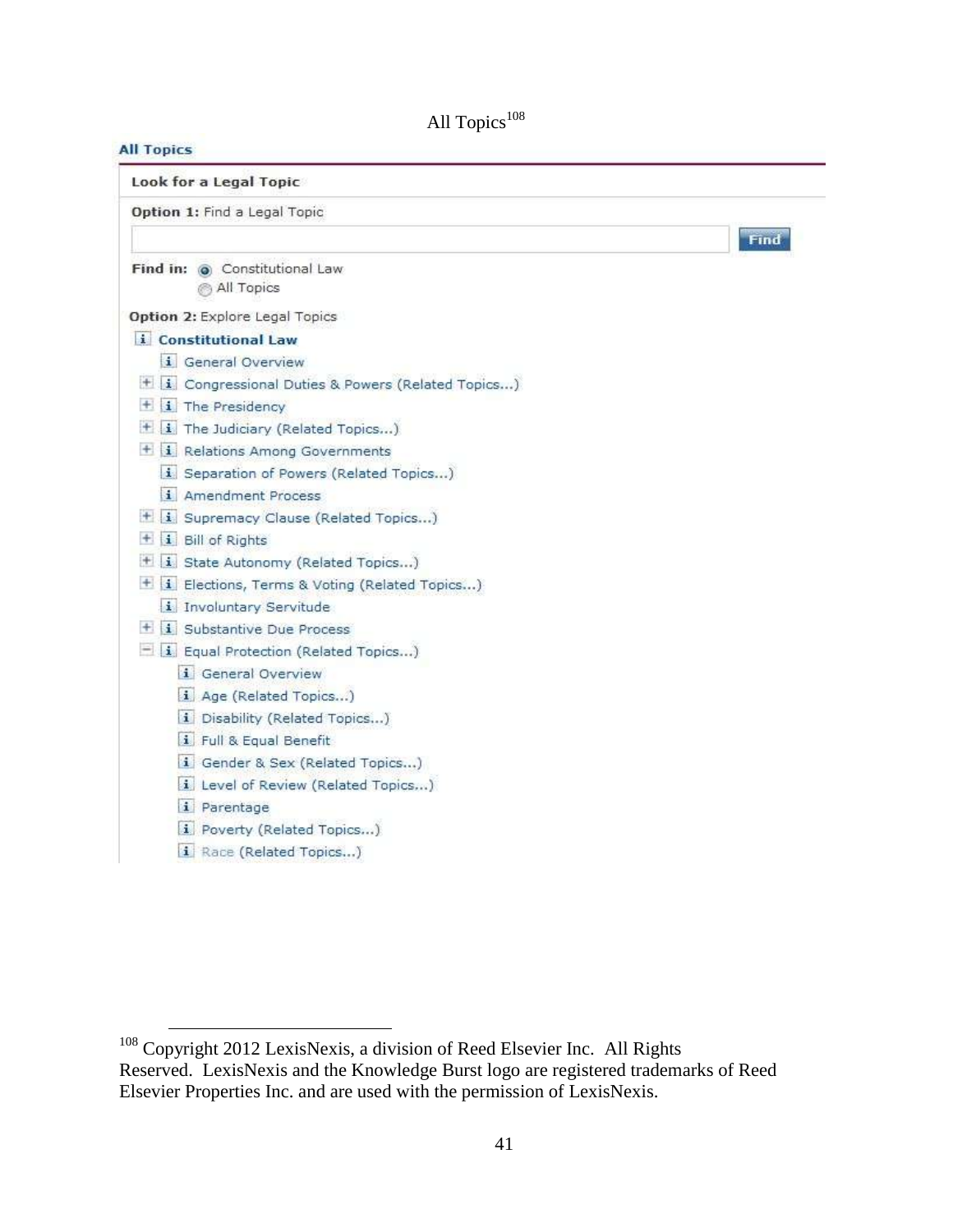The researcher is given two options. The first is to "Find A Legal Topic." If the researcher thinks to search for affirmative action here, the researcher is taken to this screen:

Two Results

#### Topic: All Topics > 2 results

| <b>All Topics</b>                         | View Tutorial   Help |
|-------------------------------------------|----------------------|
| $\overline{\mathbf{u}}$ Education Law     |                      |
| 4 i Discrimination                        |                      |
| 4 il Racial Discrimination                |                      |
| I Labor & Employment Law                  |                      |
| $\overline{\mathbf{1}}$ Discrimination    |                      |
| <b>4 i</b> National Origin Discrimination |                      |
| 4 i Racial Discrimination                 |                      |
|                                           |                      |

The second option is to "Explore Legal Topics" by clicking on "Race" or (Related

Topics). Since the researcher has already clicked this bottom classification in the All button

search, opening Related Topics seems to offer a new option, and takes the researcher to the same

screen shown above.<sup>109</sup> This is promising, as *Regents v. Bakke* is an education case. However

the researcher got to this screen, clicking on the *Education Law | Racial* 

*Discrimination* link allows the Lexis Topics to open more fully to:<sup>110</sup>

 $\overline{a}$  $109$  Copyright 2012 LexisNexis, a division of Reed Elsevier Inc. All Rights Reserved. LexisNexis and the Knowledge Burst logo are registered trademarks of Reed Elsevier Properties Inc. and are used with the permission of LexisNexis.

<sup>&</sup>lt;sup>110</sup> Copyright 2012 LexisNexis, a division of Reed Elsevier Inc. All Rights

Reserved. LexisNexis and the Knowledge Burst logo are registered trademarks of Reed Elsevier Properties Inc. and are used with the permission of LexisNexis.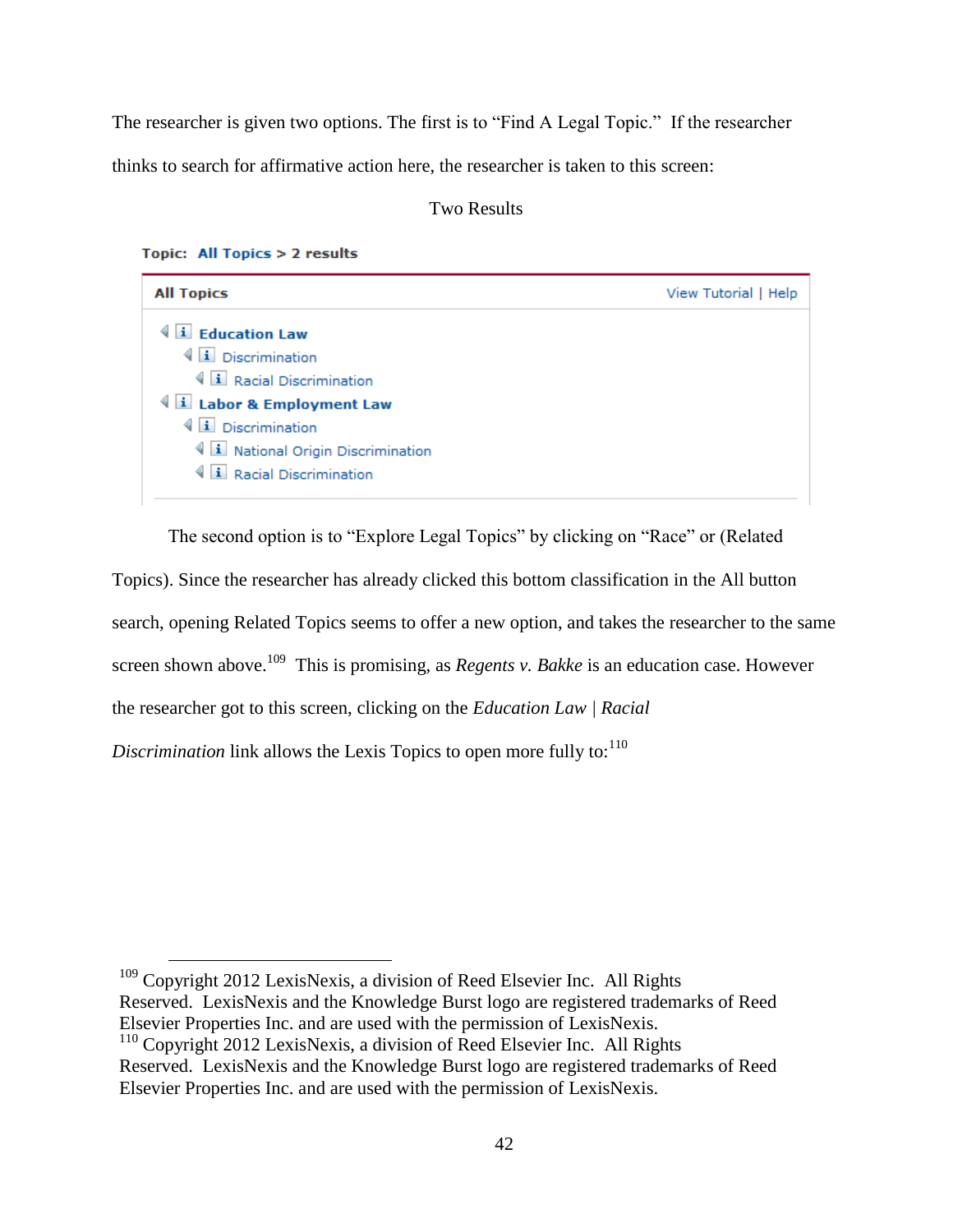### Admissions and Recruitment

**Option 2: Explore Legal Topics** 

### **i** Education Law i General Overview

- $\overline{+}$  **i** Administration & Operation
- $\overline{+}$  **i** Athletics (Related Topics...)
- $\overline{+}$  **i** Attendance
- **E** i Civil Liability
- $\mathbf{F}$  **i** Departments of Education
- $\Box$  **i** Discrimination (Related Topics...)
	- i General Overview
	- 1 Age Discrimination (Related Topics...)
	- **E** i Disability Discrimination (Related Topics...)
	- $\mathbb{F}$  **i** Employment (Related Topics...)
	- E ii Equal Educational Opportunities (Related Topics...)
	- **E** i Gender & Sex Discrimination (Related Topics...)
	- $\overline{+}$  **i** Individuals With Disabilities Education Act
	- $\Box$  **i** Racial Discrimination (Related Topics...)
		- **i** General Overview
		- *i* Activities & Services (Related Topics...)
		- Admission & Recruitment (Related Topics...)

*Admissions and Recruitment* is a Related Topic in the Lexis Topics classification system, and is actually quite complex to access. This screen is, in fact, the screen that the researcher is taken to if searching the entire Lexis classification scheme for affirmative action; this search can be performed by clicking on "Search by Topic or Headnote" under the Search Tab at Lexis's home page, for affirmative action, which is how the very first screen for Lexis's classification of the law was located.<sup>111</sup> Since *Regents v. Bakke* is an education case about affirmative action in admissions, it would seem Headnote 9 might more properly have been linked to this detailed classification, and not in the more general classification actually assigned to Headnote 9. The

<sup>111</sup> *Supra,* at page 19.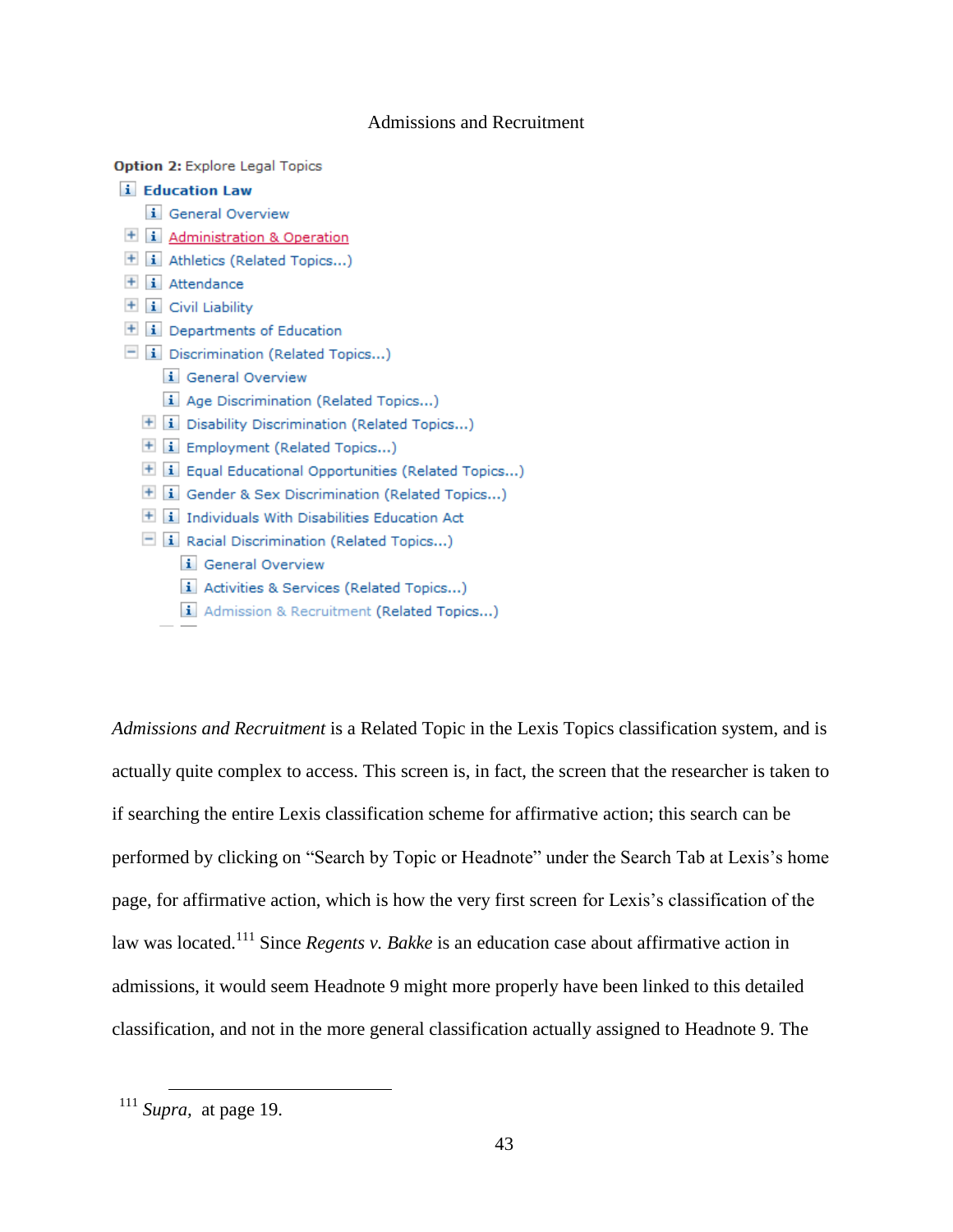specific *Admissions and Recruitment* entry is, in terms of specificity to the case at hand, much more like the Key Number for the Westlaw headnote than the one actually assigned. Clicking on *Admissions and Recruitment* takes the researcher to two more choices, which allow searching across multiple sources either by classification line or similar headnote.<sup>112</sup>

This can be difficult to follow, but to summarize: Westlaw offers one method of finding digest results, the Key Number system; Lexis offers multiple pathways, but the two that specifically attempt to match headnotes to a digest function are Lexis Topics (the classification lines) and More Like this Headnote. Because Lexis Topics frequently have more than one Lexis Topics entry, each entry line is another potential set of results. Each of these result sets is quite dissimilar.

Using headnotes with the same legal principle, such as Westlaw Headnote 10 and Lexis Headnote 9, it is surprising that the relevant West Digest cases - *if* they appeared in the Lexis Topics or More Like This Headnote results - were not found in at the top of the result sets, but were only found much lower in the result sets. This indicates that the language of the Lexis headnote is *not* the main determinant of relevance in the Lexis result set. It is not clear why results that do not include the language of the relevant headnote appear higher in the result sets than cases that do include relevant language.

### **Results of Testing For Relevance Using Digests**

 $\overline{a}$ 

For the example case, the three paths to find digest topics had different percentages of relevant case returned by each search. The Key Number search for *Bakke* returned four out of five relevant cases, although because of case overlap, only two unique cases were found. For

<sup>112</sup> For a detailed discussion of this detour, please see *Relevance of Results, supra,* note 5 [at 233-237. The article also includes a complete analysis of a different case and set of headnotes.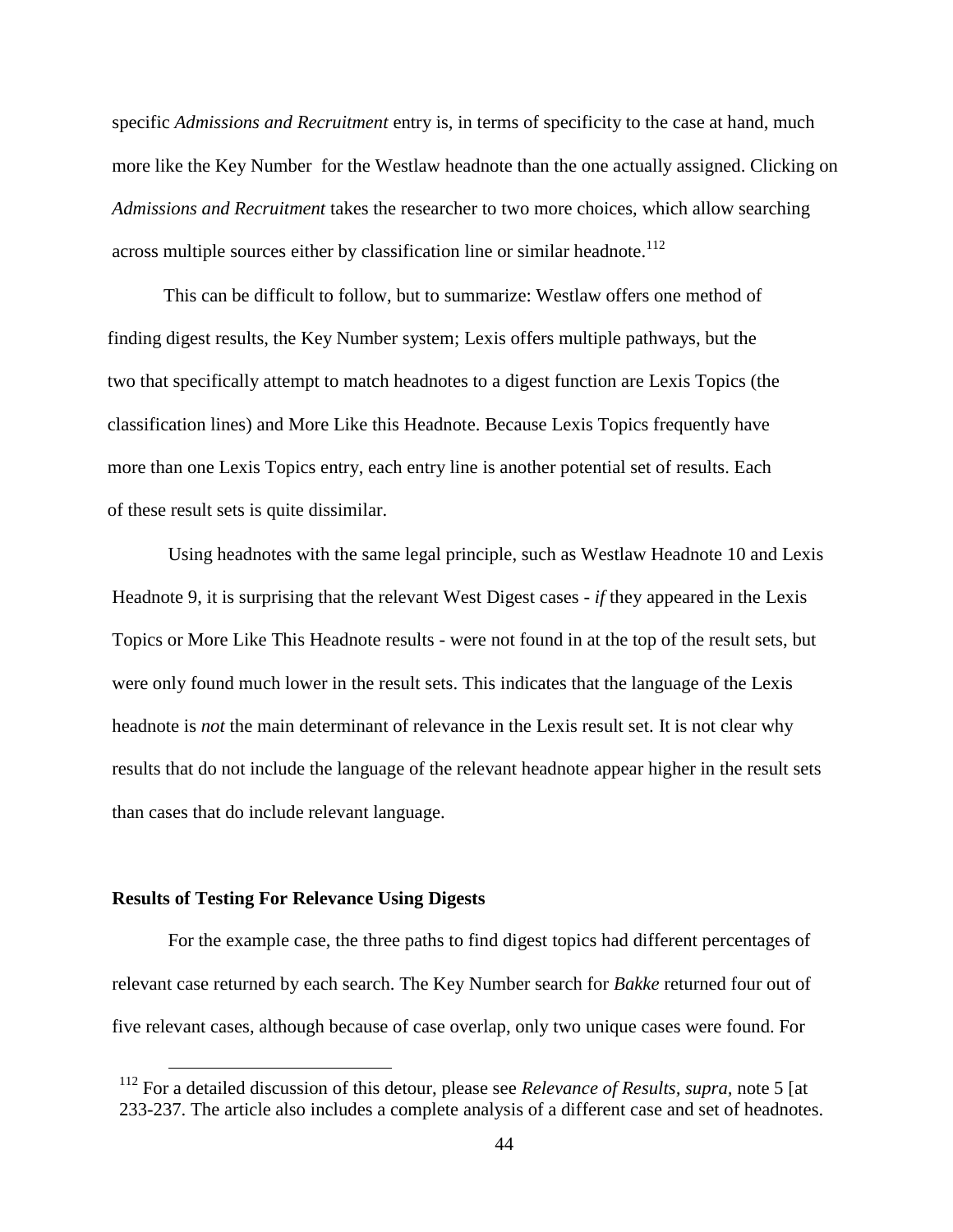More Like This Headnote, of the first ten cases, three out of ten were relevant. For Lexis Topics, for the first ten cases, two out of ten were relevant. But *Bakke* is only one case, and the results for each of the other 99 cases were not similar.<sup>113</sup> When the relevance rankings found for each of 100 cases comprising the full study are compared, then the results are 61.7% relevant results for Key Number, 48% for More Like This Headnote, and 36.7% for Lexis Topics. The higher the percentage of relevant results found, the lower the percentage of irrelevant results that have to be reviewed.

There are a few summary conclusions that can be drawn from the review of the 100 cases: Key Numbers searches return more relevant results than either Lexis More Like This Headnote or Topics. There does not seem to be a strong correlation between the Lexis headnote and the Lexis Topics; the Topics classification system seems not to be focused enough to return relevant results. Finally, each system returns a significant number of unique relevant cases not found in the other system.<sup>114</sup>

Below are the results in bar graph form, showing the average percentage of relevant cases found using West Key Numbers, Lexis More Like this Headnote, and Lexis Topics:  $^{115}$ 

<sup>&</sup>lt;sup>113</sup> The case was picked from the list of 100 cases on the basis of the author's familiarity with the topic and the case.

<sup>&</sup>lt;sup>114</sup> The spreadsheets for both digest results and citator results are on file with the author.

<sup>115</sup> This bar chart was created by Jeffrey Luftig; see Appendix A, *supra,* note 64.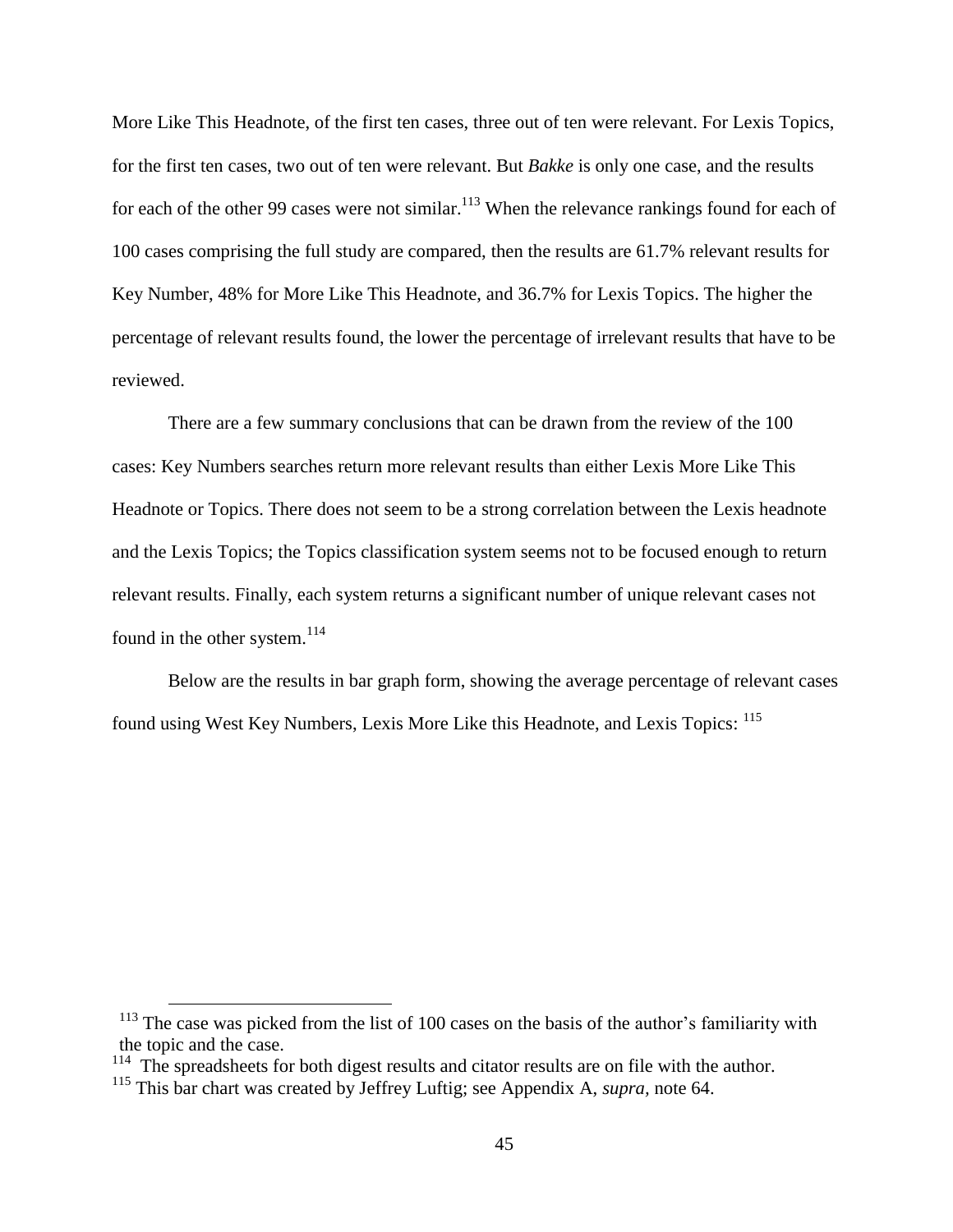

Citation Relevancy by Search Function

Comparing More Like This Headnote results to Key Number results, 33% of the cases found in More Like This Headnote were unique and relevant.<sup>116</sup> Comparing Lexis Topics results to Key Number results, 26% of the cases found in Lexis Topics were unique and relevant.<sup>117</sup>

<sup>&</sup>lt;sup>116</sup> There were 549 unique and relevant cases out of a total of 1645 cases. The full data are on file with the author.

<sup>&</sup>lt;sup>117</sup> There were 413 unique and relevant cases out of a total of 1579 cases. The full data are on file with the author.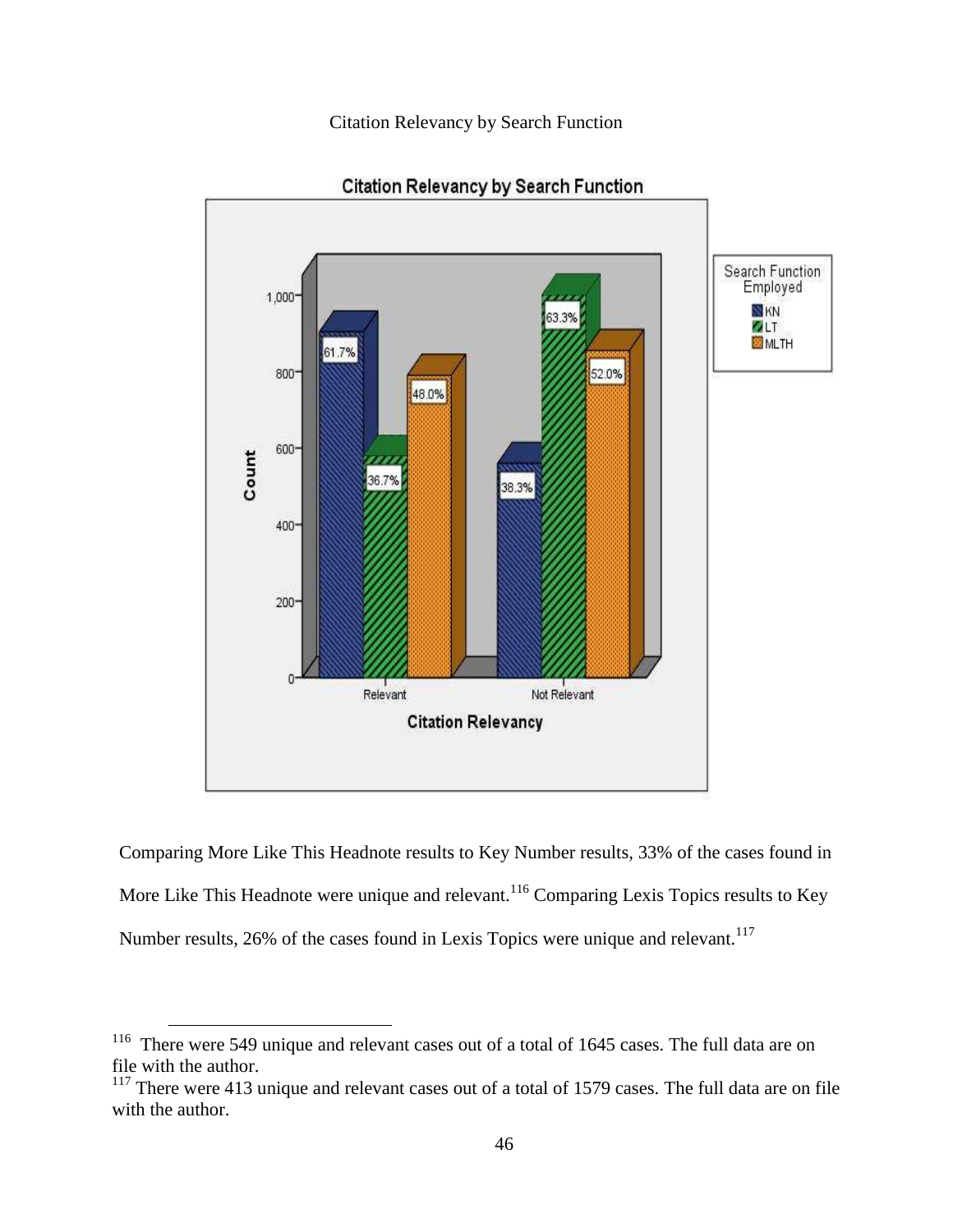One interesting feature of the statistical review that was performed on the findings of relevance made by the original research assistants was that, although the reviewers did not know whether the cases they were looking at were returned by More Like This Headnote, Key Numbers, or Lexis Topics, they found that the relevant results returned by each of the digest functions were equally useful in terms of the relevancy of the citations identified; the mean ranking given to all of the cases was five: $118$  "This citation would absolutely be assigned to my review pile as being potentially helpful to my argument (no doubt)."

### **Using Digest Systems for Research**

Although the percentages have changed slightly since the last study,  $119$  with reduced percentages for the relevancy of results from each digest system, the relative advantages – or disadvantages – of each system remain: Key Number results are the most relevant, with More Like This Headnote second, and Lexis Topics third. It is true that each digest function will find some relevant and unique cases on one's research topic, but none will find all relevant cases on the research topic.

The study illustrates the benefit of curation in that it is the human-curated system that has the highest percentage of relevant cases; i.e., the precision is better for Key Numbers. But the Lexis algorithms do return unique and relevant cases not found in the human-curated system. So far, it appears that the algorithms turn up a fairly unacceptable level of irrelevant cases to review, as few researchers want fifty or sixty percent of the results they review to be irrelevant.<sup>120</sup> In

<sup>118</sup> *See* Luftig, Appendix A, *supra* note 64, at 8.

<sup>&</sup>lt;sup>119</sup> The percentages in the prior, smaller study were: Key Numbers = 83.2 % relevant; More Like This Headnote = 62.3% relevant; Topics = 53.2% relevant. *The Relevance of Results, supra,*  note 5, at 240.

 $120$  The difference in results between the systems may not be statistically important. Luftig, Appendix A, *supra* note 64, at 9. But time and money are critical factors in research, and the difference will be important to many researchers.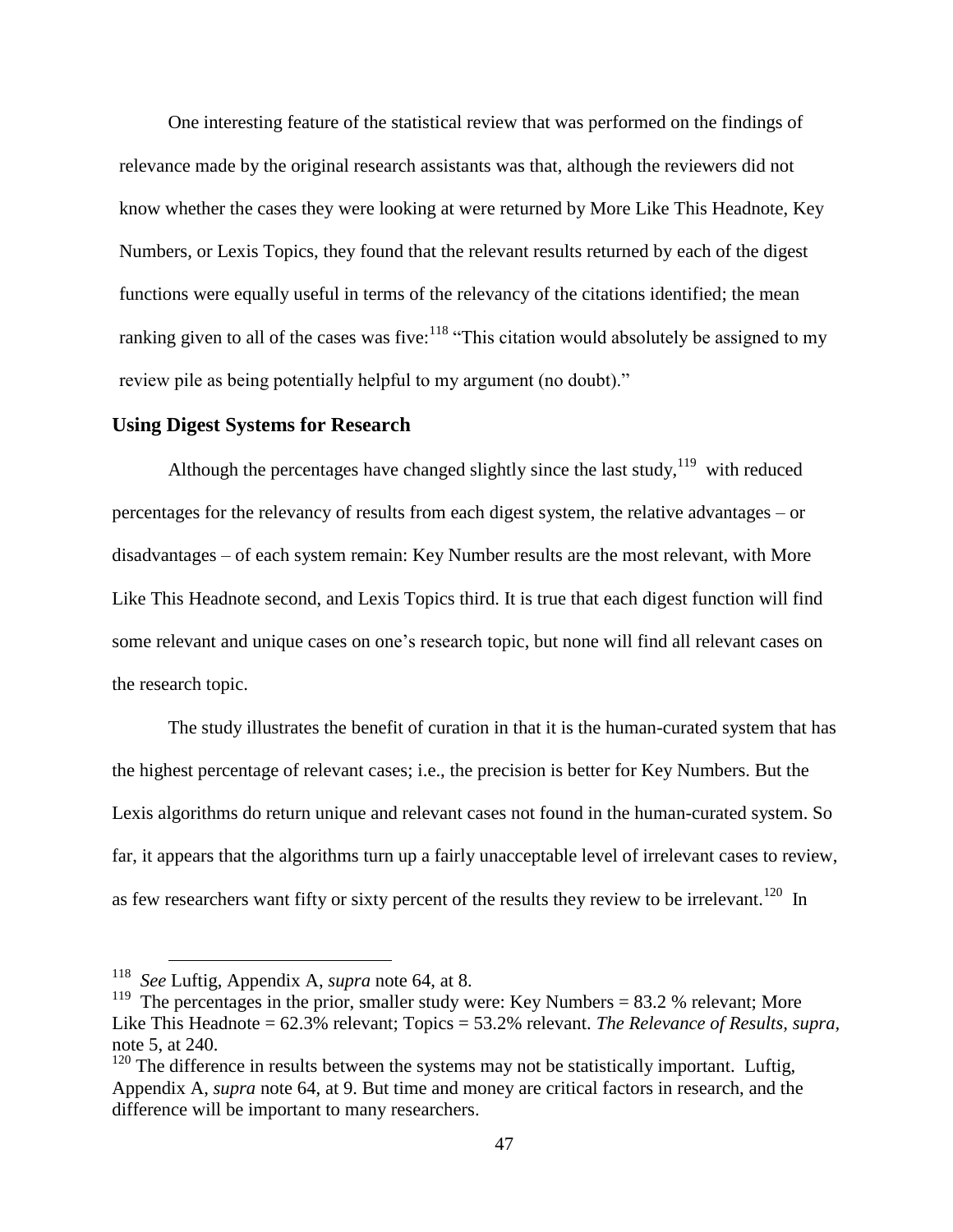addition, the Lexis algorithms turn up cases at the top of the results that do not have critical language from the headnote in them. Results in More Like This Headnote and Lexis Topics can be improved by using key words from the headnote as Focus search terms, but why a double search needs to be performed to get more relevant results is not clear. Another anomaly in the Lexis results is that the two search functions centered on each headnote in the system return such differing results. The overlap in cases found for the same headnote from searches on More Like This Headnote and Lexis Topics is only two percent. This indicates a very loose connection between the classification system and the headnote.

The researcher will, for each research project, have to decide whether multiple searches in more than one digest system is a worthwhile investment of time based on the database systems available and whether or not finding all relevant cases is actually a project requirement. There is a point at which the time invested in reviewing cases from multiple systems is not worth the effort for the number of new cases found. Fortunately, there are other tricks and resources to make up for any deficiencies in any one algorithm or system, such as: reviewing more than one headnote, as just one will probably be too narrow for all the facets of a legal problem; and performing other types of research. Using digests is one part of the "one good case" method, and can be a great way to find more cases on your topic, but digests are only one of many research resources available to the legal researcher.

#### **Comparison of Citation Systems**

The results of the comparisons of digest topics reveals large differences in result sets and differences in the average percentages of relevant, unique cases returned. But what happens when the result sets from citators are compared? Citation checking is, of course, another widely used tool to find more cases on a legal topic. The two major competitors are Shepard's and

48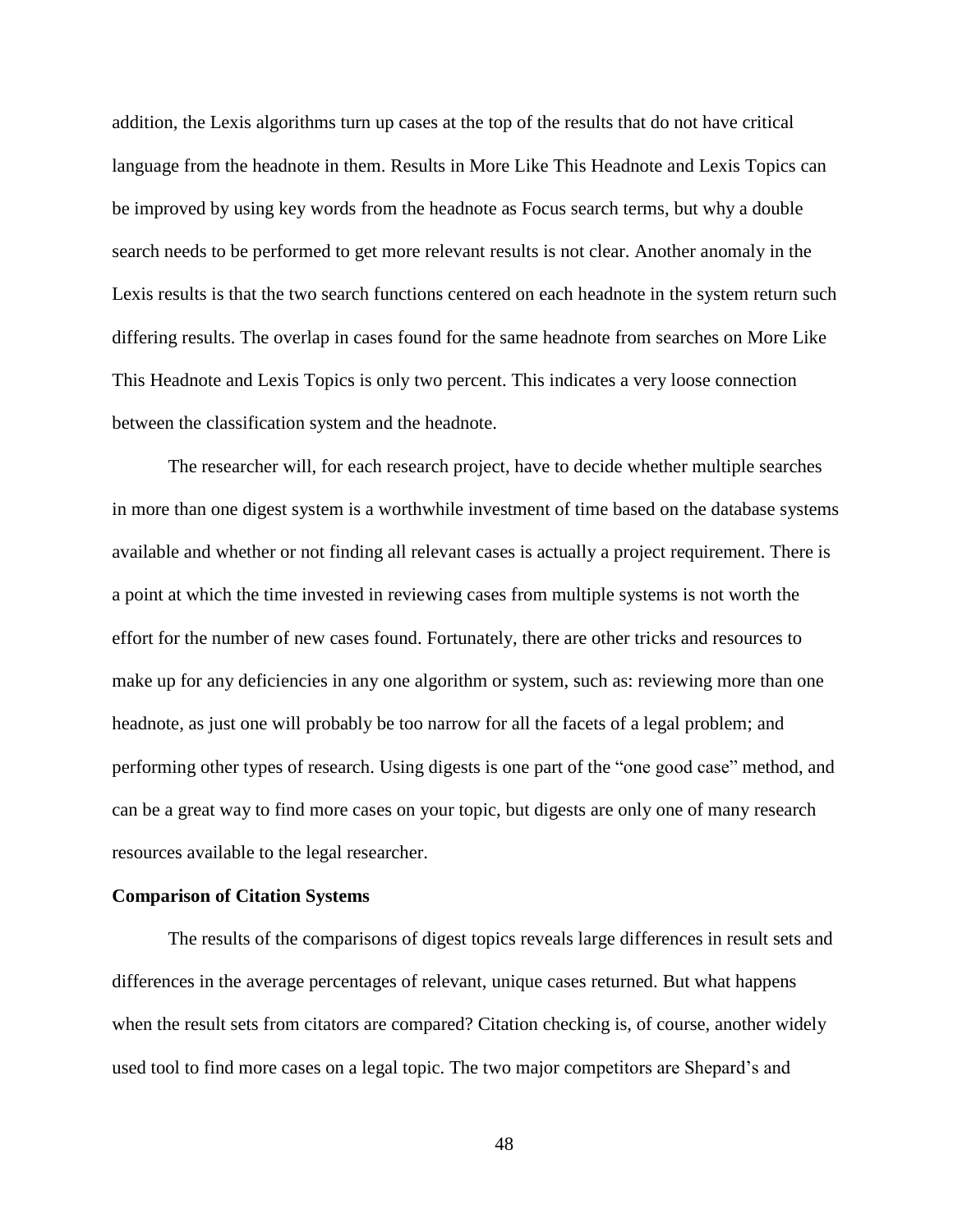KeyCite. Both citation systems are routinely used to check whether or not a case is still good law, but can also be used to find more cases on a legal topic that cite the case you are checking. As I have discussed earlier,  $^{121}$  KeyCite and Shepard's use different methods to generate headnotes, with Westlaw editors summarizing the legal points in a case in their own language, and Lexis taking the language of its headnotes directly from the language of the case.<sup>122</sup> But both systems assign those headnotes to citing cases algorithmically.<sup>123</sup> When similar headnotes are compared, what are the results for the relevance of the cases in the results sets generated by KeyCite and Shepard's?

Citation checking is forward looking. Unlike digest systems, which are designed to give a researcher cases on her legal topic regardless of the date the citing case was decided or whether or not the researcher's seed case is mentioned, citation systems look for every instance of a case that has cited the seed case. In addition to answering the question, "Is my seed case still good law?", citation systems will turn up cases with different facts that may be more relevant to the situation the researcher is investigating.

With important seed cases, which sit in the center of a network of citations, <sup>124</sup> the unfiltered results are useless. In Shepard's citations, there are 6,697 citing references, and 1,082 case citations for *Regents v. Bakke.* In KeyCite, *Bakke* has 8,882 citing references, and 1,031 case citations.<sup>125</sup> This is simply too many citations to be meaningful to a researcher. So focusing on the relevant headnote, as well as an appropriate jurisdiction, is a necessary method for

<sup>121</sup> *Supra,* page 14-16 and accompanying headnote. 122

*Id.* 123

*Id.*

<sup>&</sup>lt;sup>124</sup> See Appendix B, *infra*, for a sample set of citator instructions.

 $125$  The other citing references are to law reviews, treatises, briefs and other references outside the main case citation databases. The differences in the number of citations can be attributed to the differences in the number of unpublished cases in each system.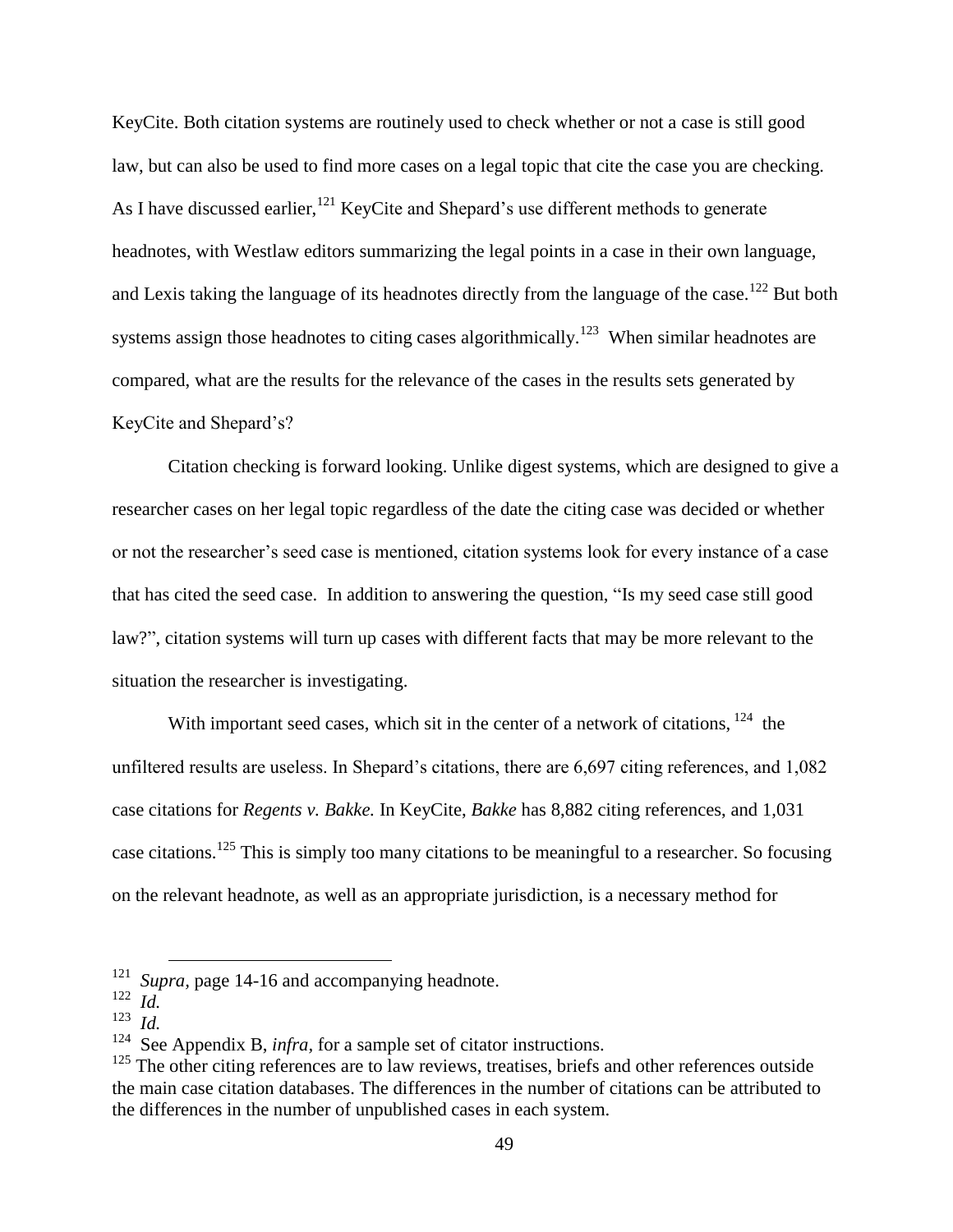returning a manageable set of potentially relevant results. In addition, limiting by jurisdiction is a critical starting place for most researchers. <sup>126</sup>

To test the use of headnotes as limiters in KeyCite and Shepard's, the research assistants used the same set of 90 cases that they reviewed for the comparison of the digest functions in Westlaw and Lexis, and ran appropriately limited citator searches. For this citator comparison, the review focused on the numbers of citing references in common between the two citators, the numbers of unique cases for each citator, and the number of relevant cases in each set of unique results

Using *Regents v. Bakke* again, below is the detailed analysis of one case comparison:

*Regents v. Bakke,* Headnote 10 - Westlaw:

Racial and ethnic distinctions of any sort are inherently suspect and call for the most exacting judicial examination; such suspect classifications are subject to strict scrutiny and can be justified only if they further a compelling government purpose and, even then, only if no less restrictive alternative is available.

*Regents v. Bakke,* Headnote 9 - Lexis:

If allegedly libelous statements would otherwise be constitutionally protected from judgment, they do not forfeit that protection because they were published in the form of a paid advertisement.

How many cases were there on this headnote for  $2<sup>nd</sup>$  Circuit and Connecticut cases on Shepard's?

6

How many cases were there on this headnote for  $2<sup>nd</sup>$  Circuit and Connecticut cases on KeyCite?

5

 $126$  Generally speaking, law school is a jurisdiction-free zone. The use of multi-jurisdictional, edited cases in law students' case books masks the importance of jurisdiction, making a discussion of the importance of jurisdiction (and level of court) to a determination of the relevance of a case for articulating a legal argument a key lesson for new lawyers.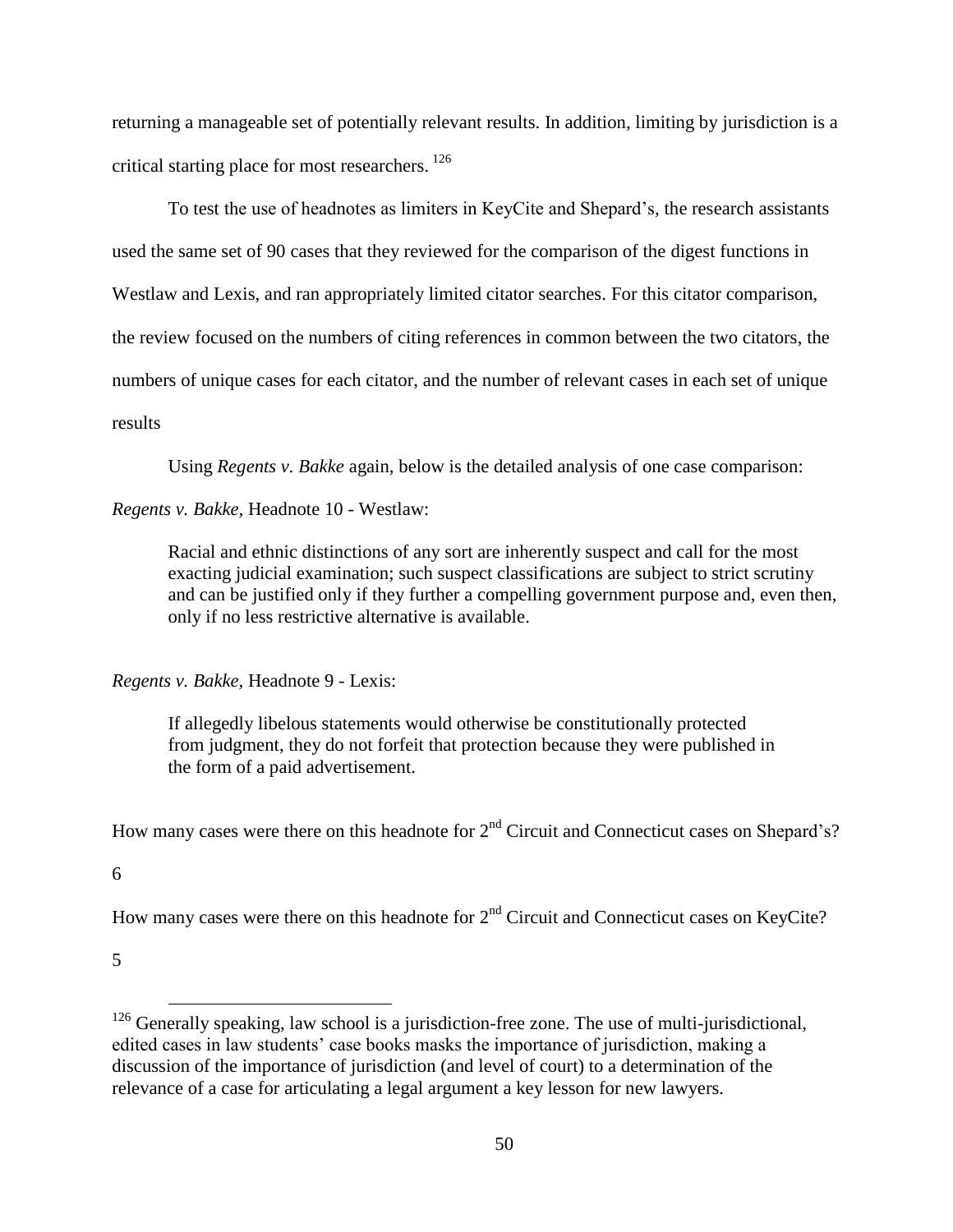How many cases were the same? 1

Fullilove v. Kreps, 584 F.2d 600 (1978)

The cases that are only on KeyCite follow: none of the unique cases were relevant. Six of

the nine cases (6/9 or 66%) of the cases were relevant. **Relevant** meant that a case *discussed the* 

*types of affirmative action program that are or are not tailored to serve a compelling state* 

*interest.*

- 1. Soberal-Perez v. Heckler, 717 F.2d 36
- 2. Patrolmen's Benevolent Ass'n. of City of New York v. City of New York, 310 F.3d 43
- 3. E.E.O.C. v. Local 638 . . . Local 28 of Sheet Metal Workers' Intern. Ass'n, 753 F.2d 1172
- 4. Artone v. Frank, 1990 WL 88872

The cases that are only on Lexis's Shepard's follow: the three italicized cases are

**relevant** (3/5 = 69% relevant). **Relevant** meant that a case *discussed the types of affirmative* 

*action program that are or are not tailored to serve a compelling state interest.*

- 1. Kirkland v. New York State Dep't of Correctional Services, 711 F.2d 1117
- 2. Caulfield v. Board of Education, 632 F.2d 999
- 3. *Parent Asso. of Andrew Jackson High School v. Ambach*, 598 F.2d 705
- 4. *Honadle v. University of Vermont & State Agric. College*, 56 F. Supp. 2d 419
- 5. *International Brotherhood of Electrical Workers v. Hartford*, 462 F. Supp. 1271

This comparison shows that if you were looking for additional cases involving the

contours of affirmative action programs, then in addition to the one case that appeared in both

citators, there were nine more unique cases to be found;. Four were on KeyCite and five were in

Shepard's. Of these unique cases, there were four more relevant cases, all in Shepard's in this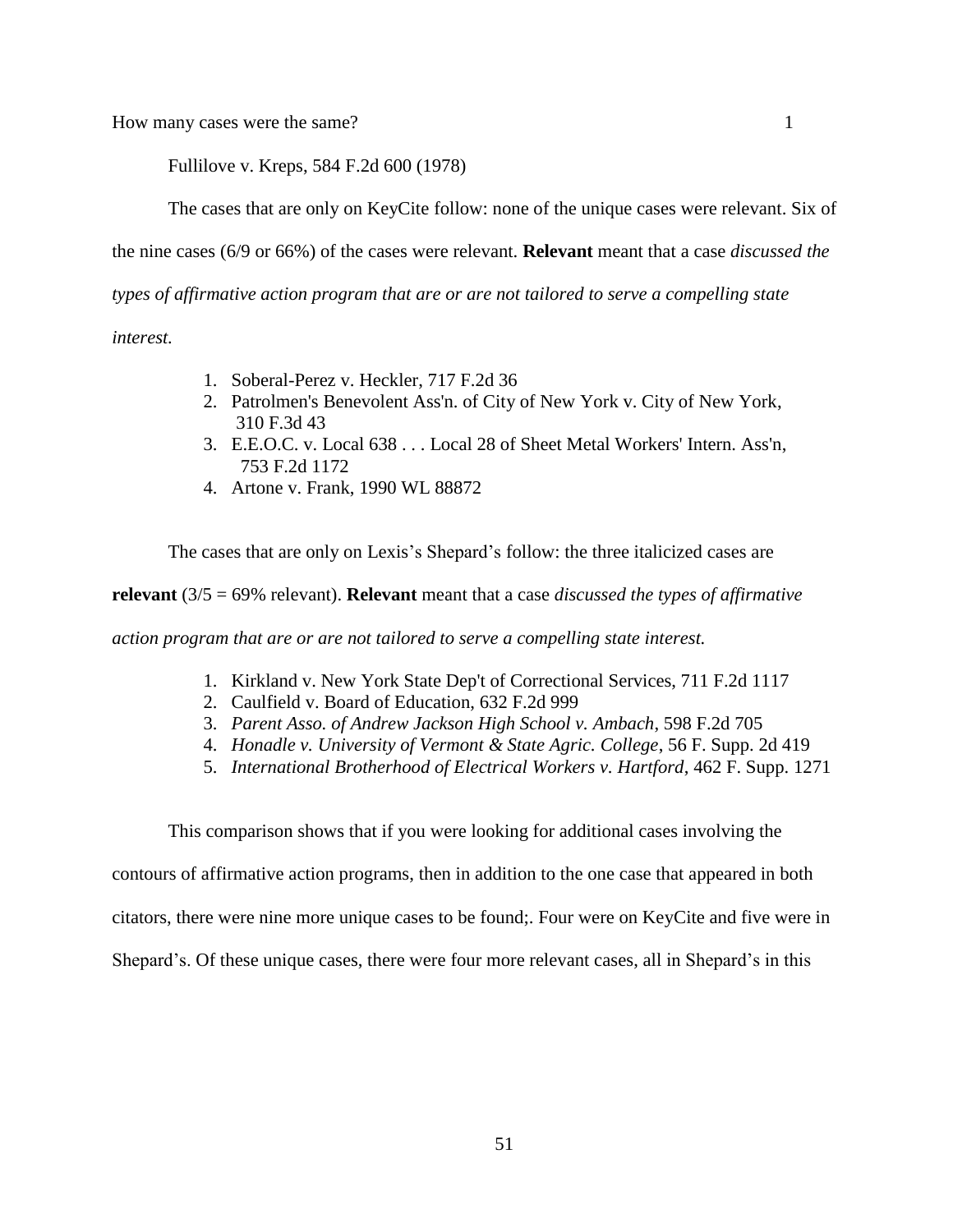example. If you only used KeyCite, a researcher would miss 100% of the unique relevant cases. $^{127}$ 

The results for this comparison are not the same as the results for the comparisons that were performed for the other 89 of the 90 cases reviewed for this study. Each case comparison differed in its results, but in each instance, there were unique cases found in each system and in each case, the relevance of the cases in each system differed. For each case the research assistants reviewed, there were instructions on headnote and jurisdiction limits, as well as the statement of relevance to guide the determination of relevance.<sup>128</sup> Below are the average percentages of relevant results for unique cases in each system:<sup>129</sup>

<sup>127</sup> In addition to missing relevant cases, the researcher must review irrelevant cases. In this example, if you used Shepard's, 40% of the cases you looked at would be irrelevant (2/5). Using KeyCite, 100% of the cases you looked at would be irrelevant (4/4).

<sup>128</sup> See Appendix B, *infra.*

<sup>&</sup>lt;sup>129</sup> Bar chart created by Jeffrey Luftig; see Appendix A, *supra* note 64.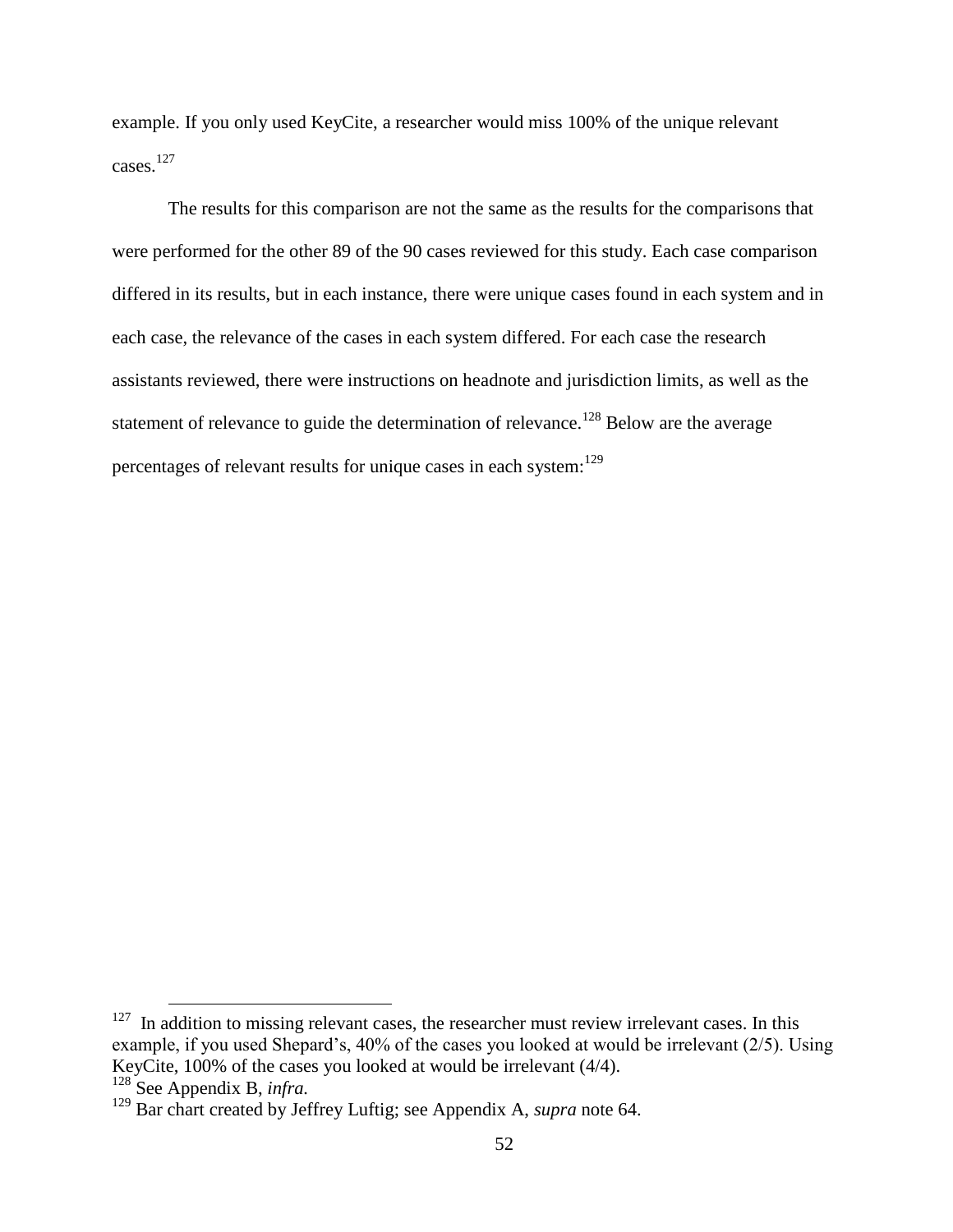#### Citation Relevancy by Search Function



Citation Relevancy by Search Function

Each citator system returned relevant results, with Shepard's having the edge by 15%. That would give the advantage in algorithmic power to Lexis. What is more astonishing is the relative lack of consistency in the results returned. The percentage of overlap between the two systems is only 33%.<sup>130</sup> That means each system had a very high number of unique cases. In terms of how many of those relevant cases were unique, for Shepard's, 42% of the cases were unique and relevant,<sup>131</sup> while for KeyCite, 31% of the cases were unique and relevant.<sup>132</sup> The higher number

<sup>130</sup> There were 1075 cases reviewed from Shepard's searches and 1130 cases reviewed from KeyCite searches. There were 549 cases that appeared in both systems. So there were a total of 1656 unique cases  $(549/1656 = 33\%)$ . The full data are on file with the author.

<sup>&</sup>lt;sup>131</sup> There were 456 unique and relevant cases out of a total of 1075 cases. The full data are on file with the author.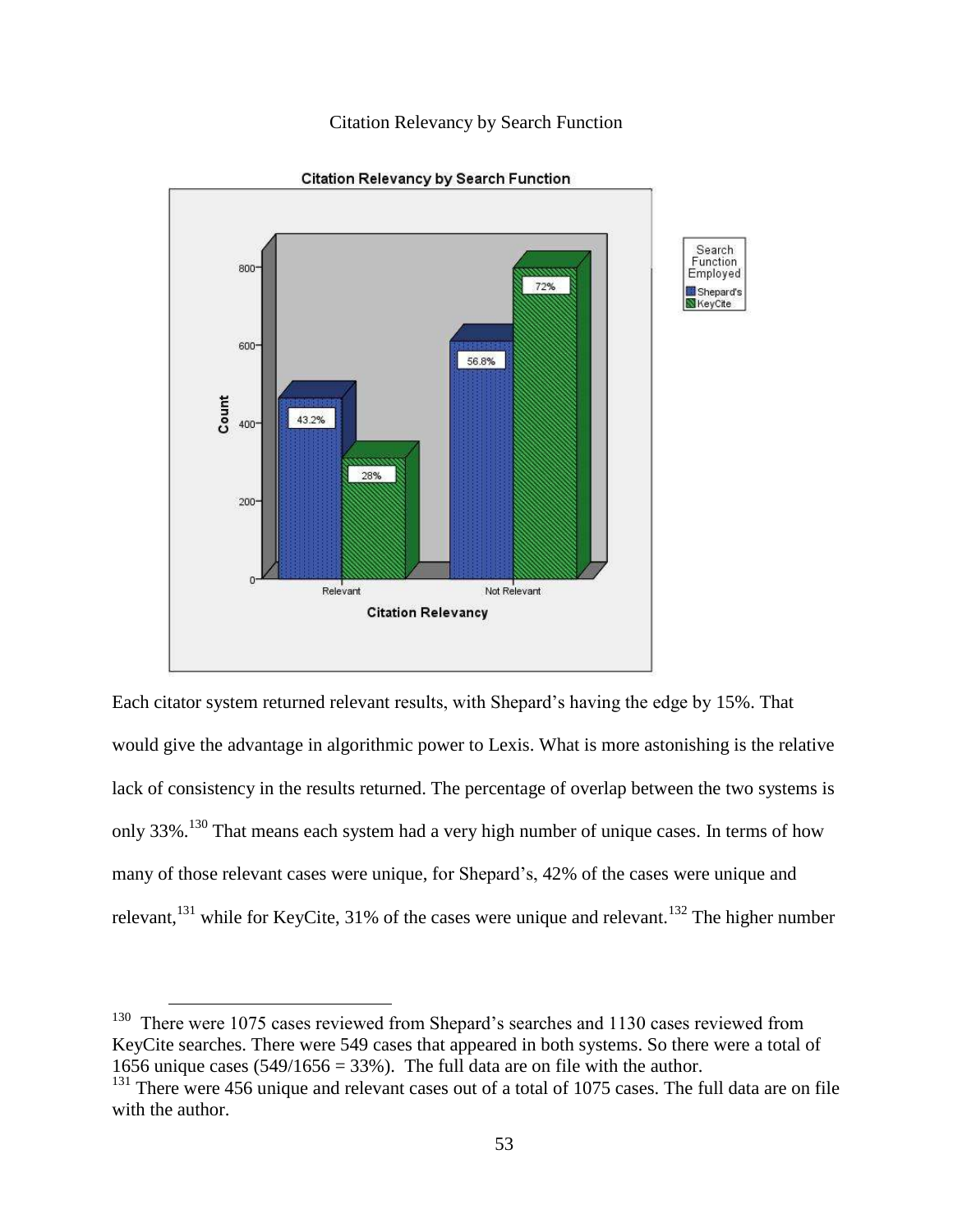of unique cases and higher percentage of relevant results means that Shepard's is finding twice as many unique relevant results as KeyCite, but it is not finding all of the relevant results.

When the citations found by KeyCite and Shepard's were reviewed as part of the statistical analysis of the work done by the original research assistants, the results indicated thatthe relevant citations identified by Shepard's were slightly more relevant than those located in Keycite. The median relevance standard chosen for KeyCite's cases was a four: <sup>133</sup> "This citation would most likely be assigned to the review pile as being potentially helpful to my argument." This slight difference in the quality of the cases in KeyCite was not found to be statistically important. <sup>134</sup>

### **Using Citation Systems for Research**

After reviewing ninety additional cases for this study, the results are consistent with the findings of the earlier survey. <sup>135</sup> Here, either the different algorithms used to match headnotes to citing references, or the different ways in which headnotes are generated, or both, provide unique cases on both systems. It was surprising how few cases each citation system had in common; there was not that much overlap in the cases found using KeyCite with the cases found using Shepard's. As a computer programming novice I still find this very surprising—it seems a simpler matter than it must be to match a pincite from the cited case to every instance where that citation occurs. It is hard to imagine a case that cites a seed case on a specific legal topic not citing back to the original page reference. That might not, in a subjective review, mean that each case found by a citator system was relevant to a specific researcher's needs. But it would bring in more

<sup>&</sup>lt;sup>132</sup> There were 318 unique and relevant cases out of a total of 1130 cases. The full data are on file with the author

<sup>133</sup> *See* Luftig, Appendix A, *supra* note 64, at 9. A five would be: "This citation would absolutely be assigned to my review pile as being potentially helpful to my argument (no doubt)."  $^{134}$  *Id.* 

<sup>135</sup> *Relevance of Results, supra,* note 5, at 247.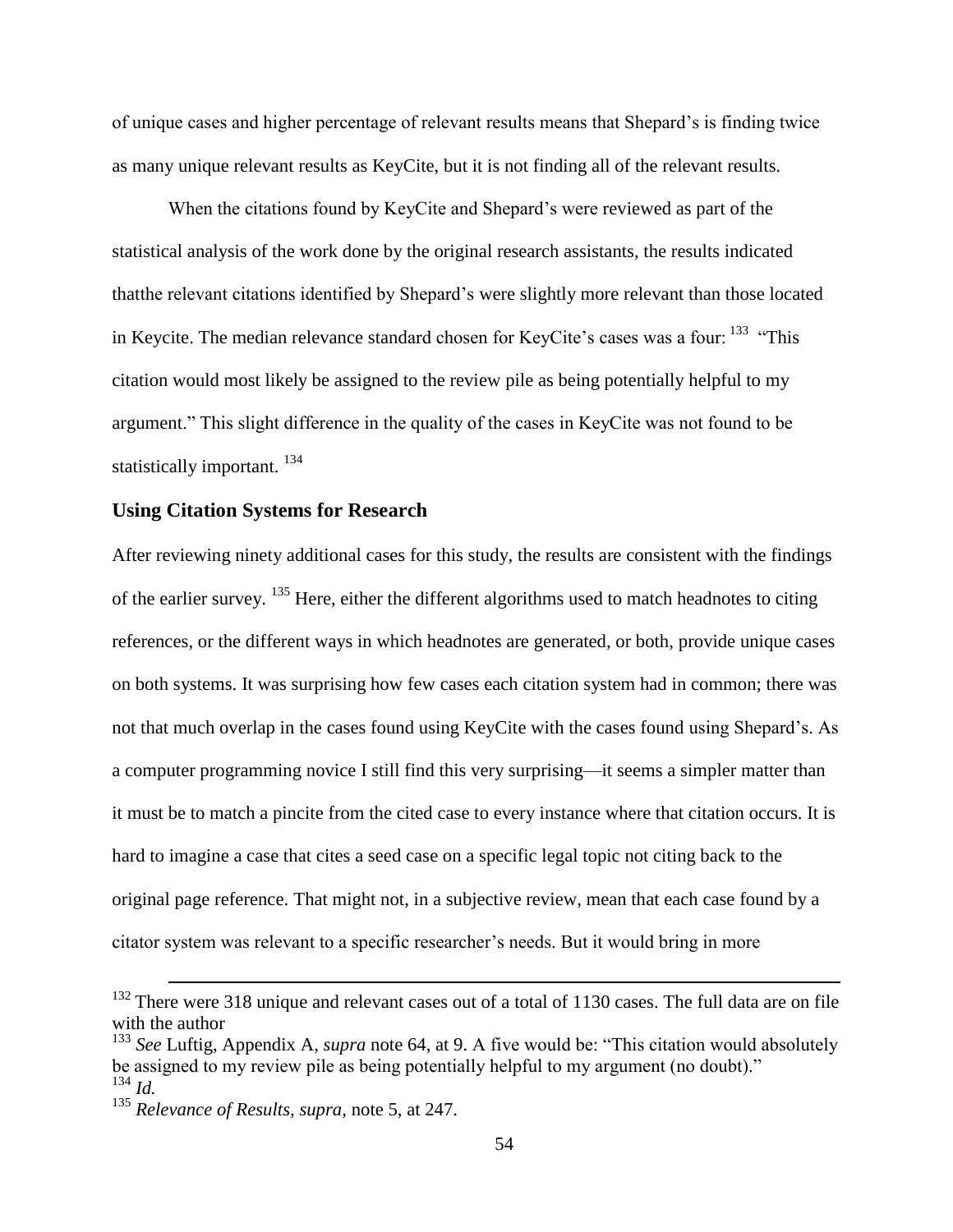potentially relevant results into each result set. As the algorithms are currently configured, each citation system still has a large percentage of cases linking to relevant cases not found by the other citation system.<sup>136</sup>

Although using both systems to find relevant cases would result in more thorough results, those with access to only one system should not despair. Redundancy from using multiple other legal resources should cure the problem. But re-searching, revising, and redundancy in searching need to be highlighted for searchers whose conception of search results is formed by viewing results in Google, where only the first results may be consulted.<sup>137</sup>

### **Conclusion**

Where the search process is curated – where it has more human intervention - it delivers better results. Intermediated searching is what appears to distinguish between Westlaw and Lexis in the comparison of each one's classification system. Key Numbers, with their intermediated correlation between the headnote and the classification topic, deliver more relevant results than any of the options offered by Lexis. The results for the Lexis Topics and More Like This Headnote do not overlap by much, although logic would indicate that there should be a fairly substantial match between the headnote and the classification topic. Both Lexis Topics and More Like This Headnote return result sets that include cases that do not make any reference to the

 $136$  There's a new offering in the citator world. Justis Publishing is offering a citator that acts as if a human was involved, according to their promotional material. Here is an email delivered 12/6/2010, promoting the company's new JustCite feature (emphasis in the original): "Like no other legal search engine, its algorithms consider the relationship cases have with each other. So when you search for a phrase, case name, citation or any other query, your results are ranked as if **selected by legal experts for true relevance**, not by a machine arranging them by keyword frequency. In short, the JustCite citator directs you to winning results in a flash." (emphasis added); also available at http://www.justispublishing.com/current/wpcontent/uploads/2011/02/slr-advertorial-january-11.pdf.

<sup>137</sup> Chris Sherman, *Search Engine User* Attitudes, GShift, [http://searchenginewatch.com/article/2067093/Search-Engine-User-Attitudes,](http://searchenginewatch.com/article/2067093/Search-Engine-User-Attitudes) May 24, 2004.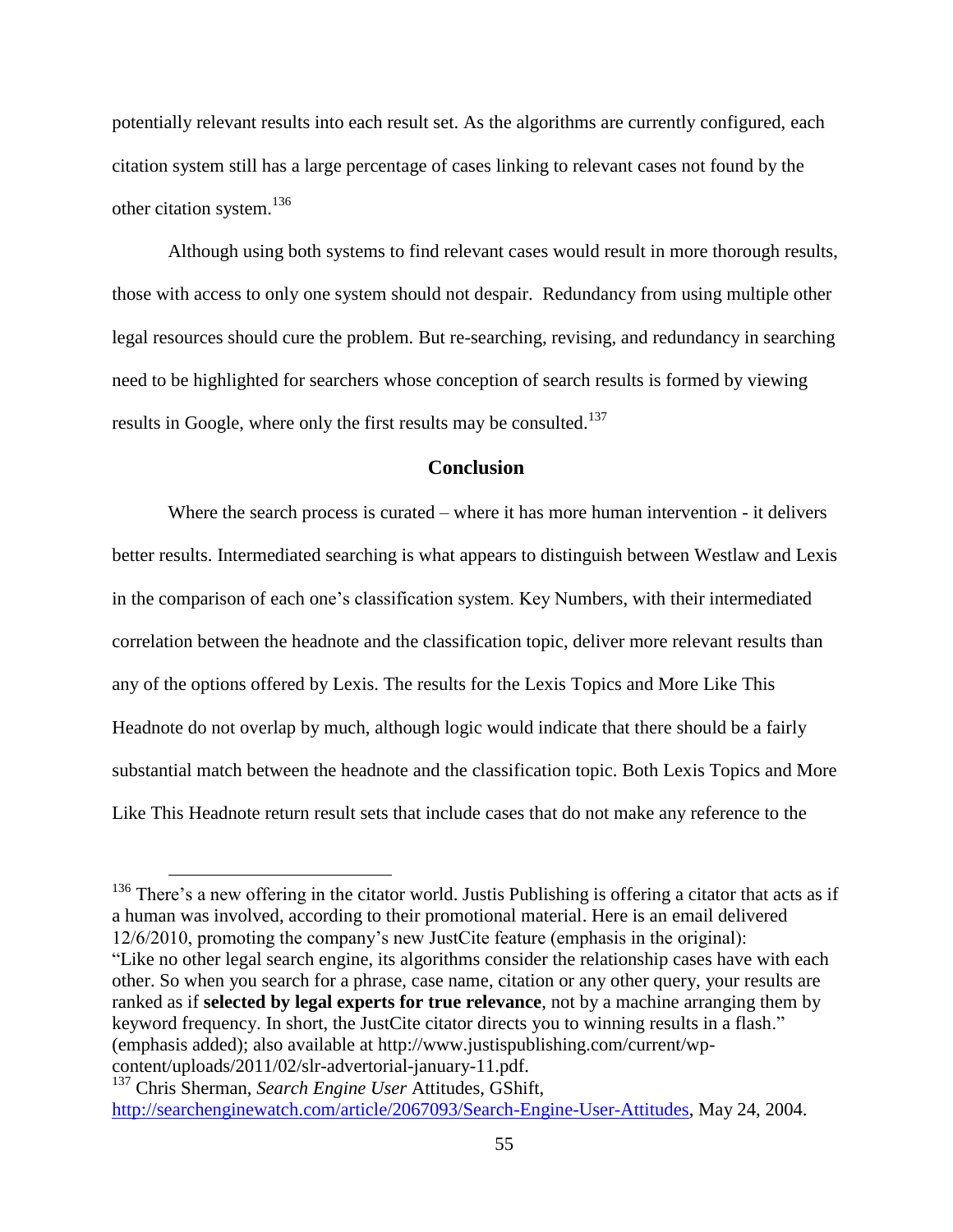targeted headnote language, suggesting that the algorithms in use have not been completely effective in making that necessary, direct link between the headnote language and the classification topic.

Although the Lexis result sets are less relevant than the Westlaw results, Lexis result sets do include relevant results not captured in Westlaw's Digest System. Some of my students preferred Lexis's More Like This Headnote for the seeming freedom of using a large, full-text case result set and searching within those results using Focus, even after they realized that Key Number results sets were more relevant. Each researcher will have to determine the best use of each system for individual research projects. Using headnotes to branch out into digest and citators and knowing that the results will vary is one way for novice researchers to visualize the inter-connectedness of legal research sources and to appreciate the value-added benefit human indexing brings to modern searching:<sup>138</sup>

Every research tool is part of a larger research universe. A source may cite to cases, statutes, regulations, other works, other sets, other authors. Think of each research tool as the center of a great cross-hatching of information. $139$ 

<sup>138</sup> Use of human generated indexes – whether on line or in print – helps search results. The value added from human generated indexes is illustrated by a 2008 BNA study. In the BNA study, law students were given a series of research questions to answer in *United States Law Week*; half of the questions were to be answered using indexes and the other half using full-text searching. "In the BNA Usability Study, index users had an 86 percent success rate while text searchers had only a 23 percent success rate. The study included both single answer and more complex research tasks. Results for the various types of tasks confirmed many limits of text searching. Text searching can be successful in locating proper names or an isolated piece of information involving very specific facts. However, for most legal research tasks, using an index provides more relevant and complete results." BNA Law School Education Series: Using Online Indexes, http://www.levtechinc.com/pdf/Using%20BNA%20Indexes%20study.pdf.

<sup>139</sup> Robert C. Berring and Elizabeth A. Edinger, FINDING THE LAW  $12^{th}$  ed. (2005) at 335-336.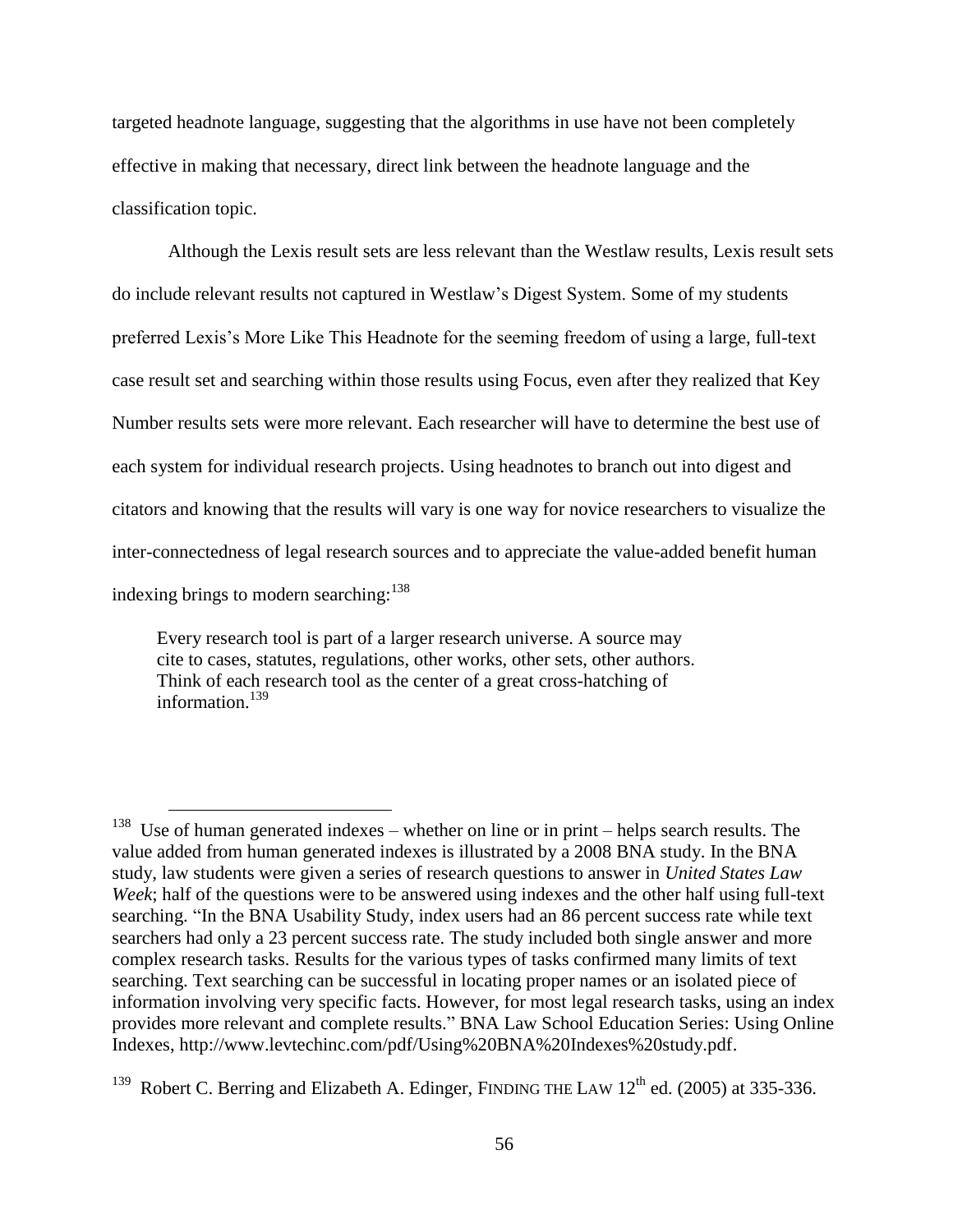The intervention of humans as curators in online environments is being recognized as a way to add value to an algorithm's results, in legal research tools as well as web-based applications in other areas. Humans still have an edge in predicting which cases are relevant. And the intersection of human curation and algorithmically-generated data sets is already well underway.<sup>140</sup> More curation will improve the quality of results in legal research tools, and most particularly can be used to address the algorithmic deficit that still seems to exist where analogic reasoning is needed.<sup>141</sup> So for legal research, there is a case for curation. And understanding the way research resources are constructed will help researchers to understand the power and the limitations of the research resources they are using.

 140 Cashmore, *Humans vs. Automated Search, supra,* note XX.

<sup>141</sup> Ronald E. Wheeler, *Does WestlawNext Really Change Everything? The Implications of WestlawNext on Legal Research*, 103 LAW LIBR. J. 359, 365 ( 2011), *see also,* Vinod Krishnan,*et al.*,*Who Predicts Better? – Results from an Online Study Comparing Humans and an Online Recommender System***,** www-users.cs.umn.edu/~vinod/index\_files/vinod-recsys.pdf. (Humans outperformed machines where the profiles being reviewed were more complex and quirky).